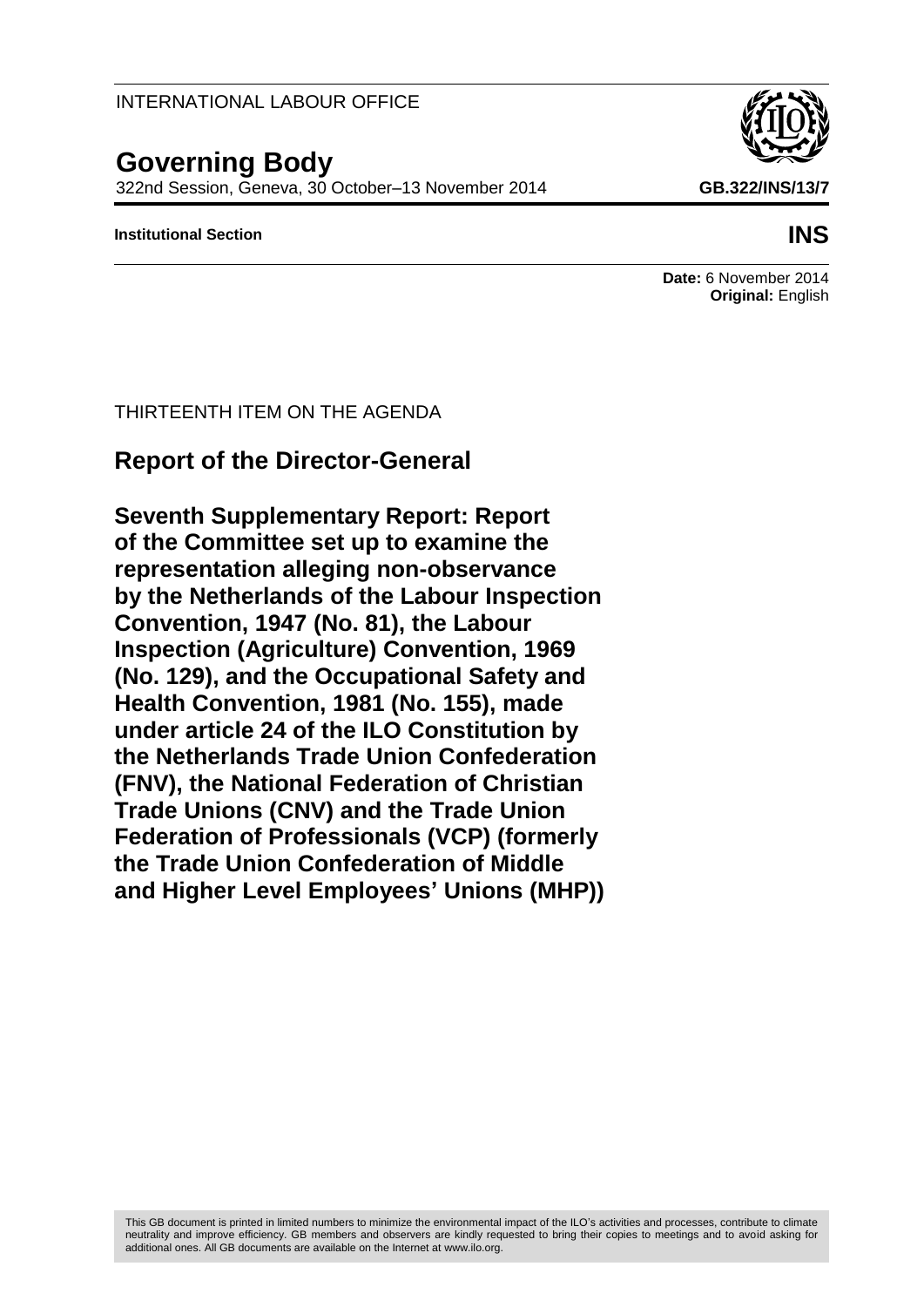# *Contents*

#### *Page*

|    |           |                                                                                |                                                                                                                                                                                                                                                                                                          | $\mathbf V$    |  |  |
|----|-----------|--------------------------------------------------------------------------------|----------------------------------------------------------------------------------------------------------------------------------------------------------------------------------------------------------------------------------------------------------------------------------------------------------|----------------|--|--|
| I. |           | $\mathbf{1}$                                                                   |                                                                                                                                                                                                                                                                                                          |                |  |  |
| П. |           |                                                                                |                                                                                                                                                                                                                                                                                                          |                |  |  |
|    | A.        |                                                                                |                                                                                                                                                                                                                                                                                                          |                |  |  |
|    | В.        |                                                                                |                                                                                                                                                                                                                                                                                                          |                |  |  |
|    |           | 1.<br>2.                                                                       |                                                                                                                                                                                                                                                                                                          | 5<br>6         |  |  |
|    | C.        | $\overline{7}$                                                                 |                                                                                                                                                                                                                                                                                                          |                |  |  |
|    |           | 1.                                                                             | Further explanations of the Government's OSH policy and its sector-based                                                                                                                                                                                                                                 | $\overline{7}$ |  |  |
|    |           | 2.                                                                             | Manner in which the Government ensures the effective functioning of the<br>labour inspection system in light of the reduced number of labour inspectors                                                                                                                                                  | 9              |  |  |
|    |           | 3.                                                                             |                                                                                                                                                                                                                                                                                                          | 10             |  |  |
|    |           | 4.                                                                             |                                                                                                                                                                                                                                                                                                          | 11             |  |  |
|    |           | 5.                                                                             | The functioning of the system for the reporting of industrial accidents and<br>cases of occupational diseases and their notification to the labour inspectorate                                                                                                                                          | 11             |  |  |
|    | D.        | Observations of the complainant organizations in reply to the additional<br>12 |                                                                                                                                                                                                                                                                                                          |                |  |  |
| Ш. | 13        |                                                                                |                                                                                                                                                                                                                                                                                                          |                |  |  |
|    | A.        |                                                                                |                                                                                                                                                                                                                                                                                                          | 13             |  |  |
|    |           | $\mathbf{1}$ .                                                                 |                                                                                                                                                                                                                                                                                                          | 13             |  |  |
|    |           | 2.                                                                             |                                                                                                                                                                                                                                                                                                          | 14             |  |  |
|    | <b>B.</b> | 15                                                                             |                                                                                                                                                                                                                                                                                                          |                |  |  |
|    |           | 1.                                                                             | Placement of the labour inspection system under the supervision and<br>control of a central authority (Article 4 of the Convention) and arrangements<br>for effective cooperation between the inspection services and other<br>government services and public or private institutions engaged in similar | 15             |  |  |
|    |           | 2.                                                                             | Status and conditions of service of labour inspectors (Article 6 of                                                                                                                                                                                                                                      | 17             |  |  |
|    |           | 3.                                                                             | Qualifications and adequate training of labour inspectors (Article 7(3) of<br>Convention No. 81) and the association of duly qualified technical experts<br>and specialists in the work of inspection (Article 9 of Convention No. 81)                                                                   | 18             |  |  |
|    |           | 4.                                                                             | Number of labour inspectors and of labour inspections (Articles 10 and 16                                                                                                                                                                                                                                | 21             |  |  |
|    |           | 5.                                                                             | Material means of the labour inspectorate and additional functions entrusted                                                                                                                                                                                                                             | 27             |  |  |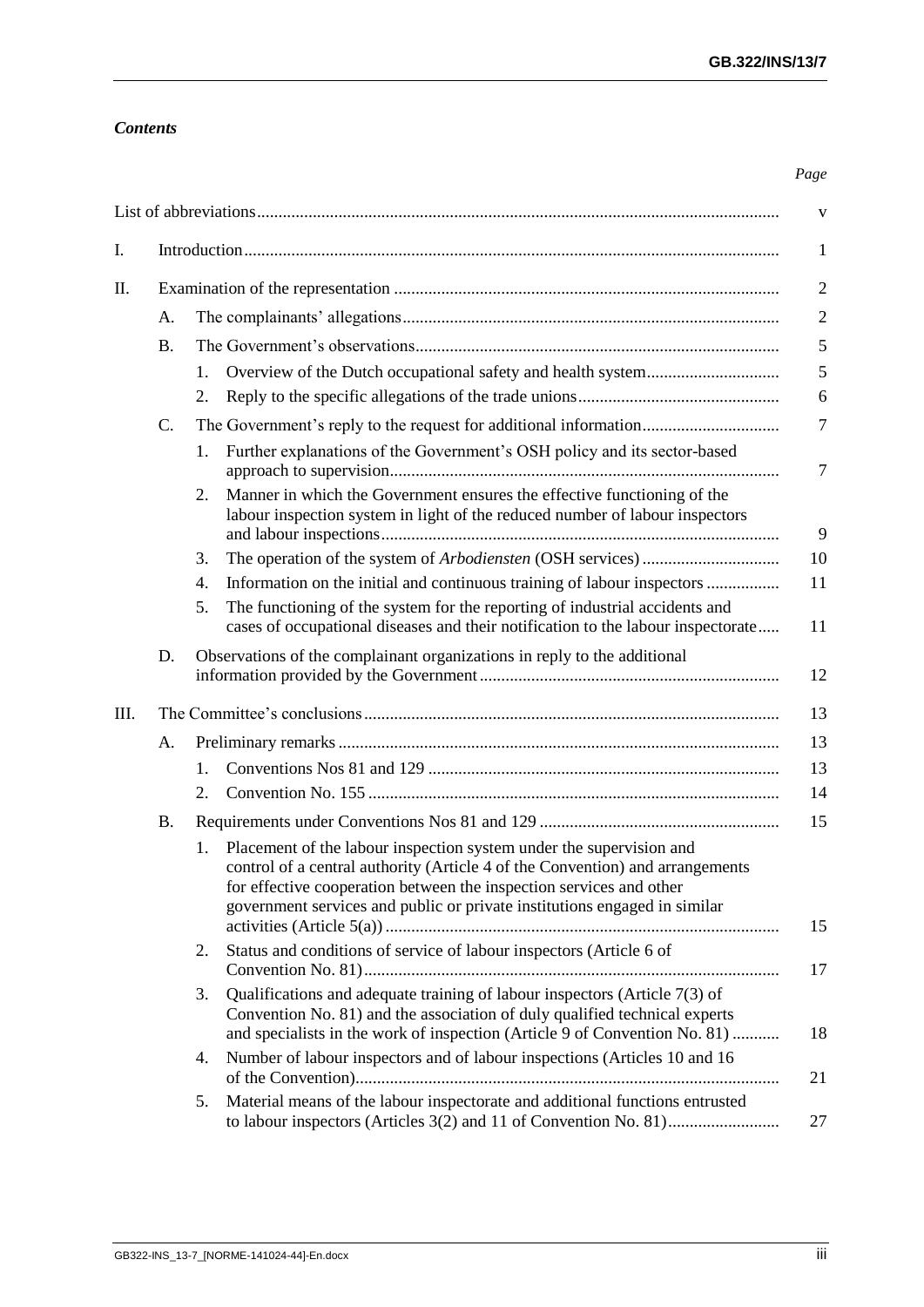|     |  | 6. | Notification to the labour inspectorate of industrial accidents and cases of        | 28 |
|-----|--|----|-------------------------------------------------------------------------------------|----|
|     |  |    | 7. Principle of the confidentiality of complaints (Article 15(c) of the Convention) | 29 |
|     |  |    |                                                                                     |    |
|     |  |    |                                                                                     | 31 |
|     |  |    |                                                                                     | 32 |
| IV. |  |    |                                                                                     | 32 |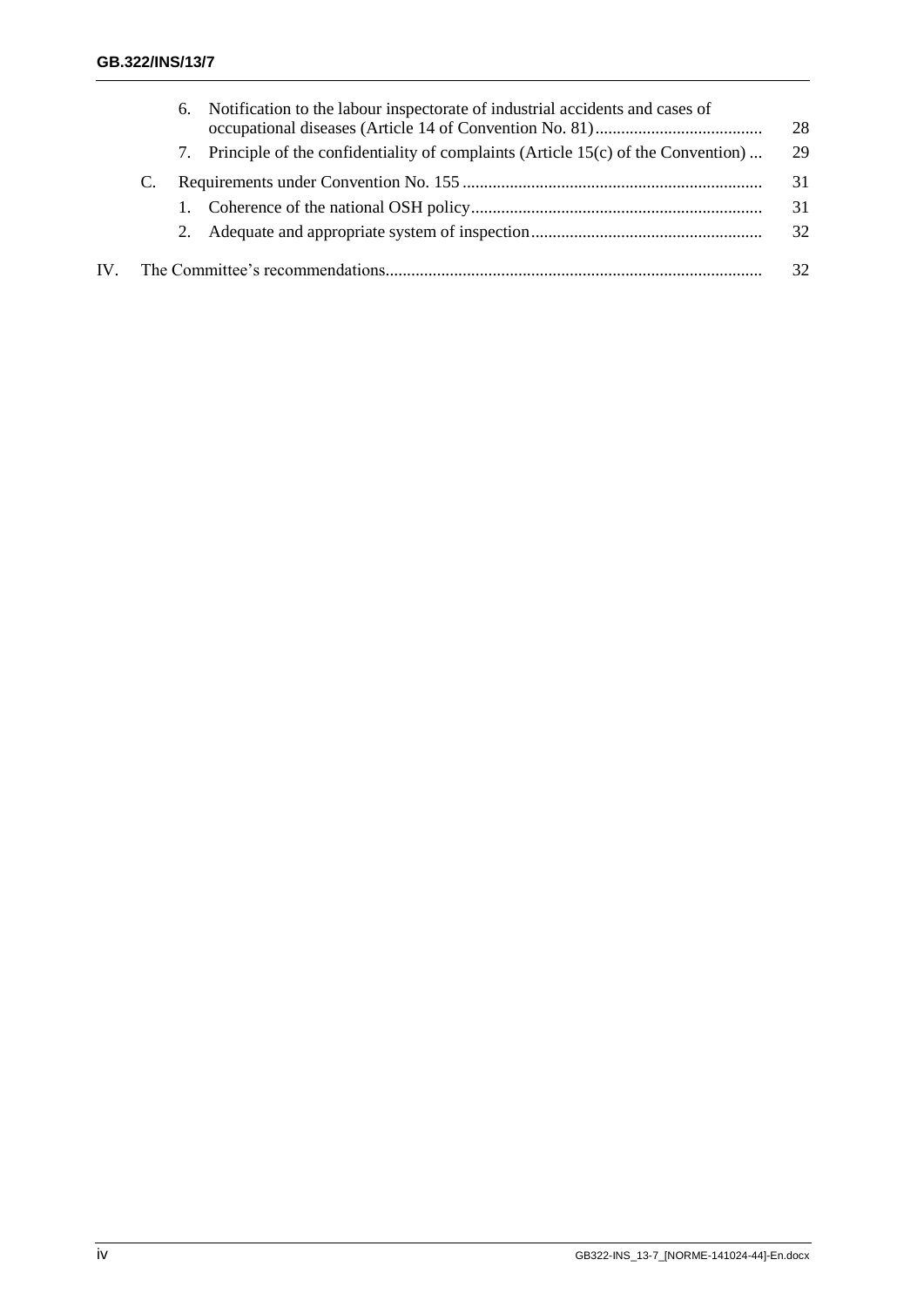# <span id="page-3-0"></span>**List of abbreviations**

| <b>APSD</b>  | Analysis, Programming and Detection Directorate                                     |
|--------------|-------------------------------------------------------------------------------------|
| Arbodiensten | occupational safety and health (OSH) services                                       |
| <b>CEACR</b> | Committee of Experts on the Application of Conventions and<br>Recommendations       |
| <b>CNV</b>   | National Federation of Christian Trade Unions                                       |
| EU-OSHA      | European Agency for Safety and Health at Work                                       |
| <b>FNV</b>   | Netherlands Trade Union Confederation                                               |
| $l$ &ID      | Information Management and Inspection Support Directorate                           |
| <b>IWI</b>   | Work and Income Inspectorate                                                        |
| <b>LMRFD</b> | Labour Market Related Fraud Department                                              |
| <b>MHP</b>   | Trade Union Confederation of Middle and Higher Level<br>Employees' Unions (now VCP) |
| <b>MHCD</b>  | Major Hazard Control Department                                                     |
| <b>NCvB</b>  | Netherlands Centre for Occupational Diseases                                        |
| <b>OSH</b>   | occupational safety and health                                                      |
| <b>SER</b>   | Social and Economic Council                                                         |
| <b>SIOD</b>  | Social Security Information and Investigation Service                               |
| <b>SLIC</b>  | Senior Labour Inspection Committee                                                  |
| <b>SMEs</b>  | small and medium-sized enterprises                                                  |
| <b>VCP</b>   | Trade Union Federation of Professionals (formerly the MHP)                          |
| <b>WCD</b>   | <b>Working Conditions Department</b>                                                |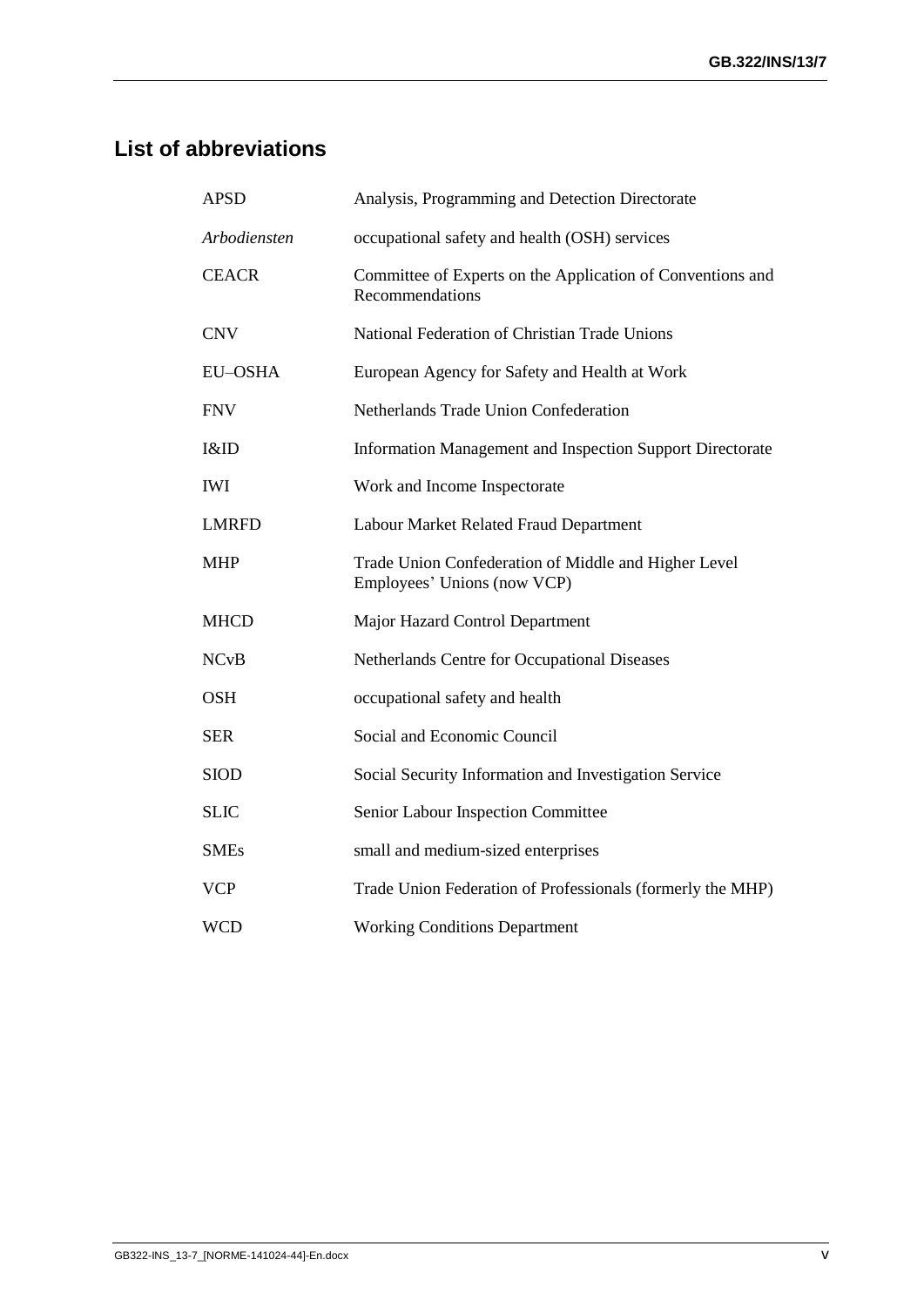# <span id="page-4-0"></span>**I. Introduction**

- **1.** In a communication dated 22 June 2012, the Netherlands Trade Union Confederation (FNV), the National Federation of Christian Trade Unions (CNV) and the Trade Union Federation of Professionals (VCP) (formerly the Trade Union Confederation of Middle and Higher Level Employees' Unions (MHP)) addressed a representation to the International Labour Office, in accordance with article 24 of the ILO Constitution, alleging non-observance by the Netherlands of the Labour Inspection Convention, 1947 (No. 81), the Labour Inspection (Agriculture) Convention, 1969 (No. 129), and the Occupational Safety and Health Convention, 1981 (No. 155).
- **2.** Convention No. 81 was ratified by the Netherlands on 15 September 1951, Convention No. 129 was ratified by the Netherlands on 29 June 1973, and Convention No. 155 was ratified by the Netherlands on 22 May 1991. All these Conventions are in force in the country.
- **3.** The following provisions of the Constitution of the International Labour Organization relate to representations:

#### *Article 24*

In the event of any representation being made to the International Labour Office by an industrial association of employers or of workers that any of the Members has failed to secure in any respect the effective observance within its jurisdiction of any Convention to which it is a party, the Governing Body may communicate this representation to the government against which it is made, and may invite the government to make such statement on the subjects as it may think fit.

#### *Article 25*

If no statement is received within a reasonable time from the government in question, or if the statement when received is not deemed to be satisfactory by the Governing Body, the latter shall have the right to publish the representation and the statement, if any, made in reply to it.

- **4.** The representation procedure is governed by the Standing Orders concerning the procedure for the examination of representations under articles 24 and 25 of the ILO Constitution, as revised by the Governing Body at its 291st Session (November 2004).
- **5.** In accordance with articles 1 and 2, paragraph 1, of the above Standing Orders, the Director-General acknowledged receipt of the representation, informed the Government of the Netherlands and brought it before the Officers of the Governing Body.
- **6.** At its 316th Session (November 2012), the Governing Body decided that the representation was receivable. At its 317th Session (March 2013), it appointed a committee to examine the matter. The Committee members were Mr Jens Jensen (Government member, Denmark), Mr Jørgen Rønnest (Employer member, Denmark) and Ms Barbara Byers (Worker member, Canada).
- **7.** The Government of the Netherlands submitted its observations concerning the representation in a communication dated 12 September 2013.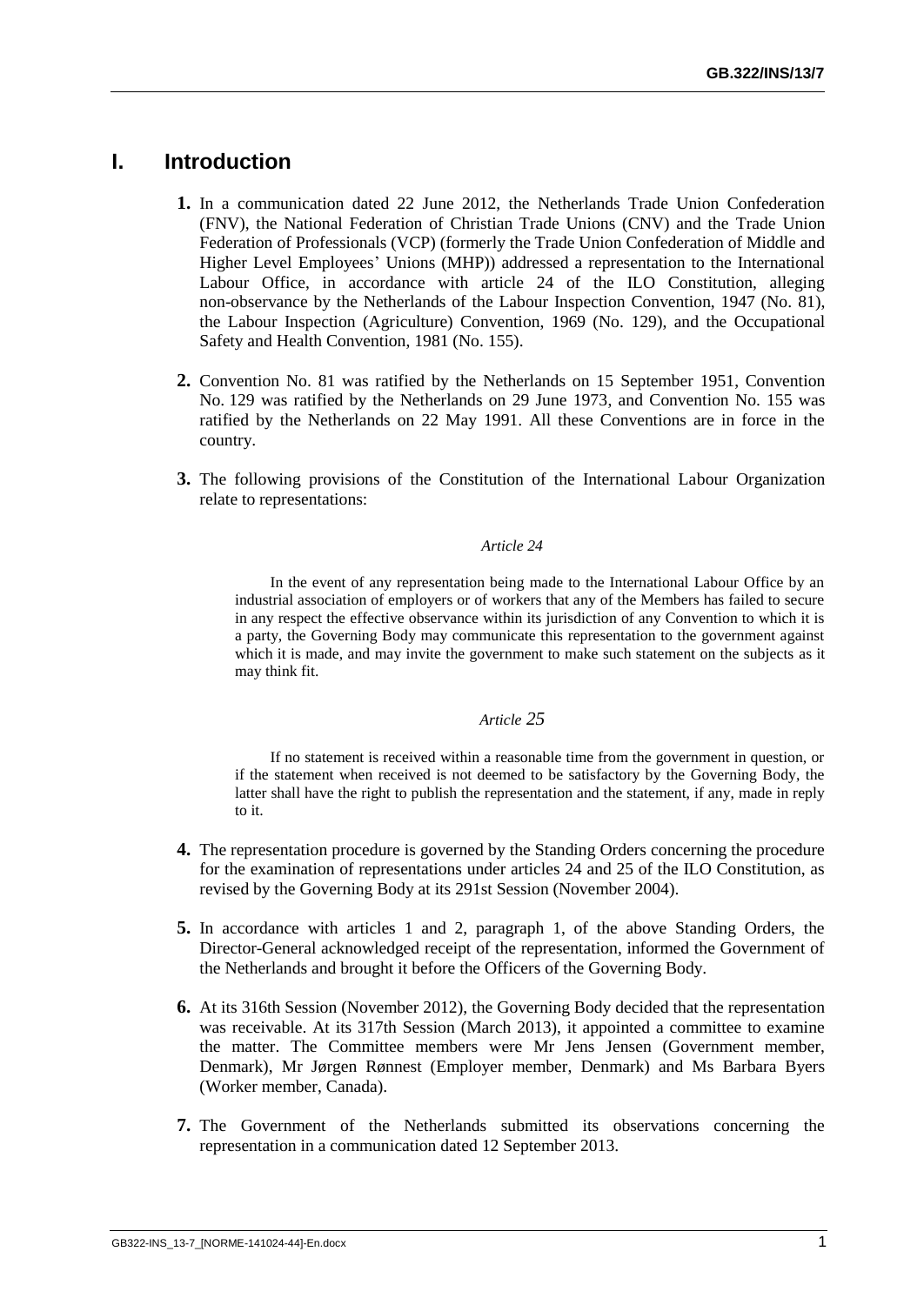- **8.** At its first meeting on 19 March 2014, in accordance with article 4 of the Standing Orders concerning the procedure for the examination of representations, the Committee decided to request the Government to provide further information, and to subsequently ask the FNV, CNV and VCP to provide any statement that they might wish to make in relation to this information.
- **9.** The Government transmitted the requested additional information in a communication dated 12 June 2014. The FNV, CNV and VCP submitted their observations concerning this additional information in communications dated 25 and 26 August 2014.
- **10.** The Committee met again on 4 and 6 November 2014 to examine the case. It adopted its report on 6 November 2014.

# <span id="page-5-0"></span>**II. Examination of the representation**

# <span id="page-5-1"></span>**A. The complainants' allegations**

- **11.** In its communication dated 22 June 2012, the complainant organizations allege nonobservance by the Government of the Netherlands of Articles 4, 6, 7(3), 9, 10, 11, 14 and 16 of Convention No. 81; Articles 7, 8, 9(3), 11, 14, 15, and 19 of Convention No. 129, and Articles 4 and 9 of Convention No. 155.
- **12.** With regard to the alleged non-observance of Article 4 of Convention No. 81 and Article 7 of Convention No. 129, the trade union confederations assert that following successive reorganizations the labour inspectorate no longer exists. Since 2009, the "labour inspectorate" had been the collective name covering three departments, namely the Working Conditions Department (WCD), the Major Hazard Control Department (MHCD) and the Labour Market Related Fraud Department (LMRFD). Each of these three departments had its own mandate, supervisory tasks and organizational decrees, while they relied on the financial and legal support of the Ministry of Social Affairs and Employment. On 1 January 2012, the labour inspectorate disappeared even as a collective name. The three departments referred to above, together with the four departments of the Social Security Information and Investigation Service (SIOD) and the Work and Income Inspectorate (IWI), as well as the Analysis, Programming and Signalling (APSD), and the Information Management and Inspection Support (I&ID) directorates, now fall directly under the Inspectorate for Social Affairs and Employment at the Ministry of Social Affairs and Employment. The trade union confederations express the view that a labour inspectorate no longer exists, and specify, that when using the term labour inspectorate, reference is made to the Inspectorate for Social Affairs and Employment.
- **13.** Furthermore, the broad distribution of labour inspection functions (such as the control of the Working Conditions and Working Hours Act and the Major Accidents Risk Decree) both within the Ministry of Social Affairs and Employment and among other inspection services (including at the Ministries of Infrastructure and Environment; Economic Affairs; Agriculture and Innovation; and Health, Welfare and Sport) result in such diverse approaches to labour inspection that the uniformity of methods of inspection and procedures are affected. With reference to a major fire in 2012 in a company dealing with hazardous substances, the trade unions assert that joint inspections and enforcement by these inspection services suffer from serious shortcomings.
- **14.** Concerning the alleged non-observance of Article 6 of Convention No. 81 and Article 8 of Convention No. 129, the trade unions indicate that the successive reorganizations of the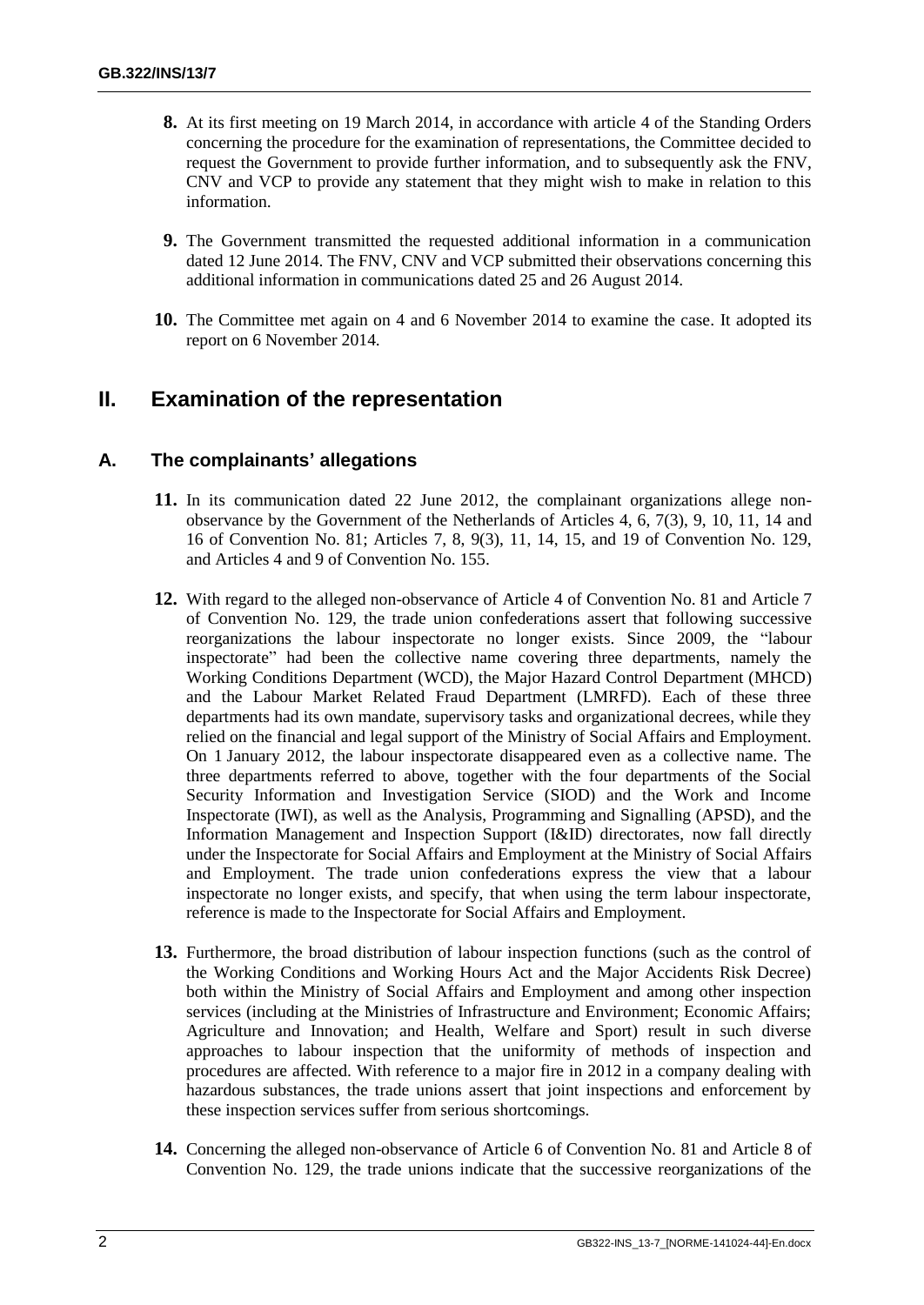labour inspectorate in the context of a shift in emphasis from technical expertise towards management skills, with mobility as the pivotal theme, have had the impact of preventing the technical specialization of labour inspectors. The shift from substantive expertise to management skills concerns civil servants at both the policy and the implementation level. Civil servants have to be mobile and change positions relatively often. A specific department no longer appoints individual civil servants. They are appointed within the broader administration as a whole, and are deployed where the management thinks they will be the most productive for the organization. This is also true for labour inspectors. A shift of this nature goes hand-in-hand with the increased need to bring in external expertise, and there is a real threat of not being able to anticipate new developments and technologies.

- **15.** Concerning the alleged non-observance of Article 7(3) of Convention No. 81 and Article 9(3) of Convention No. 129, the trade unions claim that technological developments and many changes in the legislation require additional and more intensive training for labour inspectors. The claimant organizations assert that the limited capacity of labour inspectors and the high pressure of work are resulting in insufficient time to maintain the necessary levels of knowledge to keep up with technological and labour market developments, including forms of psychosocial stress and the danger of chemical substances and nanoparticles in the workplace. Although most of the working population is employed in the services sector, the labour inspectorate mainly checks the traditional security issues associated with manual labour, with little innovation or proactive capacity when it comes to identifying and inspecting new risks at the workplace level. The trade unions assert that the quality of inspection is declining. Moreover, due to the high workload, no natural moments remain for knowledge transfer among colleagues. Inspectors are expected to look for information themselves, but lack the time and knowledge to do so.
- **16.** With regard to the alleged non-observance of Article 9 of Convention No. 81 and Article 11 of Convention No. 129, the complainant organizations indicate that the functional expertise provided by experts and technicians with recognized competence in the areas of medicine, mechanical and civil engineering, electricity and chemistry, which is used to guarantee compliance with OSH regulations, is no longer present within the labour inspectorate. Instead, (semi-)external experts, i.e. project leaders from different departments of the Inspectorate for Social Affairs and Employment are used, and that they prepare projects and provide tools, but do not take part in actual inspections. Furthermore, no or little information is exchanged with outside experts. Private experts hired by individual employers are often not independent, which can lead to incorrect conclusions, for example when they investigate accidents. According to the conclusions of the Senior Labour Inspectors Committee  $(SLIC)^1$  in a 2008 report on the evaluation of the Dutch labour inspection system, the separation of OSH services from the labour inspectorate means that information which might be derived from these services (for example on emerging risks or trends in particular health and safety issues) is not available to the labour inspectorate.
- **17.** With reference to the alleged non-observance of Articles 10 and 16 of Convention No. 81 and Article 14 of Convention No. 129, the trade unions indicate that the relatively low

<sup>&</sup>lt;sup>1</sup> According to its 2013 Annual Report available on the Internet, the Committee of Senior Labour Inspectors consists of one representative – typically the Directors or Chief Executive Officers – from each of the labour inspection services of European Union Member States and assists the European Commission on problems relating to the enforcement of Community law on health and safety, and encourages its effective enforcement, notably by means of closer cooperation between national labour inspection services.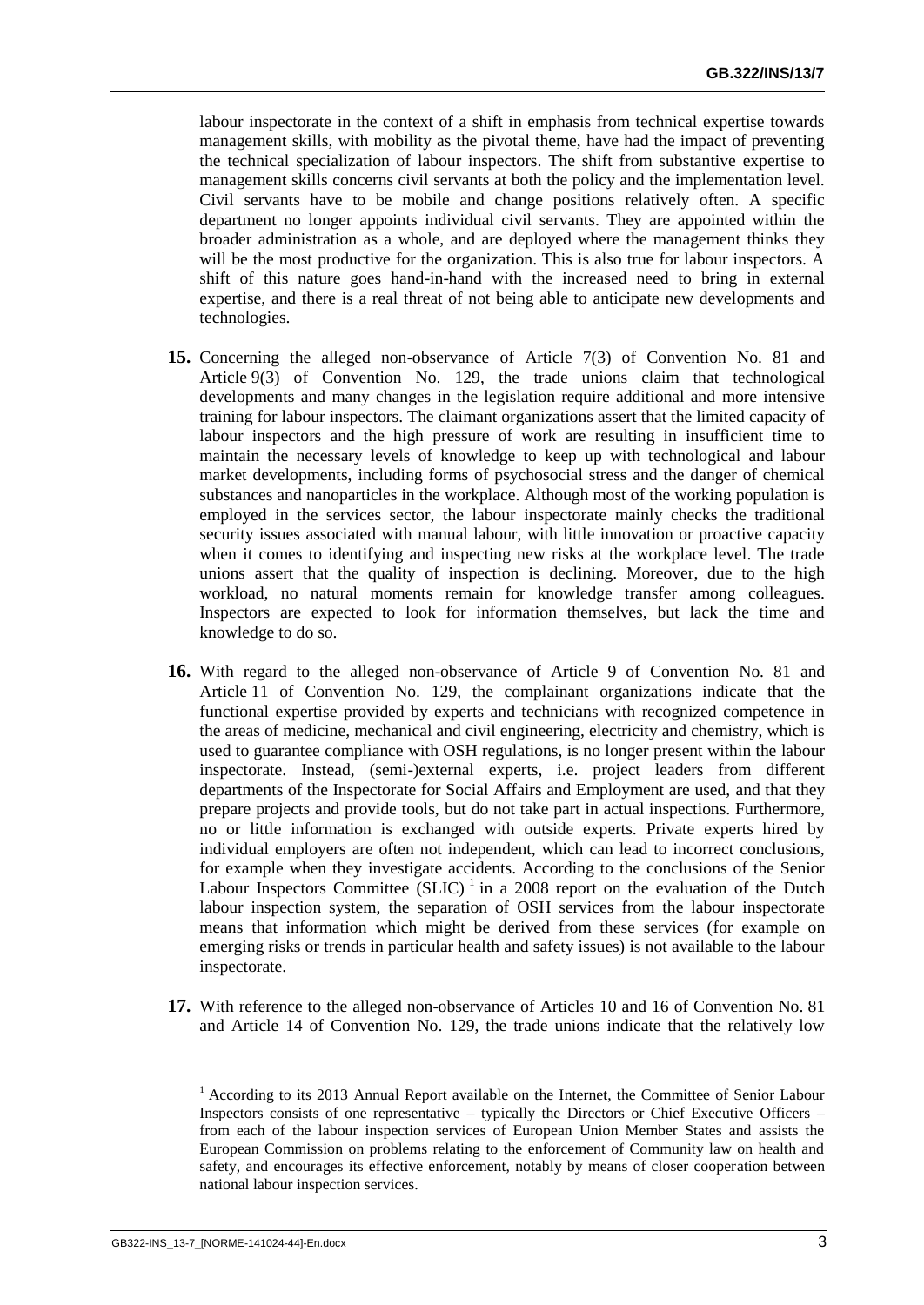number of labour inspectors in relation to the number of employees makes it practically impossible to ensure effective inspection. They add that there is one labour inspector per 28,356 employees and that based on the indications provided by the technical labour inspection services of the ILO,  $2$  this number is far below the standard for industrial market economies of one labour inspector per 10,000 workers. The trade unions add that because the frequency of inspection is so low for companies, only 1 per cent of all of them indicate "fear of the labour inspectorate" as the reason for complying with legislation on working conditions. In addition, the number of labour inspectors is expected to be reduced even further. The continual shrinkage of capacity is resulting in its inability to discharge its functions fully. The smaller labour inspection staff is leading to the liberalization or abolition of regulations, because the capacity to enforce them no longer exists (as in the case of the so-called ARIE regulations).

- **18.** The complainant organizations state that in 2012, the number of priority sectors fell from the present 18 to 14, resulting in 2,000 fewer inspections annually. They refer to the conclusions of the 2008 report of the SLIC on the evaluation of the Dutch labour inspection system, which stated that the clear subject/sector focus might lead to a dilution of a holistic approach and inspectors could lose their understanding of and practice in dealing with non-priority issues. They allege that if labour inspectors do visit a company outside the context of a project or an accident report, the company immediately knows inspectors are reacting to a complaint from within the company, that is to say from an employee. Employees and members of trade unions say that the labour inspectorate does not always come when requested. A large number of companies will never receive a visit from the labour inspectorate.
- **19.** With regard to the alleged non-observance of Article 11 of Convention No. 81 and Article 15 of Convention No. 129, the complainant organizations assert that the disappearance of district and regional offices puts pressure on contacts between inspectors and those inspected, but also means that inspectors lack the necessary administrative support. They have to spend more time on administration, such as correspondence and drafting reports, instead of inspections.
- **20.** In relation to the non-observance of Article 14 of Convention No. 81 and Article 19 of Convention No. 129, the trade unions observe that, whereas the labour inspectorate had its own separate medical service before, now there is only one single medical officer left. Occupational diseases are no longer reported to the labour inspectorate, but to the Netherlands Centre for Occupational Diseases (NCvB). The complainants state that the NCvB reports significant and growing under-reporting. They emphasize that the objective of notification is not to produce statistics or analysis at the macro levels, but to enable interventions at the company level. According to the complainant, notification is now the responsibility of the OSH service or the occupational doctor. The trade union confederations call for employers to be required to notify occupational diseases to the inspection services.
- **21.** Concerning the alleged non-observance of Articles 4 and 9 of Convention No. 155, the trade union confederations express the view, when considering all of the above, that the Government also does not comply with these Articles. According to the complainants, both the Government and the labour inspectorate are retreating further and further and are increasingly leaving the promotion of the safety and health of workers and their enforcement to the individual companies and sectors and to other agencies, such as

 $2$  ILO: Report of the Committee of Experts on the Application of Conventions and Recommendations, Report III (Part 1B), International Labour Conference, 95th Session, Geneva, 2006, para. 195, footnote 19 (hereinafter the "2006 General Survey on labour inspection").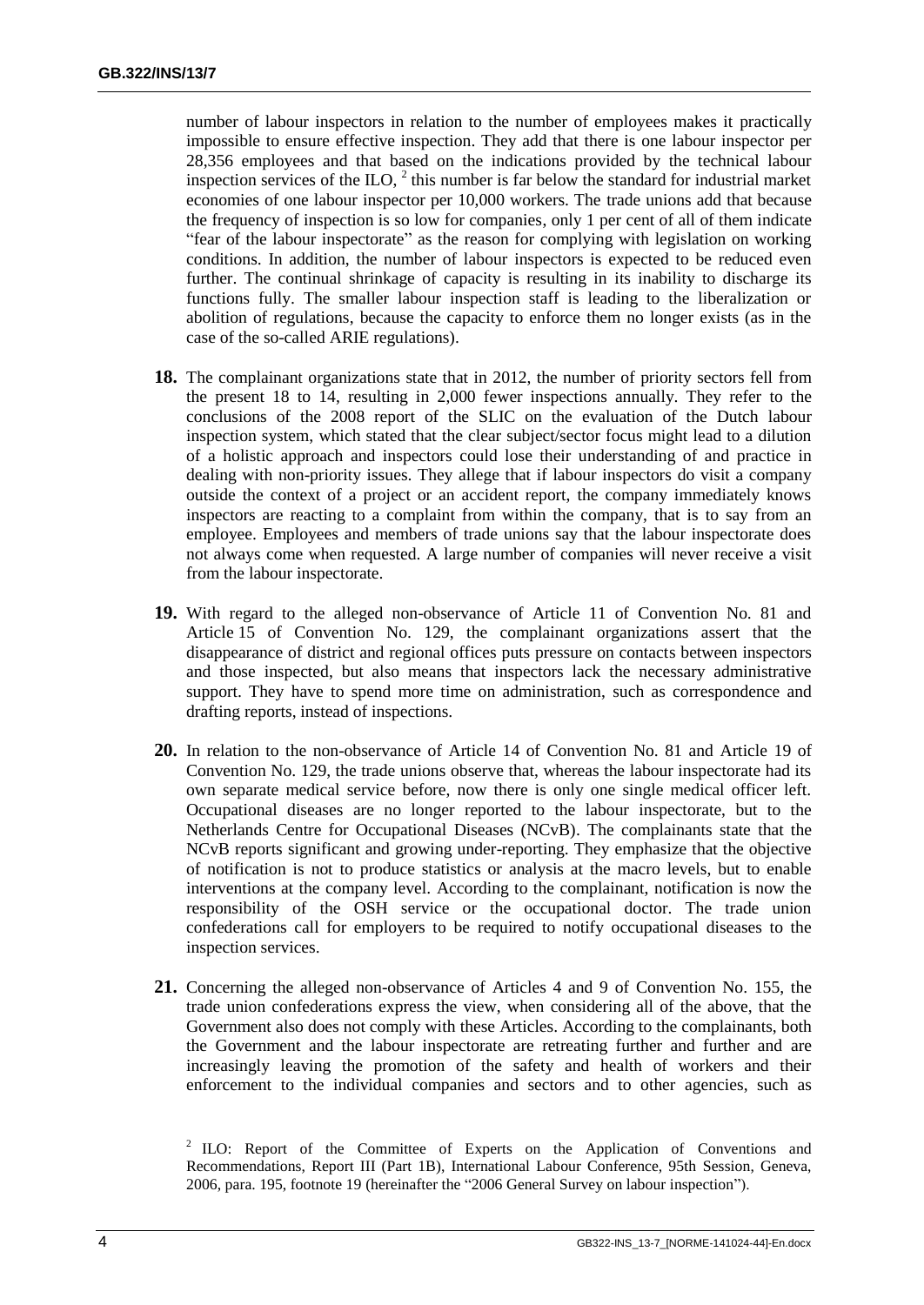certifying organizations and insurance companies. They refer to the fact that there is no research showing that this leads to improvements, while there is much research that is critical of the effect of these forms of self-regulation. The trade unions finally assert that there is no adequate and coherent national policy and no adequate system of enforcement, especially for dealing with occupational diseases.

#### <span id="page-8-0"></span>**B. The Government's observations**

**22.** In its communication dated 12 September 2013, the Government indicates that it has not violated the requirements under Conventions Nos 81, 129 and 155 in any way.

#### <span id="page-8-1"></span>*1. Overview of the Dutch occupational safety and health system*

- **23.** The Government, before addressing the specific allegations, provides an overview of the Dutch OSH system.
- **24.** It indicates that the Working Conditions Act and the OSH policy draw a distinction between the public and private domains. The idea behind the Dutch system is that a combination of top-down and bottom-up measures are the best way to ensure safe and healthy workplaces. To this end, the Government has established a framework of rights, duties and goal-based regulations in national legislation (the public domain). The social partners (the private domain), which are at the heart of a functioning OSH system, decide how to interpret and implement the requirements in such a way that the goals are met. On this basis, companies and organizations have room to develop an OSH policy that is appropriate to their unique OSH situation.
- **25.** The Government indicates that it has both a facilitating role and is responsible for enforcement. Concerning its facilitating role, the Government promotes the management of occupational risks by employers and workers, and provides compliance assistance through the distribution of information and knowledge, in the framework of a number of projects and programmes, such as those on the prevention of work-related accidents and on compliance with restrictions concerning the use of chemicals. Concerning enforcement, the Government asserts that the task of the labour inspectorate is to ensure that employers and employees comply with the employment rules and regulations. The work of the inspectorate is based on a sophisticated ongoing risk analysis to determine sectors with relatively high OSH risks, which are given priority.
- **26.** *Sector-based approach to supervision.* The Government explains that the elements of the sector-based approach to supervision encompass an increased role for the social partners and companies to tackle OSH issues. In so-called *OSH catalogues* the social partners agree on ways and methods to achieve healthy and safe working conditions in specific branches in order to comply with the goal-based regulations. Furthermore, under national law, employers are required to identify and assess workplace hazards. In cooperation with the social partners, the Government has developed a highly advanced digital basic tool for risk assessment, which has enabled the development of over 100 specific digital risk assessment tools for many sectors, and which was used by the European Agency for Safety and Health at Work (EU–OSHA) to develop a tool for the European Union (EU) Member States. The Government indicates that the more actively the social partners are engaged in promoting compliance with the legislation, the fewer inspections need to be conducted, which often proves to be an incentive to comply with the regulations.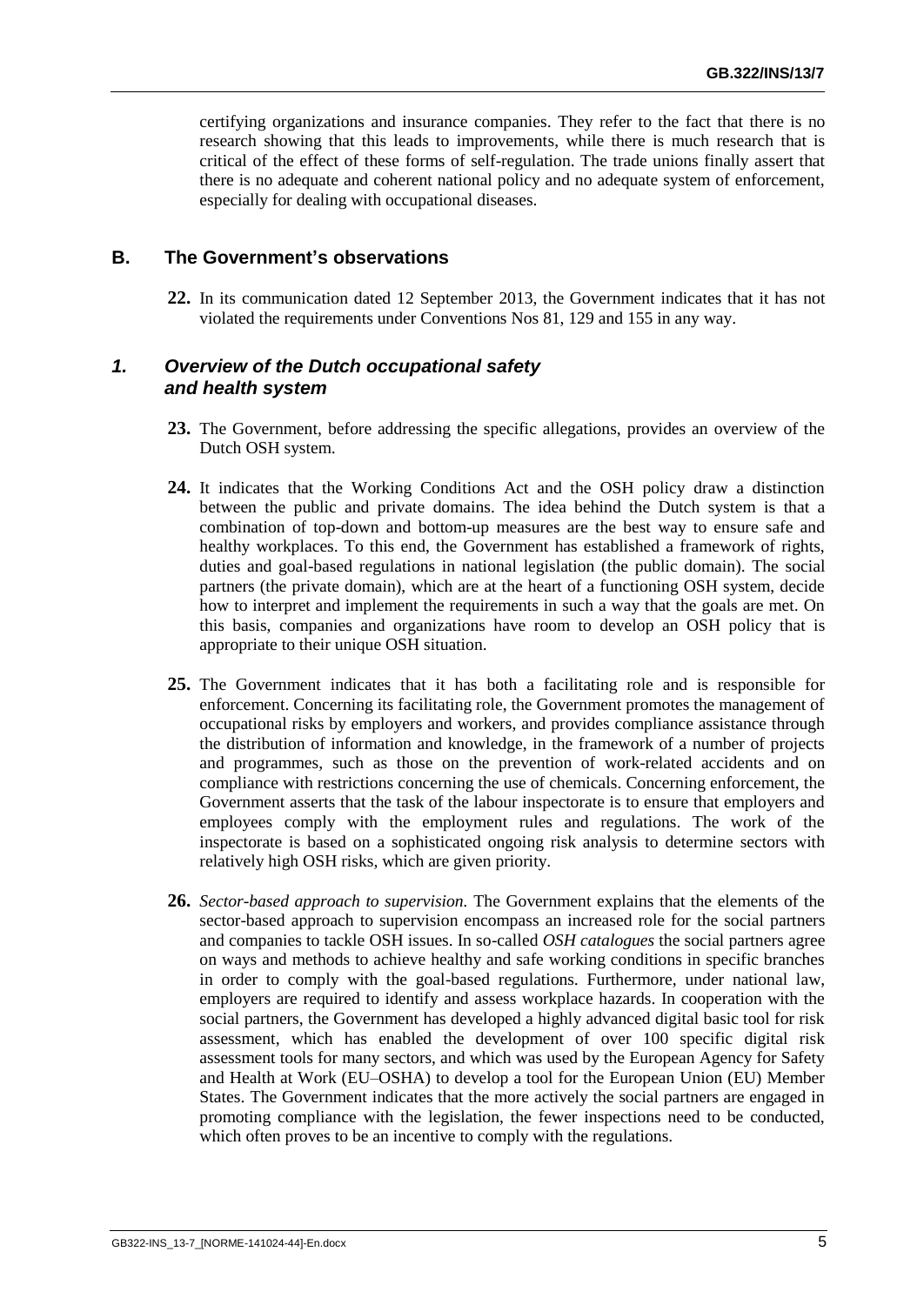- **27.** The Government also indicates that supervision by the inspectorate is a key element and substantial sanctions for non-compliance are an indispensable part of the Dutch OSH system. A new law gives the Government the scope to substantially increase penalties and sanctions in the event of non-compliance. In its compliance monitoring activities, the inspectorate focuses in particular on recidivists and on companies that deliberately do not comply with the regulations. The inspectorate is highly competent and performs well. A team of experts and project managers support the labour inspectors in their daily work, and the effectiveness of supervision is strengthened through cooperation with other inspection services. While less government monitoring is needed where parties hold each other accountable for agreements and conduct effective horizontal monitoring, companies that abuse the trust offered by the Government incur substantial sanctions.
- **28.** The Government asserts that the evaluation of the revised Working Conditions Act and the new OSH policy of 2007 shows favourable results and developments; the number of fatal and serious accidents has been decreasing since 2008 and the rate of occupational injuries involving absence from work (3.3 per cent of employees) has been stable since 2005.

#### <span id="page-9-0"></span>*2. Reply to the specific allegations of the trade unions*

- **29.** With regard to the alleged non-observance of Article 4 of Convention No. 81 and Article 7 of Convention No. 129, the Government indicates that in the Netherlands, the Minister of Social Affairs and Employment is the central authority. It asserts that the placement of all departments that deal with inspection under the direct supervision of the Inspector-General for Social Affairs and Employment facilitates the establishment and application of a single OSH policy and will improve uniformity of procedures and methods throughout these departments, as required by Article 4 of the Convention. Even though the Inspector-General is directly accountable to the Minister, the inspectorate can operate autonomously, for instance with regard to the establishment of strategic annual plans.
- **30.** With regard to the alleged non-observance of Article 6 of Convention No. 81 and Article 8 of Convention No. 129, the Government emphasizes that labour inspectors are civil servants, independent of changes of government and of improper external influences, in accordance with the requirements of the Convention.
- **31.** Concerning the alleged non-observance of Article 7(3) and Article 9 of Convention No. 81 and Article 9(3) and Article 11 of Convention No. 129, the Government indicates that all labour inspectors receive extensive training both before taking up service and in the course of their duties, which is why they have expertise in the main areas and are able to exercise their functions properly. Where more technical expertise is needed (in the areas of medicine, engineering, electricity and chemistry, etc.), external experts are engaged or the expertise from independent research institutes is used, which is not contrary to the requirements of the Convention. Furthermore, there are other inspectorates dealing with OSH aspects of specific technical areas (for example medicine).
- **32.** With regard to the alleged non-observance of Articles 10 and 16 of Convention No. 81 and Article 14 of Convention No. 129, the Government asserts that there are no fixed standards with regard to the number of labour inspectors and labour inspections and emphasizes, with reference to paragraph 174 of the 2006 General Survey on labour inspection, that they need to be sufficient in numbers to secure the effective discharge of the duties of the labour inspectorate, which can give rise to a different calculation in every member State. The Government further explains that this system consists of an effective OSH system based on mandatory legal measures, an important role for the social partners, self-regulation where possible and focused monitoring as well as strict enforcement where necessary. This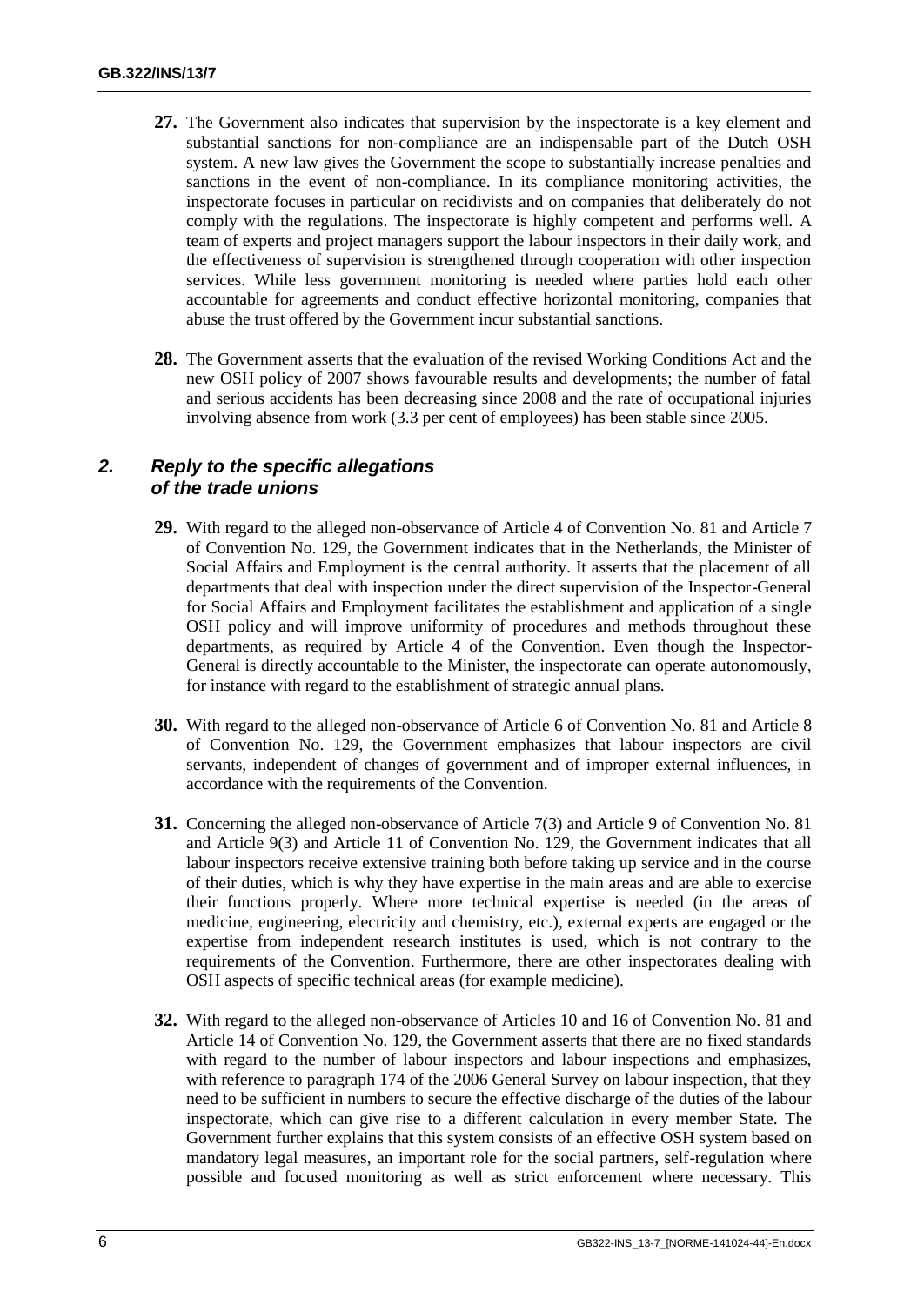enables less intensive inspections in many sectors and more intense inspections in sectors where risks are relatively high, with an obvious impact on the size of the inspectorate. Research shows that the Dutch system functions effectively. The Netherlands performs better than average among European countries in the field of OSH.

- **33.** In relation to the alleged non-observance of Article 11 of Convention No. 81 and Article 15 of Convention No. 129, the Government argues that one of the objectives of Article 11 of the Convention is the accessibility of labour inspectorates. As the inspectorate now guarantees accessibility through the internet, email, telephone and post, the disappearance of some district and regional offices and the centralization of the system are not contrary to the Convention.
- **34.** With regard to the alleged non-observance of Article 14 of Convention No. 81 and Article 19 of Convention No. 129, the Government indicates that the Netherlands does not have a separate statutory insurance for occupational accidents or disease. There is always compensation for loss of income due to disease or accident, irrespective of the cause of the disease or accident. Therefore it is sufficient if the OSH services of all companies notify the Netherlands Centre for Occupational Diseases (NCvB) of occupational injuries and illnesses. Data privacy rules prohibit medical information from being sent to the inspectorate.
- **35.** Concerning the alleged non-observance of Articles 4 and 9 of Convention No. 155, the Government indicates that the effective OSH system, with its obligatory legal measures, the important role played by the social partners and self-regulation, its focused monitoring system and strict enforcement, is based on a coherent national policy, which is presented to Parliament every year and secured by an effective inspection system.

# <span id="page-10-0"></span>**C. The Government's reply to the request for additional information**

**36.** The Government, in its response of 12 June 2014, provides the additional information requested by the Committee as regards: (i) the Government's OSH policy and its sectorbased approach to supervision; (ii) its manner of ensuring the effective functioning in the light of the reduced number of labour inspectors and labour inspections; (iii) the operation in practice of the system of *Arbodiensten* (external OSH services); (iv) information on the initial and continuous training of labour inspectors; and  $(v)$  the functioning of the system for the reporting of industrial accidents and cases of occupational diseases and their notification to the labour inspectorate. The Government states that it is important to understand the inspection system and to see the statistical data provided in the context of the labour inspectorate's policy and approach. It adds that fewer inspections do not lead to a decrease in the quality of enforcement or in compliance with laws and regulations, but are a consequence of the efficient deployment of inspection capacity. In addition to common inspections, the inspectorate uses various other intervention options aimed at achieving compliance.

# <span id="page-10-1"></span>*1. Further explanations of the Government's OSH policy and its sector-based approach to supervision*

**37.** *Risk-based approach.* In the context of the Dutch working conditions policy with shared responsibility of the Government and the social partners, the inspectorate invests in the effective deployment of inspection capacity for notorious offenders and vulnerable groups, part of which is based on risk assessment. Risk analyses are based on many different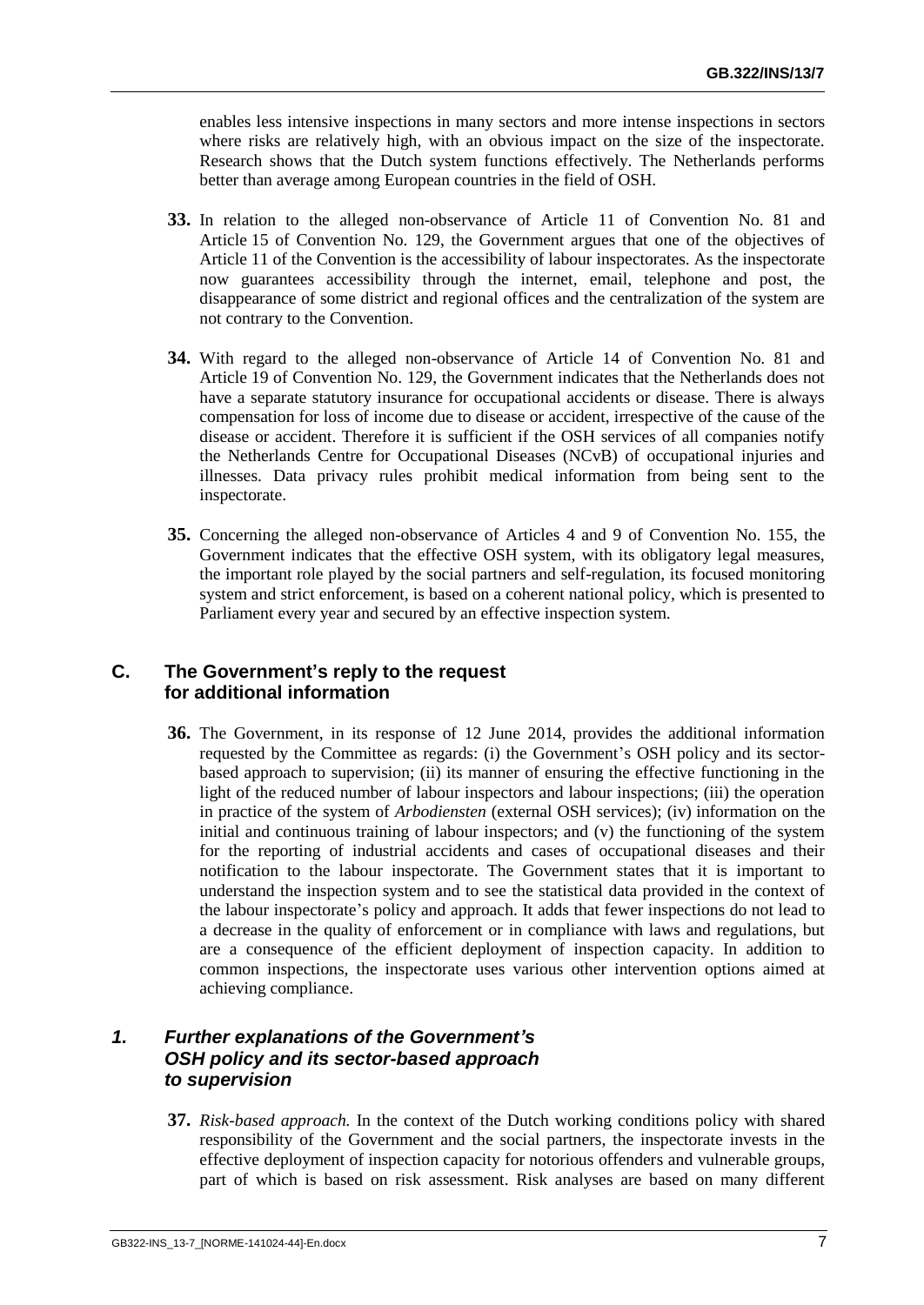sources, including external resources (research institutes, etc.) and resources from the inspectorate or other inspection services (reports, interviews, data on accidents and compliance). Multi-annual programmes are established on this basis and implemented by risk theme or sector. For its 2015–18 multi-annual programme, inspection will focus, among others, on themes such as psychosocial workload, hazardous substances, and exceeding working hours.

- **38.** While carrying out inspections is and remains the inspectorate's most important intervention option, other types of intervention are also being examined to establish the most suitable for the achievement of the goals. These could include so-called "compliance communication" (for example media campaigns, exerting pressure through networks and the publication of inspection data).
- **39.** As a last step in risk assessment, the specific companies to be inspected are assessed on the basis of risk indicators (such as limitations on employees' responsibility for healthy and safe working conditions, a high level of sickness, and strong competition between enterprises, potentially inciting non-compliance).
- **40.** The Government indicates that the inspectorate is also using impact assessments, which enable it to make increasingly accurate programme choices, by determining the level of compliance within a certain target group, before and after action by the inspectorate. In addition, to maintain an overview of the situation regarding working conditions to avoid trends and developments remaining out of the inspectorate's scope due to the targeted approach to work, the inspectorate carries out a biennial assessment of working conditions, based on stocktaking data collected during visits to 2,800 randomly selected businesses. The results of this assessment form the key input for the inspectorate-wide risk analysis and for the inspectorate's programme.
- **41.** *Reactive monitoring*. In addition to risk-based monitoring, the Government affirms that the inspectorate also looks at complaints and messages related to working conditions received from trade unions, employers, employee representatives and employees' councils. Complaints and messages concerning serious violations are of course also investigated.
- **42.** *Psychosocial workload.* The Government indicates that the Ministry of Social Affairs and Employment aims to promote discussions between employers and workers on psychosocial work stress, including through the inclusion of relevant agreements in OSH catalogues. At present, the inspectorate is also taking measures to actively enforce the rules in the healthcare, transport and logistics, education and sheltered employment sectors.
- **43.** *OSH catalogues.* According to the Government, OSH catalogues set out the methods and solutions (for example techniques, practical solutions and manuals) that employers and workers have agreed on in order to meet the legal target requirements. At present, OSH catalogues have been produced in around 160 industries/sectors, thereby covering 4.3 million (54 per cent of jobs). The inspectorate verifies that the OSH catalogues drawn up by the social partners meet a number of formal requirements and comply with the target requirements. They form the reference framework for enforcement by the inspectorate.
- **44.** *Supervision of risk assessment and evaluation.* The Government states that, under the Working Conditions Act, employers are required to draw up a risk assessment and evaluation identifying the OSH risks in their company, and a corresponding action plan, indicating the measures needed to eliminate or minimize those risks. For this purpose, they may engage the help of an OSH service, use their own OSH coordinator(s) or enlist (an) OSH officer(s). A certified OSH expert will evaluate the risk assessment and evaluation and corresponding action plan. Employers with fewer than 25 employees are exempt from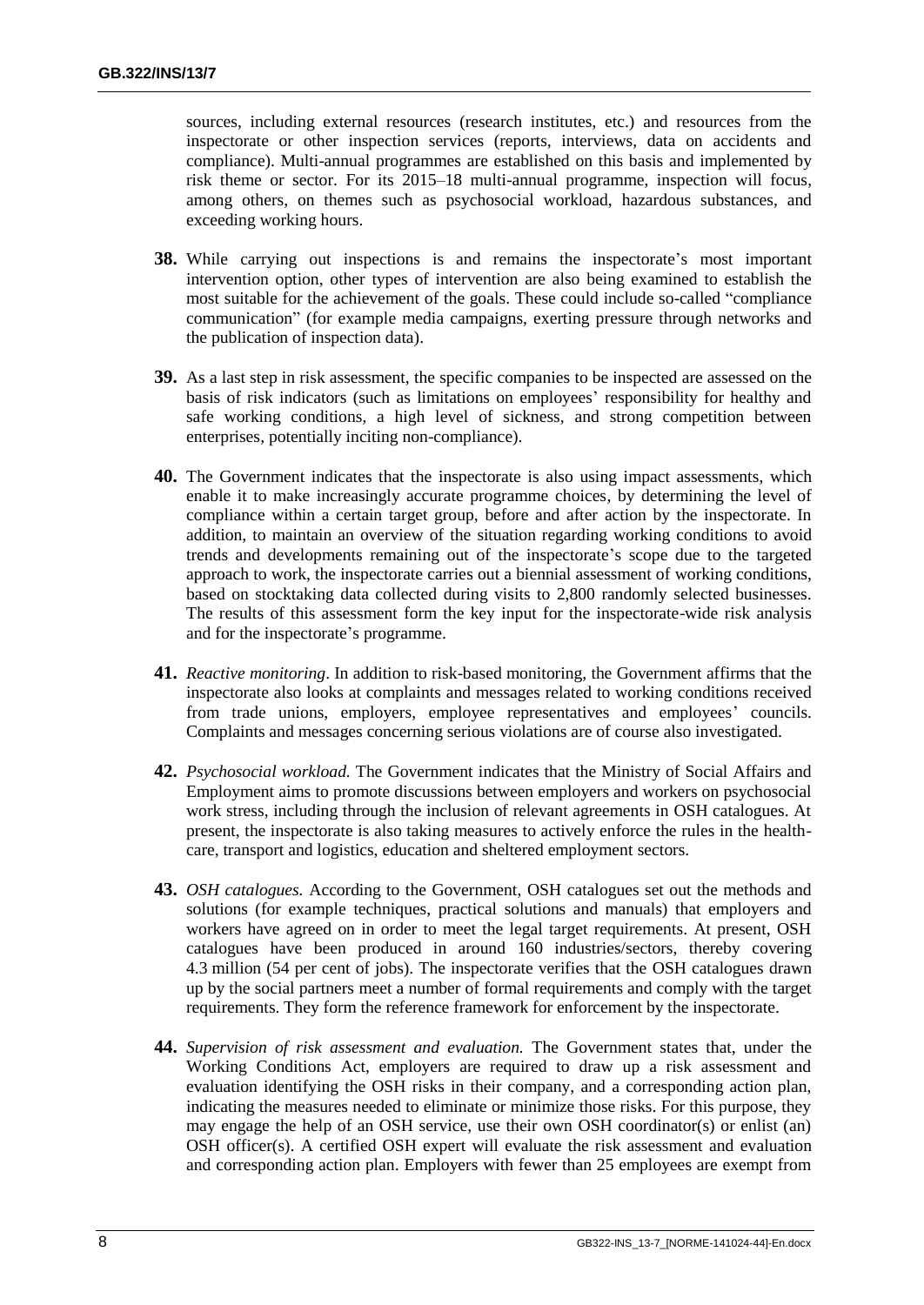their risk assessment and evaluation being evaluated by an OSH expert. The employers may perform this task themselves on the condition that a recognized risk assessment and evaluation instrument from the relevant industry is used for this purpose. The Government indicates that the tailor-made digital tools for risk assessment are simple and enable companies, especially SMEs, to formulate and execute their risk assessments autonomously.

- **45.** The risk assessment and evaluation and action plan are evaluated by labour inspectors during inspections. If the employer is unable to provide a risk assessment and evaluation and action plan, the inspector will issue a written warning or compliance order within a specific time frame. If the employer does not comply within the set time frame, an administrative fine is issued. The fine becomes increasingly higher in the event of recidivism and finally results in an official report, which could lead to criminal prosecution.
- **46.** *Regulations in which sanctions are established.* The Government refers to the sanctions provided in the Working Conditions Act, the Working Conditions Decree, the Working Hours Act, the Minimum Wage and Minimum Holiday Act and the Nuclear Energy Act, including administrative fines, payment reports and, where applicable, criminal liability.

# <span id="page-12-0"></span>*2. Manner in which the Government ensures the effective functioning of the labour inspection system in light of the reduced number of labour inspectors and labour inspections*

- **47.** *Organizational structure of the labour inspectorate.* Concerning the organizational structure of the labour inspectorate, the Government refers to the functions of the seven departments under the authority of the Inspectorate for Social Affairs and Employment. In this regard, the Government indicates that the functions of the WCD, the MHCD and the LMRFD encompass the areas of OSH, working hours and wages, that is to say functions within the meaning of Convention No. 81. It further indicates that the SIOD is, in addition to other tasks, also entrusted with tasks relating to the Convention, whereas the IWI does not assume such tasks. The Inspectorate is gradually working towards a situation of cooperation between these operational directorates. The Government adds that the APSD is responsible for strategic planning and the programming of monitoring and investigation activities, risk analyses, impact measurement, and that the I&I department is responsible for support and management tasks. In addition, there are other inspectors in other inspection departments entrusted with controlling working conditions and working hours, that is to say with functions within the meaning of the Convention, such as the Human Environment and Transport Inspectorate, the State Supervision of Mines and the Food and Consumer Product Safety Authority.
- **48.** *Number of labour inspectors.* The Government provides statistics for the period 2005–13, according to which the number of labour inspectors in this period decreased from 478 to 439. The Government clarifies in this regard that only those working within the WCD, the MHCD and the LMRFD have been taken into account, without counting other inspectors exercising supervisory tasks within the meaning of Convention No. 81, as a breakdown into different task areas is not possible.
- **49.** *Number of labour inspections.* The Committee further notes that during the same period (2005–13), the number of labour inspections decreased from 39,610 to 23,321. It also provides statistics for the period 2007–12, according to which the number of employees in this period increased from 6,861,000 to 7,143,000, and the number of employers liable to inspection decreased from 365,700 to 328,600.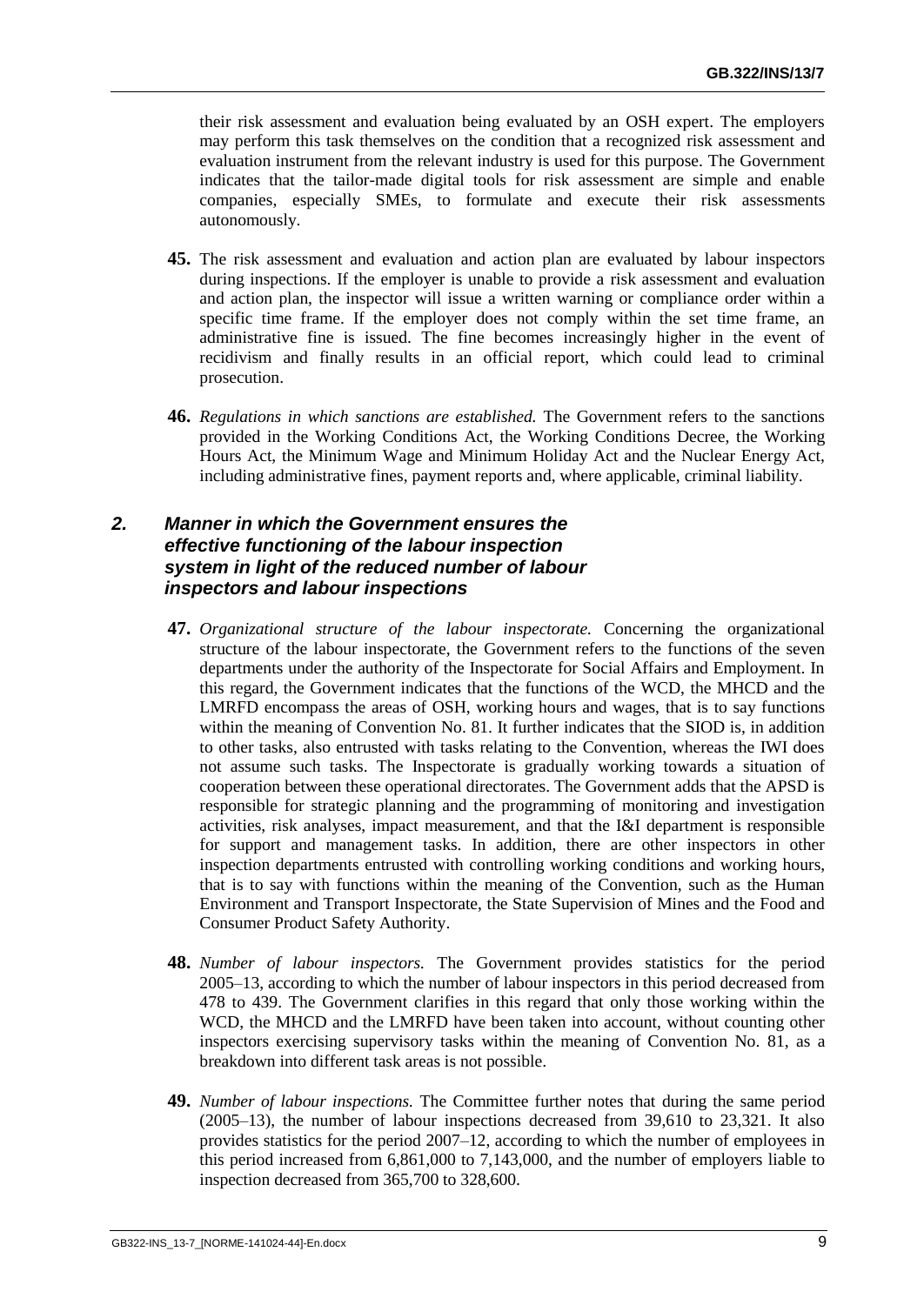- **50.** *Penalties imposed.* The Government also provides statistics concerning the number of fines imposed, which have decreased (from 4,769 in 2005 to 3,793 in 2013), while the total amount of the fines imposed has increased (from  $\epsilon$ 20.2 to  $\epsilon$ 45.5 million). The Government also provides statistical information on the appeals made by employers against administrative sanctions. The Committee further notes the statistics provided concerning the number of industrial accidents and cases of occupational diseases between 2007 and 2012, with the number of industrial accidents (resulting in injury and more than three days' leave) having decreased from 183,100 to 165,400, and the number of cases of occupational diseases having increased from 5,973 to 6,451.
- **51.** The Government emphasizes that the statistics show that the performance of risk-based inspections and the use other intervention options have made it possible to reduce the number of inspections in standard-compliant companies and to focus on inspections in workplaces where suspected non-compliance is the greatest. Since more violations are established during these inspections and they often concern more complex matters, the inspections take more time. Despite the decrease in the number of inspections, the number of interventions (13,327 in 2005 and 14,009 in 2013) has remained at a similar level (the Government disaggregates the relevant statistics by preventive measures and sanctions). Inspectors have a wide range of possible interventions that they can use to achieve compliance (including preventive measures, such as issuing a warning, or compliance and suspension order, and sanctions in the form of a penalty or an official report).

# <span id="page-13-0"></span>*3. The operation of the system of Arbodiensten (OSH services)*

- **52.** The Government indicates that the Working Conditions Act provides that employers must seek support from one or more expert employees within the company (so-called "prevention employees") for the prevention of risks and the protection of workers. They may also establish an internal OSH service for the company, or may choose to entrust this task to an external, certified OSH service. Where employers choose to organize this care internally, they must seek support from experts, including an occupational physician.
- **53.** According to the Government, an OSH service is a legally certified, private and independent organization that provides services related to working conditions. In order to be able to operate, an OSH service requires a certificate that is formally issued by the Ministry, or a certifying body appointed by the Ministry (such certificates are issued for a certain amount of time and can always be withdrawn), which assesses the expertise, organization and quality of the OSH service. Each OSH service must have at least one expert with academic qualifications in the core disciplines of occupational medicine, occupational hygiene, safety and occupational and organizational psychology. The tasks of an OSH service as set out in the Working Conditions Act are: to assess the risk assessment and evaluation; to provide absenteeism guidance to employees; to carry out preemployment medical examinations and regular occupational health examinations; and assist, advise and support employers and employees in complying with their obligations in relation to OSH. There is a nationwide availability of OSH services in the Netherlands. The latest figures show that 93 per cent of employees are covered by contractual OSH services. The average cost for engaging an OSH service is about €110–€139 per employee, per year.
- **54.** If the inspectorate finds that OSH expert assistance within a company is not organized or provided in the correct manner, or that cooperation between the prevention officer and other experts involved in the OSH care is inadequate, it may issue the employer with a compliance order.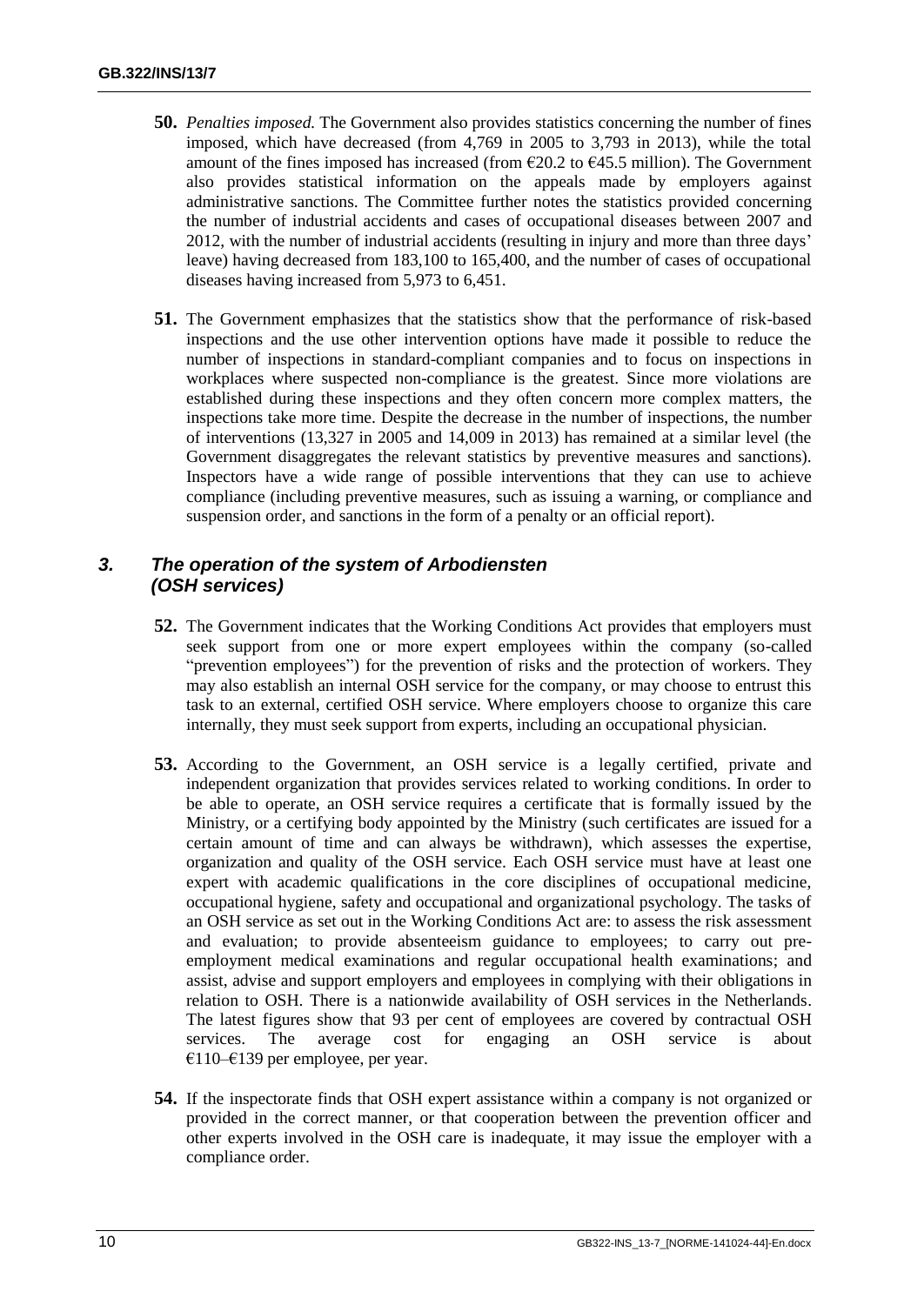**55.** Inspectors and external experts (belonging to an OSH service or otherwise) operate independently of each other. The independence of the external expert is safeguarded by the system of certification.

# <span id="page-14-0"></span>*4. Information on the initial and continuous training of labour inspectors*

**56.** The Government provides information on the initial training programme for new labour inspectors, which takes one-and-a-half to two years and is generally followed by a group of 12 labour inspectors. To make sure that inspectors have up-to-date knowledge of relevant inspection issues, there are refresher training programmes every five years. Knowledge about technological and labour market developments is kept up to date through OSH information days and meetings with colleagues, working conditions refresher courses and meetings with specialized inspectors who have a profound knowledge of different subjects, for example OSH, risk assessments and evaluations, dangerous substances and major hazard control. In addition to inspectors, the inspectorate employs specialists with an indepth knowledge of different areas related to working conditions and terms of employment, such as physical strain, certification, biological agents, work equipment and working hours. These specialists support the inspectors in the event of specific questions.

# <span id="page-14-1"></span>*5. The functioning of the system for the reporting of industrial accidents and cases of occupational diseases and their notification to the labour inspectorate*

- **57.** The Government provides explanations concerning the functioning of the system for the reporting of industrial accidents and cases of occupational diseases. It indicates that, as opposed to industrial accidents, there is no obligation to report cases of occupational diseases to the inspectorate. However, the Working Conditions Act provides that an expert (an independent occupational physician or an OSH service) must report cases involving occupational diseases to the Netherlands Centre for Occupational diseases (NCvB). Every two years, the NCvB publishes a report containing statistical information on the incidence of occupational diseases and their dissemination within sectors and occupations, on the basis of the reported information.
- **58.** The inspectorate has the opportunity to acquire more in-depth information on risk factors related to occupational diseases in specific sectors from the NCvB, for example by asking specific questions or through meetings between the inspectorate and the NCvB. The inspectorate uses this information as one of its resources for the performance of risk analyses, in order to prioritize and prepare inspections.
- **59.** The Government also mentions that it has asked the Social and Economic Council (an advisory body on socio-economic matters, consisting of representatives of employers, employees and the Government) for advice on certain perceived bottlenecks, such as the diagnosis and alleged under-reporting of occupational diseases. In addition, the inspectorate has started an inquiry among occupational physicians to gather specific information on the reporting of occupational diseases. Once the advice of the Social and Economic Council and the results of the inquiry have been received, the Minister of Social Affairs and Employment will consider the policy implications.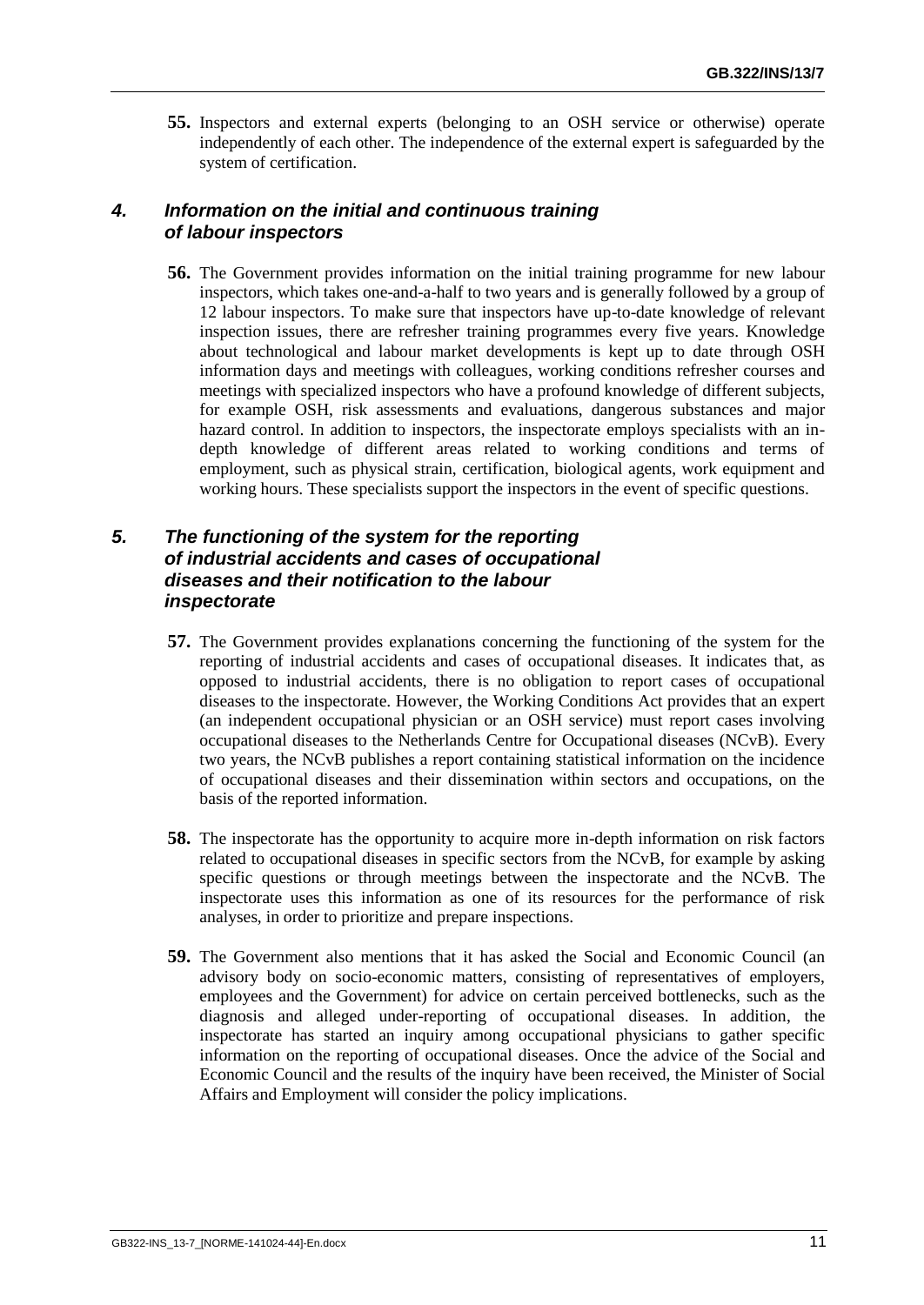# <span id="page-15-0"></span>**D. Observations of the complainant organizations in reply to the additional information provided by the Government**

- **60.** In its communications dated 25 and 26 August 2014, in reply to the additional information provided by the Government, the trade unions observe that the Government mainly confines itself to a description of the working methods of the inspectorate and its efforts to make the best use of the limited resources available, but do not directly address the concerns raised by the trade unions. They indicate that they do not intend to address each of these methods (which however does not imply that they agree with all of the methods used), and that they focus on what is to them the core issue: the limited and still decreasing capacity of the inspectorate, leading to insufficient enforcement and decreasing compliance. With reference to recent data and conclusions by the Social and Economic Council, the inspectorate and research institutions, the complainant organizations emphasize that: the number of accidents remains high; more and more workers are suffering stress- and workload-related problems; and the reporting and prevention of occupational diseases is in a shameful state. They once again state that the inspectorate not only focuses on high-risk companies, leaving the others under-inspected, but limits itself to previously announced visits based on the argument that they are more time-efficient.
- **61.** The trade unions deplore the fact that the system, in which actors other than the Government can contribute to the development, implementation and even enforcement of policies ("self-inspection", "referral of cases of non-compliance to the court"), has several problems. These problems concern: (i) the imbalance of power between the actors; (ii) the focus on short-term policy and investments; and (iii) supervision issues. In regard to the latter, the trade unions allege that: the wording of target requirements often is not sufficiently clear and precise; and the absence of a clear and strict framework of standards hinders effective enforcement. The combination of these three problems, together with a lack of inspection pressure, leads to non-compliance and inactivity to the detriment of workers.
- **62.** *Risk-based approach, supervision of risk assessments and evaluations, OSH services.* The complainant organizations mention that in a report of the inspectorate published in September 2013, the inspectorate concludes that since 2006 the focus on prevention within companies is declining. Less than half of the Dutch enterprises carry out a risk assessment and fewer than half have a prevention employee, both of which are obligations prescribed by law. In 2013, 69 per cent of the Dutch enterprises had a contract with an OSH service, which is a legal obligation, compared with 98 per cent in 2003. In particular, small enterprises (with fewer than 20 workers) do not use OSH services. Workers from these enterprises have no access to an occupational physician and there is no government supervision.
- **63.** *Psychosocial workload.* The trade unions indicate that according to recent research, 28 per cent of workers in the Netherlands are experiencing a high (23 per cent) or much too high (5 per cent) workload. Stress-related absenteeism in the first half of 2014 was eight times higher than in 2009.
- **64.** *Regulations in which sanctions are established.* The trade unions deplore that many of the provisions of the Working Conditions Act and the Working Hours Act have to be enforced by the workers or their representatives, that is to say they have to be enforced under civil law. This means that there are no sanctions.
- **65.** *Industrial accidents.* The trade unions indicate that the number of industrial accidents remains high. According to recent statistics published by the Dutch Office for Statistics in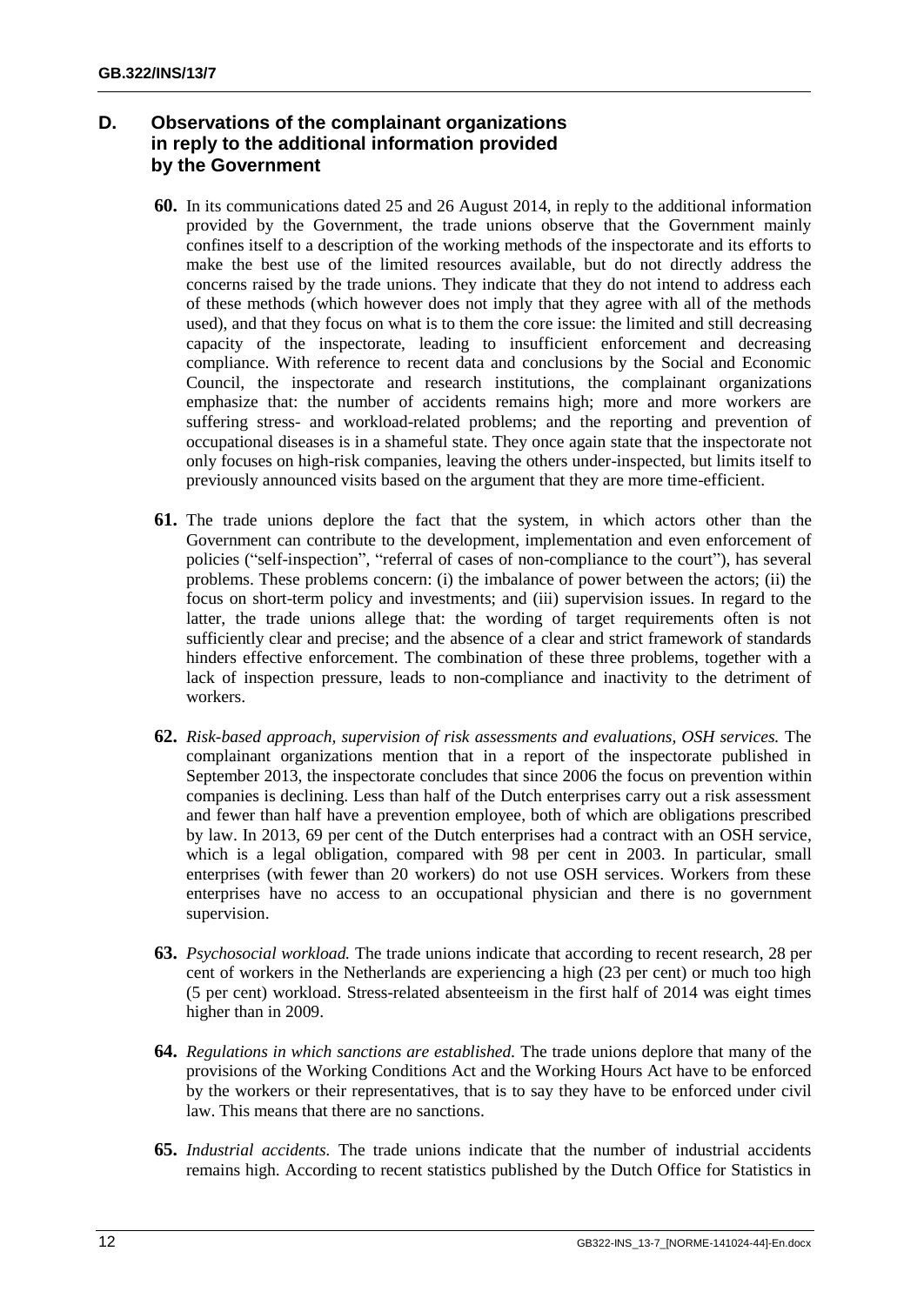2012, 478,000 people (7 per cent of all employed persons) were involved in workplace accidents resulting in physical injuries or mental damage.

**66.** *Occupational diseases.* The complainant organizations refer to a recent study, commissioned by the inspectorate, which shows that no more than 30 per cent of all occupational physicians in the Netherlands report occupational diseases, with 49 per cent of them even declaring that they never take any preventive action when reporting an occupational disease to the NCvB.

# <span id="page-16-0"></span>**III. The Committee's conclusions**

**67.** The Committee has based its conclusions on its review of the complainant organizations' allegations, the observations and additional information transmitted by the Government and the observations of the trade union organizations in reply thereto. Account has also been taken of the information communicated by the Government in the framework of its reports on the application of ratified Conventions under article 22 of the ILO Constitution (article 22 reports), and the comments of the Committee of Experts on the Application of Conventions and Recommendations (CEACR)).

# <span id="page-16-1"></span>**A. Preliminary remarks**

**68.** The Committee notes that the complainant organizations claim that the Dutch labour inspection system is not in compliance with the requirements under Articles 4, 6, 7(3), 9, 10, 11, 14 and 16 of Convention No. 81; Articles 7, 8, 9(3), 11, 14, 15, and 19 of Convention No. 129; and Articles 4 and 9 of Convention No. 155.

#### <span id="page-16-2"></span>*1. Conventions Nos 81 and 129*

- **69.** The Committee wishes to emphasize that Conventions Nos 81 and 129 require labour inspection systems to be effective with regard to the functions provided for in Article  $3(1)(a)$  and (b) of Convention No. 81 and Article  $6(1)(a)$  and (b) of Convention No. 129. These Articles require compliance with the legal provisions relating to conditions of work and the protection of workers, in so far as such provisions are enforceable by labour inspectors.
- **70.** The Committee notes from the information provided by the Government and the trade unions that under the 2007 Working Conditions Act and the Dutch OSH policy, a high level of responsibility for compliance with the legal obligations has been entrusted to the social partners in the different sectors – in particular, the establishment of so-called *OSH catalogues* – and to employers – in particular, the conduct of risk-assessments, for which employers are required to seek the assistance of OSH experts and services. Labour inspections are focused on high-risk sectors and high-risk workplaces (which are determined on the basis of the assessment of the respective data and certain other indicators).
- **71.** While the Committee is not in a position to analyse in detail the working methods used in the Dutch labour inspection system, its role is to determine whether the system is in conformity with the provisions of the labour inspection Conventions, which are intended to ensure the effective functioning of national labour inspection systems.
- **72.** With regard to the content of the allegations made by the complainant organizations, and with a view to evaluate the effectiveness of the functioning of the Dutch labour inspection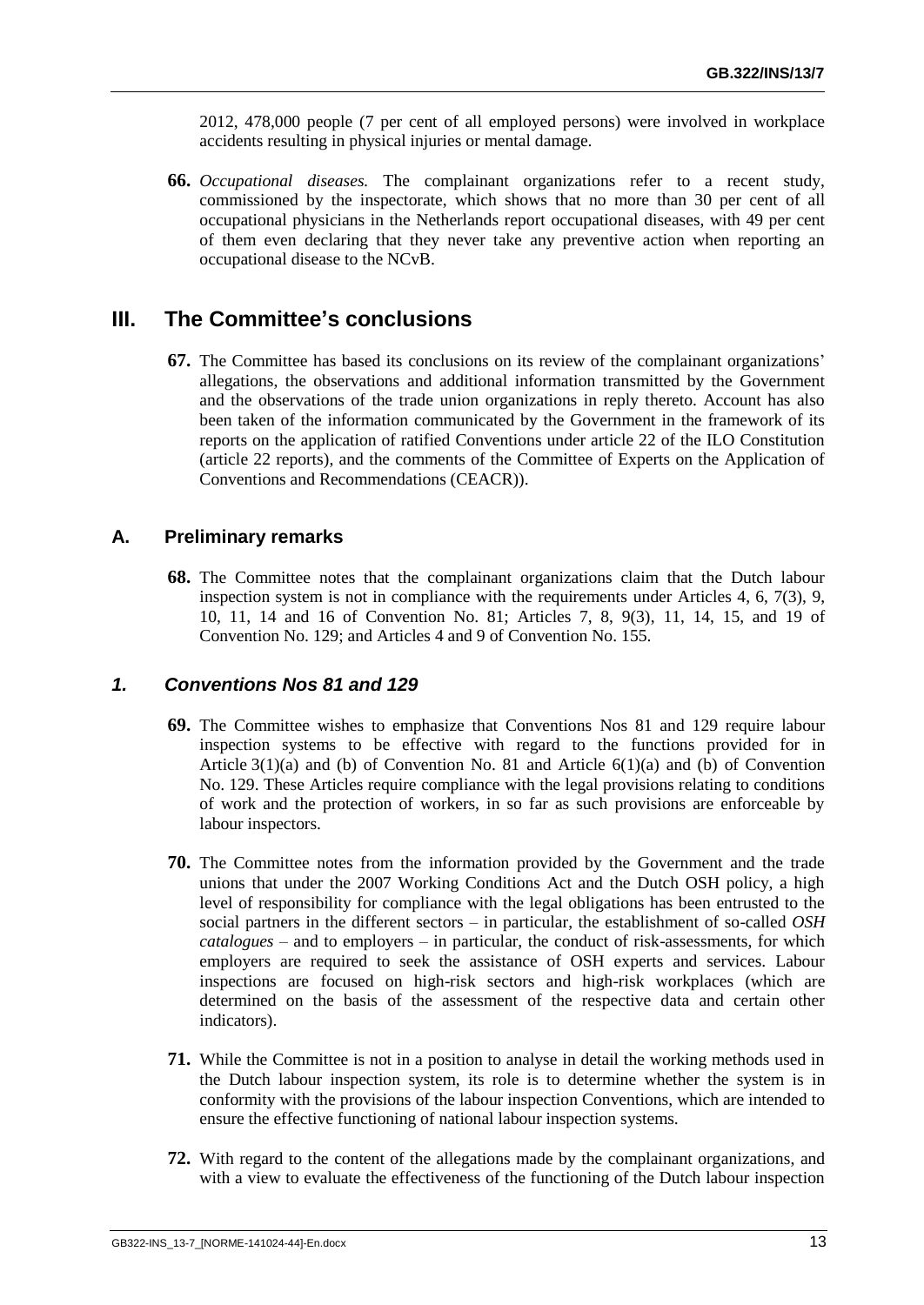system, the Committee will assess the compliance with the following requirements of Conventions Nos 81 and 129: the inspection system shall be placed under the supervision and control of a central authority (Article 4 of Convention No. 81 and Article 7 of Convention No. 129) and appropriate arrangements shall be promoted by the competent authority to ensure effective cooperation with other government services and public or private entities engaged in similar activities (Article 5(a) of Convention No. 81 and Article 12 of Convention No. 129), the inspection staff shall be composed of public officials whose status and conditions of service are such that they are assured of stability of employment and are independent of changes of government and of improper external influences (Article 6 of Convention No. 81 and Article 8 of Convention No. 129), labour inspector shall be adequately trained for the performance of their duties (Article 7 of Convention No. 81 and Article 9 of Convention No. 129), each Member shall take the necessary measures to ensure that duly qualified technical experts and specialists, including specialists in medicine, engineering, electricity and chemistry, are associated in the work of inspection (Article 9 of Convention No. 81 and Article 11 of Convention No. 129), the number of labour inspectors and the number of labour inspections must be sufficient to secure the effective discharge of their duties (Articles 10 and 16 of Convention No. 81 and Articles 14 and 21 of Convention No. 129), the financial and material means of the inspection services must be adequate, and any further duties which may be entrusted to labour inspectors shall not be such as to interfere with the effective discharge of their primary duties (Articles 3(2) and 11 of Convention No. 81 and Articles 6(3) and 15 of Convention No. 129), there shall be a functioning system for the notification of industrial accidents and cases of occupational diseases to the inspectorate (Article 14 of Convention No. 81 and Article 19 of Convention No. 129), labour inspectors shall be empowered to carry out inspections without previous notice (Article 12(1)(a) of Convention No. 81 and Article 16(1)(a) of Convention No. 129) and mechanisms shall be in place to ensure the absolute confidentiality of complaints made to the labour inspectorate (Article 15(c) of Convention No. 81 and Article 20(c) of Convention No. 129).

**73.** For the purpose of simplification concerning the issues raised with regard to labour inspection, the Committee will focus its comments on the Articles of Convention No. 81, on the understanding that the corresponding Articles of Convention No. 129 are also covered by the same considerations.

# <span id="page-17-0"></span>*2. Convention No. 155*

**74.** Concerning the alleged violation of Articles 4 and 9 of Convention No. 155, the Committee is called upon to determine whether there is an adequate and coherent national policy and an adequate and appropriate system of inspection. In this regard, the Committee will also take into consideration Article 7 of this Convention.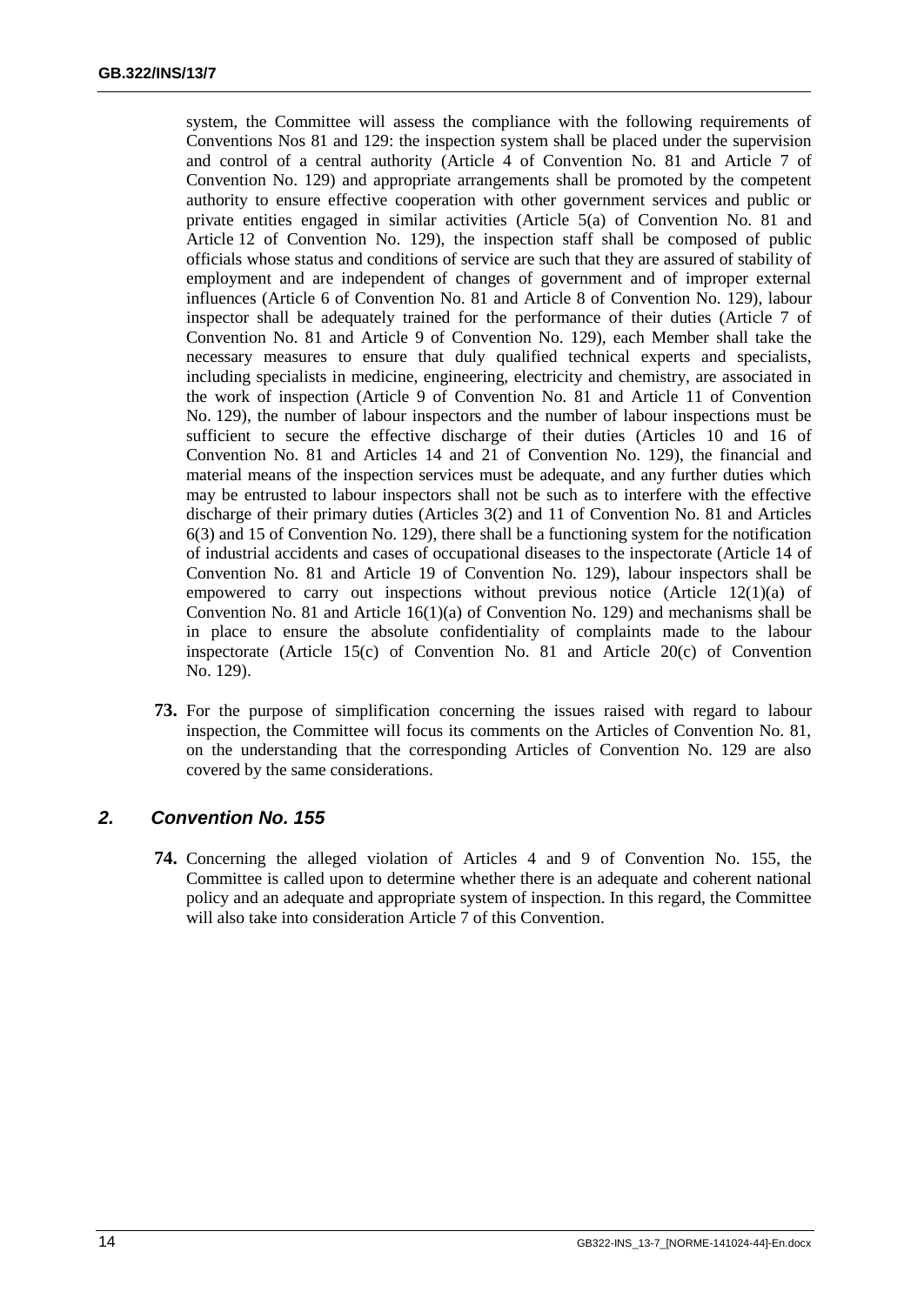# <span id="page-18-0"></span>**B. Requirements under Conventions Nos 81 and 129**

- <span id="page-18-1"></span>*1. Placement of the labour inspection system under the supervision and control of a central authority (Article 4 of the Convention) and arrangements for effective cooperation between the inspection services and other government services and public or private institutions engaged in similar activities (Article 5(a))*
	- **75.** The Committee recalls that Article 4(1) of Convention No. 81<sup>3</sup> provides that:

So far as is compatible with the administrative practice of the Member, labour inspection shall be placed under the supervision and control of a central authority.

**76.** It further recalls that Article  $5(a)$  of Convention No. 81<sup>4</sup> provides that:

The competent authority shall make appropriate arrangements to promote effective cooperation between the inspection services and other government services and public or private institutions engaged in similar activities.

- (1) Placement of the labour inspection under the supervision and control of a central authority and cooperation with other government services exercising labour inspection functions
	- **77.** The Committee notes the view of the trade unions that, following successive reorganizations, the labour inspectorate no longer exists. It understands from the indications made by the trade unions that each department at the Ministry of Social Affairs and Employment dealing with labour inspection has its own mandate, supervisory tasks and organizational decrees. Furthermore, the complainant organizations assert that that the broad distribution of labour inspection functions both within the Ministry of Social Affairs and Employment and among inspection services in other ministries result in such diverse approaches to labour inspection that the uniformity of methods of inspection and procedures are affected. They add, with reference to the incidence of a major fire in a company in 2012 that joint inspections and enforcement in collaboration with these inspection services have serious shortcomings.
	- **78.** The Committee notes, on the other hand, the Government's indications that the Minister of Social Affairs and Employment is the central authority and that the placement of the different departments of the Ministry of Social Affairs and Employment dealing with inspection under the direct supervision of the Inspector-General for Social Affairs and Employment facilitates the establishment and application of a single OSH policy and will improve uniformity in the procedures and methods throughout the different departments of the Inspectorate-General, as required by Article 4 of the Convention. It notes that the Government adds that even though the Inspector-General is directly accountable to the Minister, the inspectorate can operate autonomously, for instance with regard to the establishment of strategic annual plans. With regard to the uniformity of methods of

 $3$  Article 7(1) of Convention No. 129.

<sup>4</sup> Article 12 of Convention No. 129.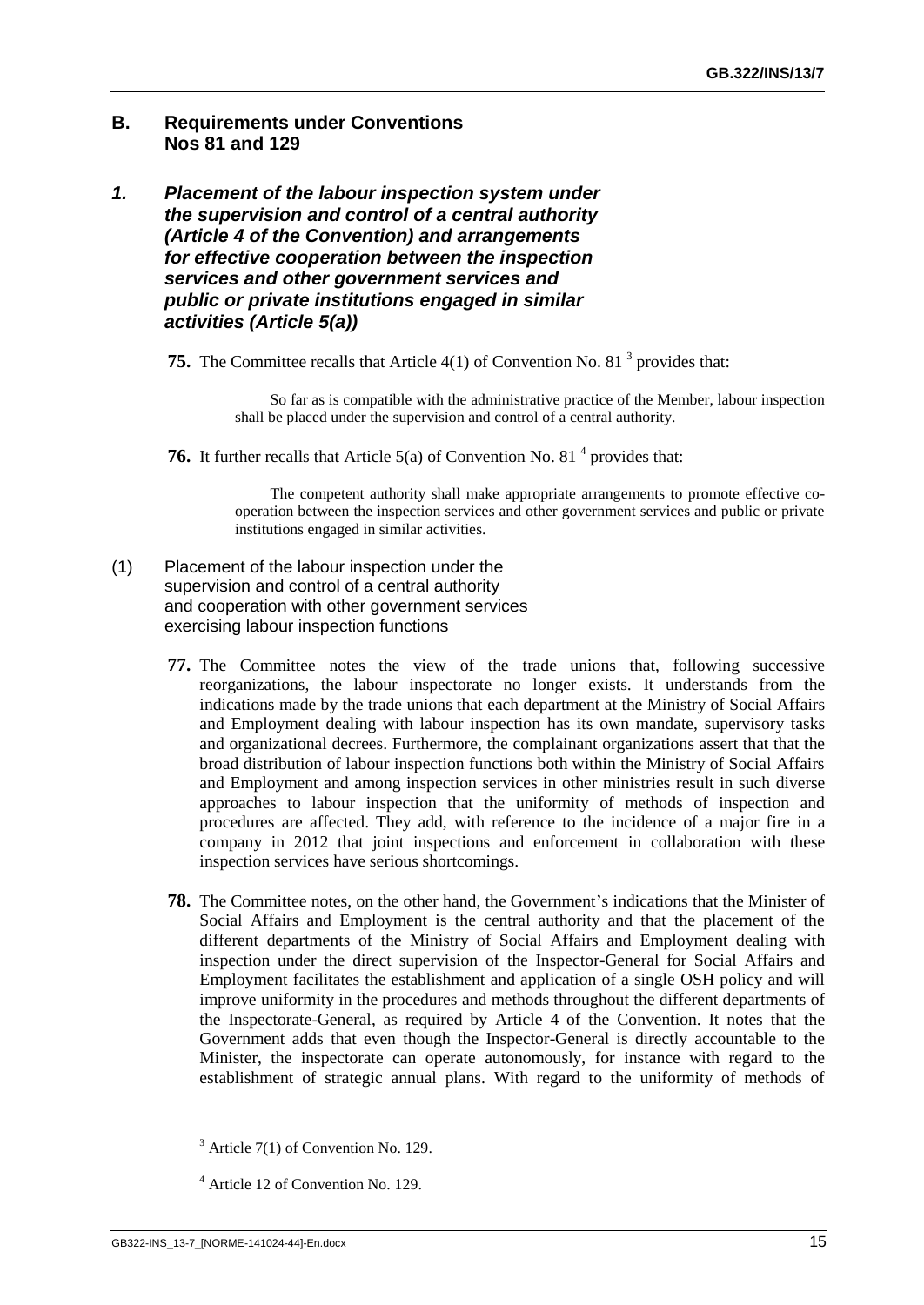inspection within the Ministry of Social Affairs and Employment, the Government states that the inspectorate is gradually working towards a situation in which cooperation between its operational directorates is established. The Committee also notes that the Government indicates that the effectiveness of supervision is strengthened through cooperation with other inspection services, but that it does not directly reply to the concerns raised by the trade unions concerning cooperation, joint inspections and enforcement in collaboration with these inspection services outside the Ministry of Social Affairs and Employment.

- **79.** The Committee recalls the indications made by the CEACR in paragraph 109 of its 1985 General Survey on labour inspection that the attachment of inspection systems to a central authority or body facilitates the establishment and application of a uniform inspection policy for the whole of the national territory. <sup>5</sup>
- **80.** The Committee further notes that, as it can be seen from the preparatory work leading to the adoption of the Convention that there was large consensus among all countries that the international regulations should provide that Members should take appropriate measures to regulate the cooperation of the inspection services with other government services, or with public or private institutions engaging in similar inspection work, with a view to preventing overlapping and ensuring uniformity in the activities of all the bodies concerned.
- **81.** It also notes the relevant indications in Paragraph 8 of the Labour Inspection (Agriculture) Recommendation, 1969 (No. 133), that the central labour inspection authority should give labour inspectors ... guidelines so as to ensure that they perform their duties throughout the country in a uniform manner.
- **82.** The Committee considers that the Dutch labour inspection system is placed under the supervision and control of a central authority, namely the Minister of Social Affairs and Employment. While it considers that the establishment of strategic annual plans by the Inspector-General for Social Affairs and Employment is an important factor with regard to achieving uniformity, it also considers that it is not sufficiently clear from the Government's indications how far the operational departments of the labour inspectorate are subject to directives or guidelines to ensure the uniformity of inspection procedures. The Committee finally considers that the Government's recognition that efforts need to be made to improve cooperation between the operational directorates of the inspectorate, would suggest that uniformity of inspection procedures and cooperation of the operational directorates of the inspectorate (including the inspection services outside the Ministry of Social Affairs and Employment) require improvement.
- **83. The Committee considers that the requirement of Article 4 of the Convention has been complied with, as the labour inspection system is duly placed under the supervision and control of a central labour inspection authority.**

<sup>6</sup> Report IV, *Organisation of labour inspection in industrial and commercial undertakings*, International Labour Conference, 30th Session, Geneva, 1947, pp. 24–35.

<sup>&</sup>lt;sup>5</sup> ILO: Report of the Committee of Experts on the Application of Conventions and Recommendations, Report III (Part 4B), International Labour Conference, 71st Session, Geneva, 1985 (hereinafter the "1985 General Survey on labour inspection").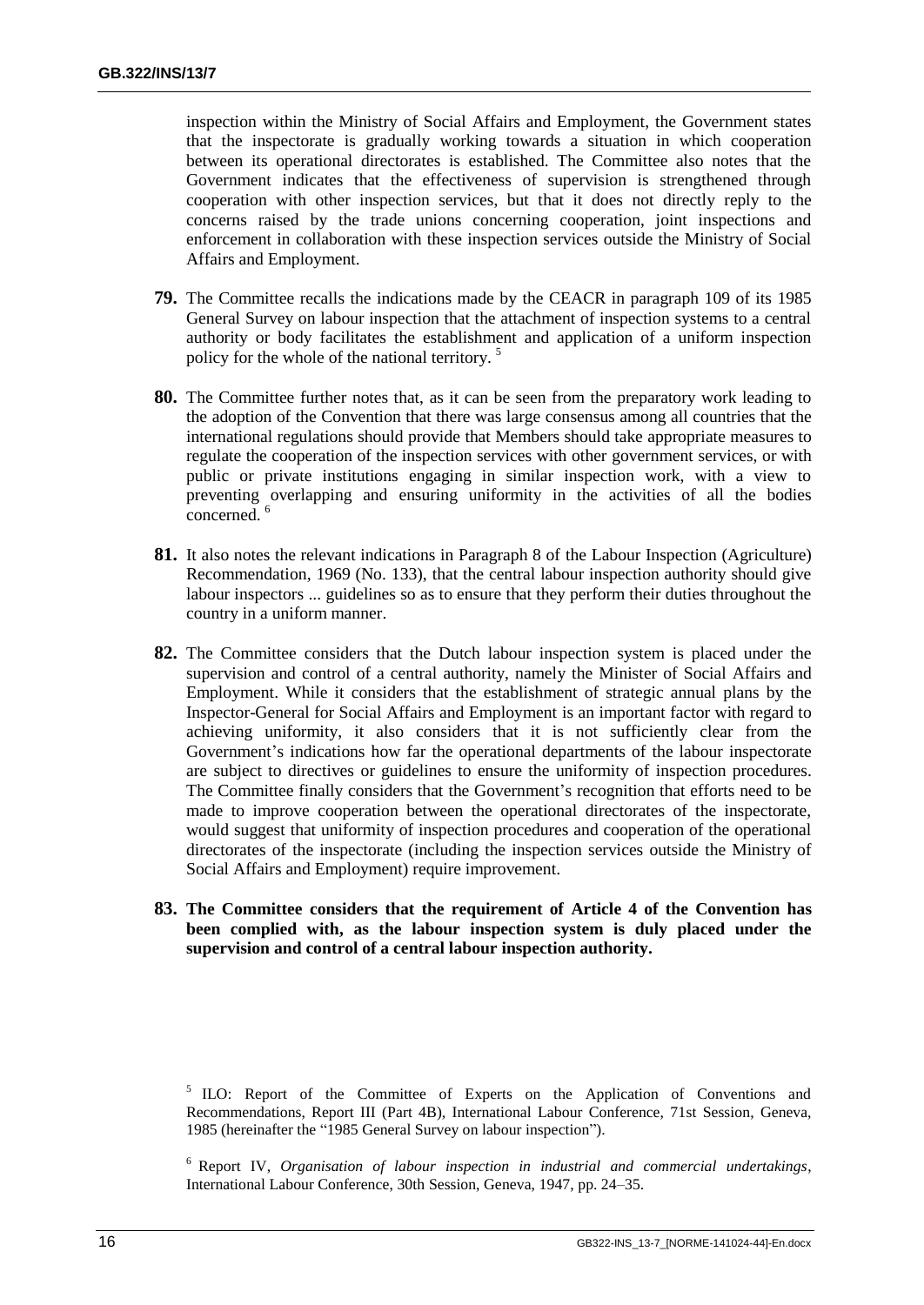- (2) Cooperation with private OSH services
	- **84.** Concerning cooperation with private OSH services, the Committee notes the trade unions' indications that no or little information is exchanged with outside private experts. It further notes the indications by the unions that, according to the conclusions of the Senior Labour Inspectors Committee (SLIC) in a 2008 report on the evaluation of the Dutch labour inspection system, the separation of OSH services from the labour inspectorate means that information which might be obtained from these services (for example, on emerging risks or trends in particular health and safety issues) is not available to the labour inspectorate.
	- **85.** It notes the Government's confirmation that inspectors and external experts (belonging to an OSH service or otherwise) operate independently of each other. It also notes the Government's indications that assessments by the inspectorate to determine high-risk sectors are based on many different sources, including external resources (research institutes, etc.) and those of the inspectorate or other inspection services (reports, interviews, data on accidents and compliance). The Committee notes that these assessments do not appear to be based on the information held by private OSH services, which cover 93 per cent of employees, according to the Government's indications.
	- **86.** The Committee wishes to refer to the final report of the Meeting of Experts on Labour Inspection and the Role of Private Compliance Initiatives held in Geneva in December 2013 where the experts emphasized the need for cooperation of labour inspectorates with private institutions engaged in similar activities. <sup>7</sup>
	- **87.** The Committee considers that, in view of the task of OSH services to carry out risk assessments and evaluations in enterprises, these services are bound to have at their disposal a wide range of data and information on emerging risks in the area of OSH. It further considers that this information should be made available to the labour inspection services to enable them to address recurrent OSH issues, and determine compliance by employers with their legal obligations concerning risk assessments.
	- **88. The Committee recommends, in accordance with Article 5(a) of the Convention, that the Government promotes the effective cooperation between labour inspection and private OSH services, in particular for the exchange of relevant data.**

# <span id="page-20-0"></span>*2. Status and conditions of service of labour inspectors (Article 6 of Convention No. 81)*

**89.** The Committee recalls that Article 6 of Convention No. 81<sup>8</sup> provides that:

The inspection staff shall be composed of public officials whose status and conditions of service are such that they are assured of stability of employment and are independent of changes of government and of improper external influences.

 $<sup>7</sup>$  ILO: Meeting of Experts on Labour Inspection and the Role of Private Compliance Initiatives</sup> (Geneva 10–12 December), *Final report* (MEPCI/2013/7). In the summary of discussions (p. 23), the report indicates that it should be noted that ILO standards define labour inspection as a public function. The experts also recognize the existence of private institutions engaged in similar activities and call upon the competent authorities to promote effective cooperation with those institutions.

<sup>8</sup> Article 8 of Convention No. 129.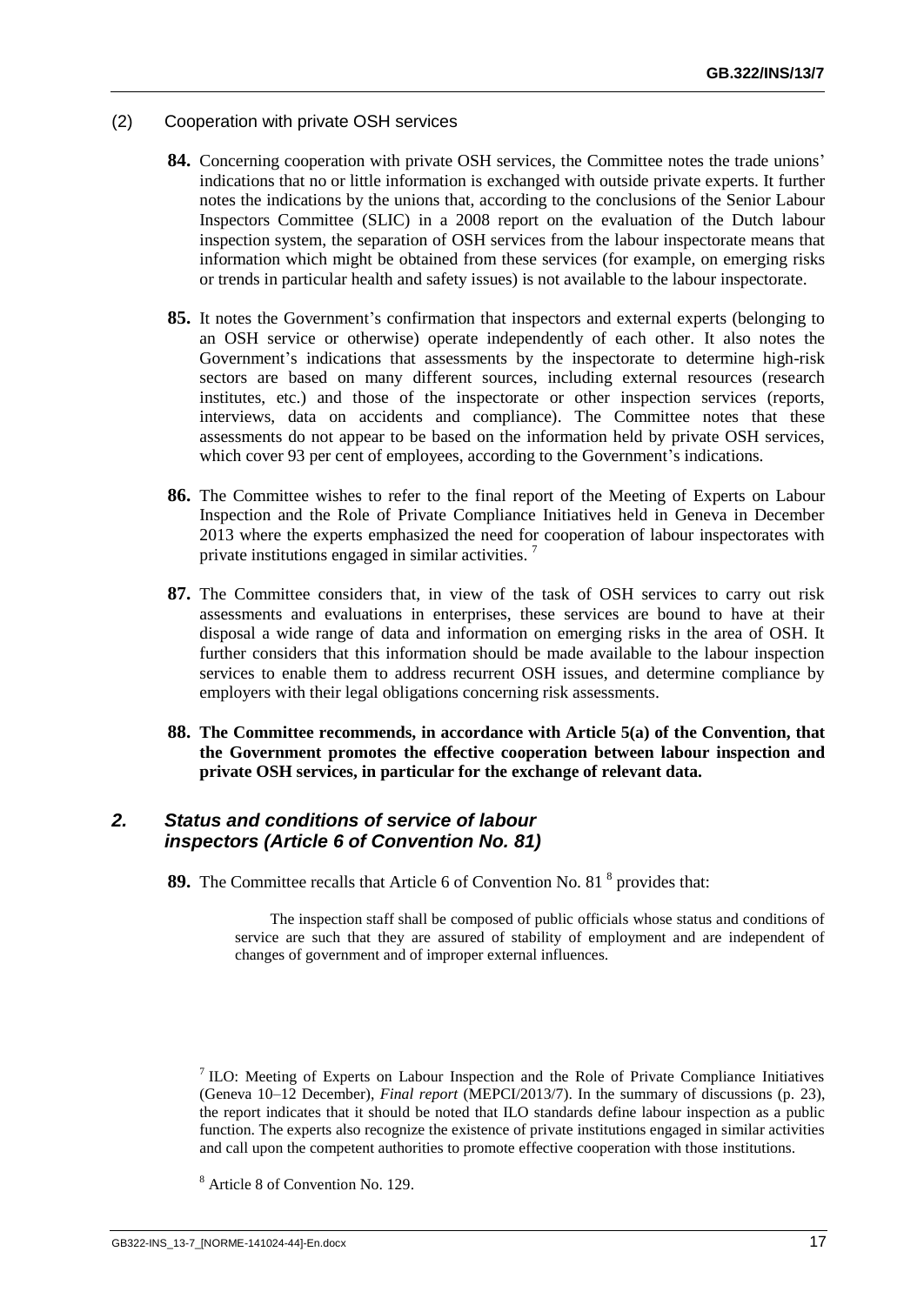- (1) Status and conditions of service of labour inspectors
	- **90.** The Committee notes the trade union's indications that civil servants, including labour inspectors, have to be mobile, change positions relatively often and are deployed where management thinks they will be most productive. On the other hand, the Committee notes the Government's indications that labour inspectors are civil servants, independent of changes of government and of improper external influences, in accordance with the requirements of the Convention.
	- **91.** The Committee notes that there is no disagreement concerning the status of labour inspectors as civil servants as required by the Convention. Concerning the conditions of service of labour inspectors, the Committee notes that the trade unions do not allege that labour inspectors receive insufficient wages or lack career prospects. The Committee considers that if labour inspectors have to change positions within the labour inspection services this would not in itself make labour inspectors vulnerable to changes of government or other improper external influence. However, such change should not occur so frequently as to undermine the capacity of labour inspectors to perform their functions effectively.
	- **92. The Committee considers that there is no violation of Article 6 of the Convention.**

# <span id="page-21-0"></span>*3. Qualifications and adequate training of labour inspectors (Article 7(3) of Convention No. 81) and the association of duly qualified technical experts and specialists in the work of inspection (Article 9 of Convention No. 81)*

**93.** The Committee recalls that Article  $7(3)$  of Convention No. 81<sup>9</sup> provides that:

Labour inspectors shall be adequately trained for the performance of their duties.

**94.** It further recalls that Article 9 of Convention No. 81<sup>10</sup> provides that:

Each Member shall take the necessary measures to ensure that duly qualified technical experts and specialists, including specialists in medicine, engineering, electricity and chemistry, are associated in the work of inspection, in such a manner as may be deemed most appropriate under national conditions, for the purpose of securing the enforcement of the legal provisions relating to the protection of the health and safety of workers while engaged in their work and of investigating the effects of processes, materials and methods of work on the health and safety of workers.

**95.** The Committee notes the claim by the trade unions that technological developments and many changes in the legislation require additional and more intensive training for labour inspectors. They explain that the limited capacity of labour inspectors and high pressure of work result in insufficient time to maintain the necessary levels of knowledge to keep up with technological and labour market developments, including forms of psychosocial stress and the danger of chemical substances and nanoparticles in the workplace. Due to the high workload, no natural moments remain for knowledge transfer between colleagues, and inspectors are expected to look for information themselves, but lack the time and knowledge to do so. The trade unions also indicate that the successive reorganizations of

<sup>9</sup> Article 9 of Convention No. 129.

<sup>&</sup>lt;sup>10</sup> Article 11 of Convention No. 129.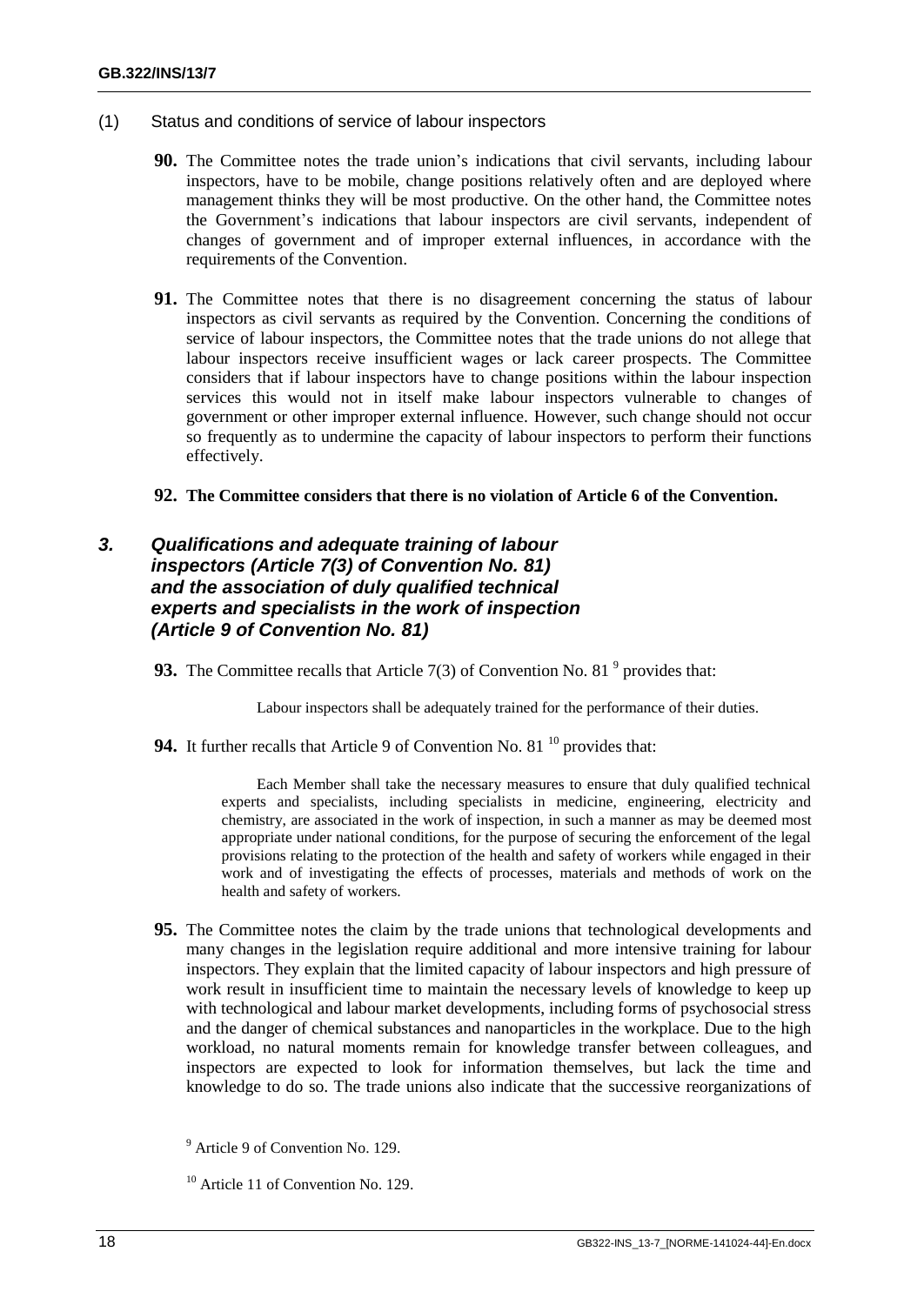the labour inspectorate in the context of a shift in the emphasis from technical expertise towards management skills, with mobility as the pivotal theme, has had the impact of preventing the technical specialization of labour inspectors. They indicate that a shift of this nature goes hand in hand with an increasing need to bring in external expertise, and that there is a real danger of not being able to anticipate new developments and technologies.

- **96.** The Committee further notes the indications of the complainant organizations that the functional expertise provided by experts and technicians with recognized competence in the areas of medicine, mechanical and civil engineering, electricity and chemistry, which is used to guarantee compliance with legal OSH regulations, is no longer present within the labour inspectorate. Instead, (semi-)external experts are used, that is to say project leaders from different departments within the Inspectorate for Social Affairs and Employment, who prepare projects and provide tools, but do not participate in actual inspections. Private experts hired by individual employers are often not independent, which can lead to incorrect conclusions, for example when investigating accidents.
- **97.** The Committee notes that the Government, on the other hand, indicates that all labour inspectors receive extensive training both before taking up service and in the course of their duties through refresher training programmes every five years, which is why they have expertise in the main areas and are able to exercise their functions properly. Knowledge about technical and labour market developments is kept up to date through OSH information days and meetings with colleagues, working conditions refresher courses and meetings with specialized inspectors who have a profound knowledge of different subjects, for example OSH, risk assessments and evaluations, dangerous substances and major hazard control. In this regard, the Committee also notes the information contained in the Government's latest article 22 report on the application of Convention No. 81 that labour inspectors are not provided with special education or training on nanotechnology risks, due to the fact that scientific understanding in this area is not yet sufficiently developed.
- **98.** According to the Government, where more technical expertise is needed (in the areas of occupational medicine, engineering, electricity and chemistry, etc.), external experts are engaged or the expertise from independent research institutes is used. Furthermore, there are other inspectorates dealing with OSH aspects in specific technical areas (e.g. medicine). In addition to inspectors, the inspectorate employs specialists with an indepth knowledge of different areas relating to working conditions and terms of employment, such as physical strain, certification, biological agents, work equipment and working hours. These specialists support the inspectors in the event of specific questions.
- (1) Qualifications and adequate training of labour inspectors
	- **99.** Concerning the training of labour inspectors in the course of their duties, the Committee wishes to refer to the indications made by the CEACR in its 1985 General Survey on labour inspection,  $\frac{11}{11}$  according to which, whatever the value of the training given to inspectors on their entry into service, it is advisable that it should be periodically supplemented, not only in order to refresh their knowledge but also to keep them abreast of new technologies.

 $11$  See 1985 General Survey on labour inspection, para. 155.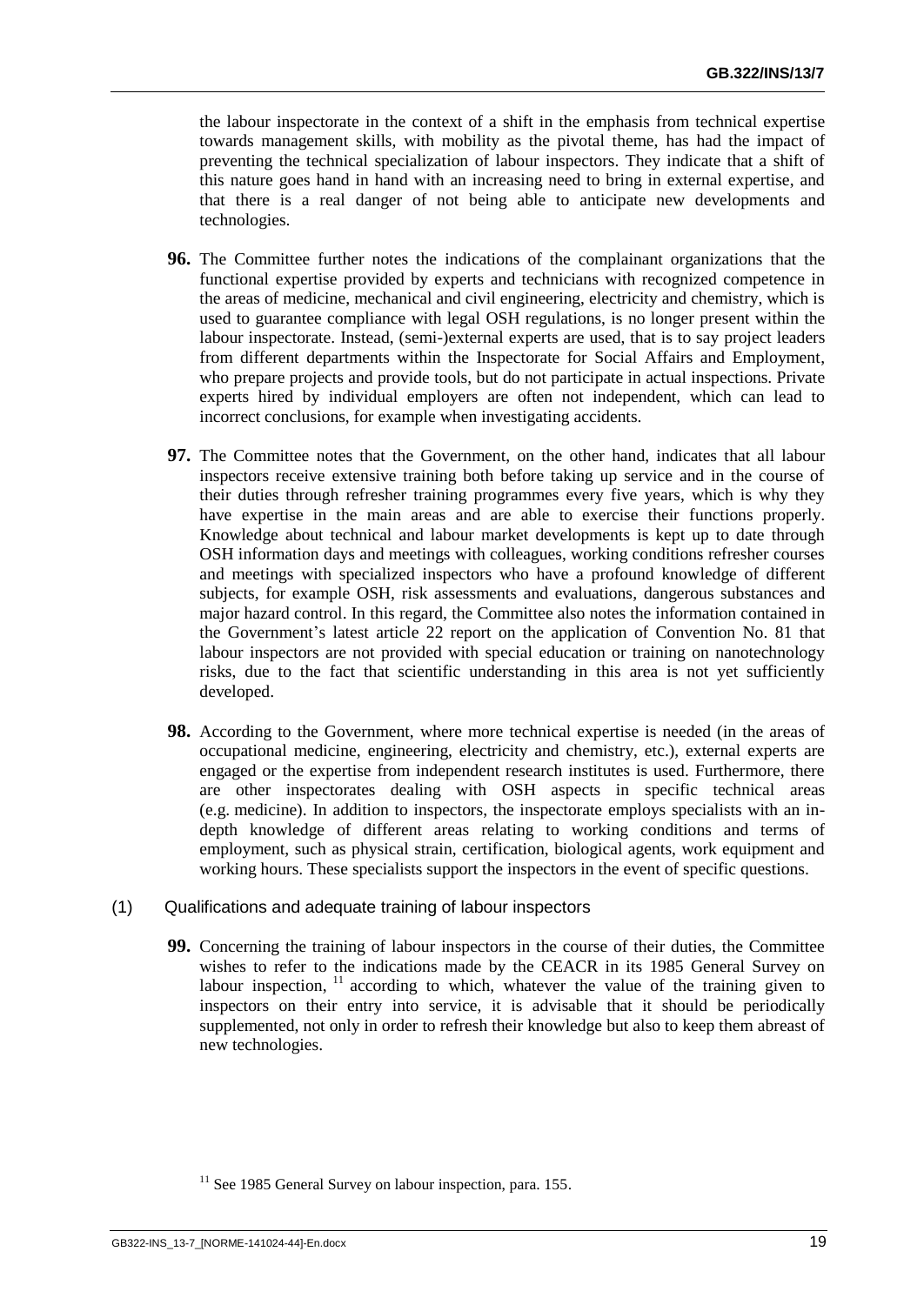- **100.** It further wishes to recall from the indications made by the CEACR in its 2006 General Survey on labour inspection  $12$  that performance of the various duties involved in labour inspection requires a reasonable familiarity with various aspects of the law, economics and social sciences, and of the industries in which inspectors conduct inspections and give advice and information to employers and workers. Developments in technology and methods of work in all sectors of the economy have been accompanied by a constant growth in knowledge of the impact of these factors on occupational health and safety and on productivity. The importance of advanced training for inspectors in the course of their employment has become obvious.
- **101.** The Committee notes that while labour inspectors receive initial training as well as refresher training every five years, and have knowledge in the main areas to enable them to exercise their functions, it appears that they do not receive training in more technical areas, and that the Government relies on technical specialists to support the inspectorate in relation to specific technical issues. In this regard, it notes that some knowledge on dangerous substances appears to be transferred to labour inspectors during meetings with specialized inspectors, but that training on nanoparticles is not provided to them. It further notes that the Government does not address the alleged lack of training of labour inspectors concerning psychosocial stress.
- **102. The Committee considers that the initial and continuous training of labour inspectors appears sufficient to enable them to exercise their main tasks and address common labour inspection issues in the workplace. Where specialized technical tasks are assigned, labour inspectors should receive additional training.**
- (2) Collaboration with specialists and technical advisers
	- **103.** Concerning collaboration with specialists and technical advisers, the Committee wishes to refer to the comments made by the CEACR in the 1985 General Survey on labour inspection, <sup>13</sup> where the CEACR indicated that "the practice of States, in this matter, reflects two main approaches: a variety of technical specialists may be included in the establishment of the labour inspection services concerned or, where necessary, the general inspector may call on a technical expert outside the inspection staff, who may sometimes have the same duties and powers as the inspector within their terms of reference. The two approaches may also be combined. … (T)he number of technical experts available, the range of their specialisations and the organisation of their work vary considerably from country to country and have to be assessed in the light of the circumstances of each case. … The Committee wishes to point out the importance of the optimal management of technical specialisations required for, and available to, labour inspection services as a key factor in determining their effectiveness. It is not only a question of numbers and professional specifications: it is also a question of being able to cope with the realities of industry at a given place and time and even more of whether staff are utilised in the manner which in given circumstances is most likely to result in effective protection and advice. ..."
	- **104.** The Committee considers that the organization of the collaboration with technical experts (the employment by the inspectorate of specialists in certain areas, the engagement of external experts with specific expertise and the cooperation with other inspectorates dealing with specific technical areas) is in conformity with the flexibility provided for by Article 9 of the Convention.

<sup>&</sup>lt;sup>12</sup> See 2006 General Survey on labour inspection, para. 187.

<sup>&</sup>lt;sup>13</sup> See 1985 General Survey on labour inspection, para. 219 et seq.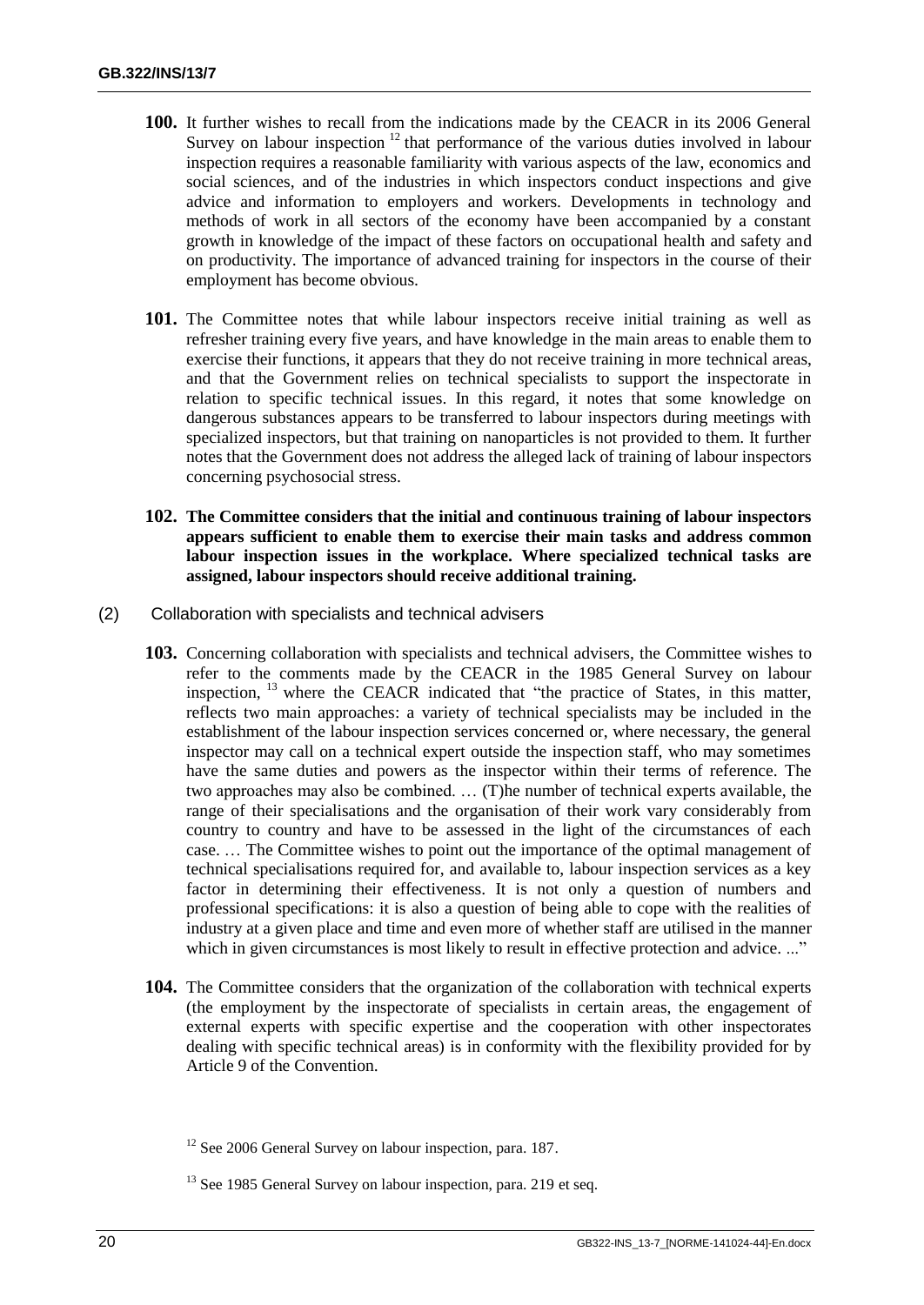- **105.** However, the Committee also understands from the indications made by the parties that the specialists employed at the inspectorate do not participate in actual inspections. Concerning joint inspections with other technical inspection services, the Committee wishes to refer to the above considerations under Articles  $4$  and  $5(a)$  on the need for improved cooperation with these inspection services for the effective enforcement of the relevant provisions.
- **106. The Committee considers that there is no violation of Article 9 of the Convention, as duly qualified technical experts and specialists are associated in the work of the inspection.**

# <span id="page-24-0"></span>*4. Number of labour inspectors and of labour inspections (Articles 10 and 16 of the Convention)*

**107.** The Committee recalls that Article 10 of Convention No. 81<sup>14</sup> provides that:

The number of labour inspectors shall be sufficient to secure the effective discharge of the duties of the inspectorate and shall be determined with due regard for:

- (a) the importance of the duties which inspectors have to perform, in particular
	- (i) the number, nature, size and situation of the workplaces liable to inspection;
	- (ii) the number and classes of workers employed in such workplaces; and
	- (iii) the number and complexity of the legal provisions to be enforced;
- (b) the material means placed at the disposal of the inspectors; and
- (c) the practical conditions under which visits of inspection must be carried out in order to be effective.

**108.** It further recalls that Article 16 of Convention No. 81<sup>15</sup> provides that:

Workplaces shall be inspected as often and as thoroughly as is necessary to ensure the effective application of the relevant legal provisions.

#### (a) Number of labour inspectors and frequency and thoroughness of labour inspections

- **109.** The Committee notes the allegations by the trade unions that the relatively low number of labour inspectors in relation to the number of employees makes it essentially impossible to ensure effective inspection. The trade unions, on the basis of the indications provided by the technical labour inspection services of the  $\text{ILO}$ , <sup>16</sup> indicate that the number of labour inspectors per employee is approximately 28,356 and affirms that this number is far below the standard for industrial market economies of one labour inspector per 10,000 workers. In addition, the number of labour inspectors is expected to be reduced even further.
- **110.** The Committee further notes the observations of the trade unions that the frequency of labour inspections is very low for enterprises and that pressure of work negatively affects

 $14$  Article 14 of Convention No. 129.

<sup>15</sup> Article 21 of Convention No. 129.

<sup>&</sup>lt;sup>16</sup> See 2006 General Survey on labour inspection, para. 195 (footnote 19).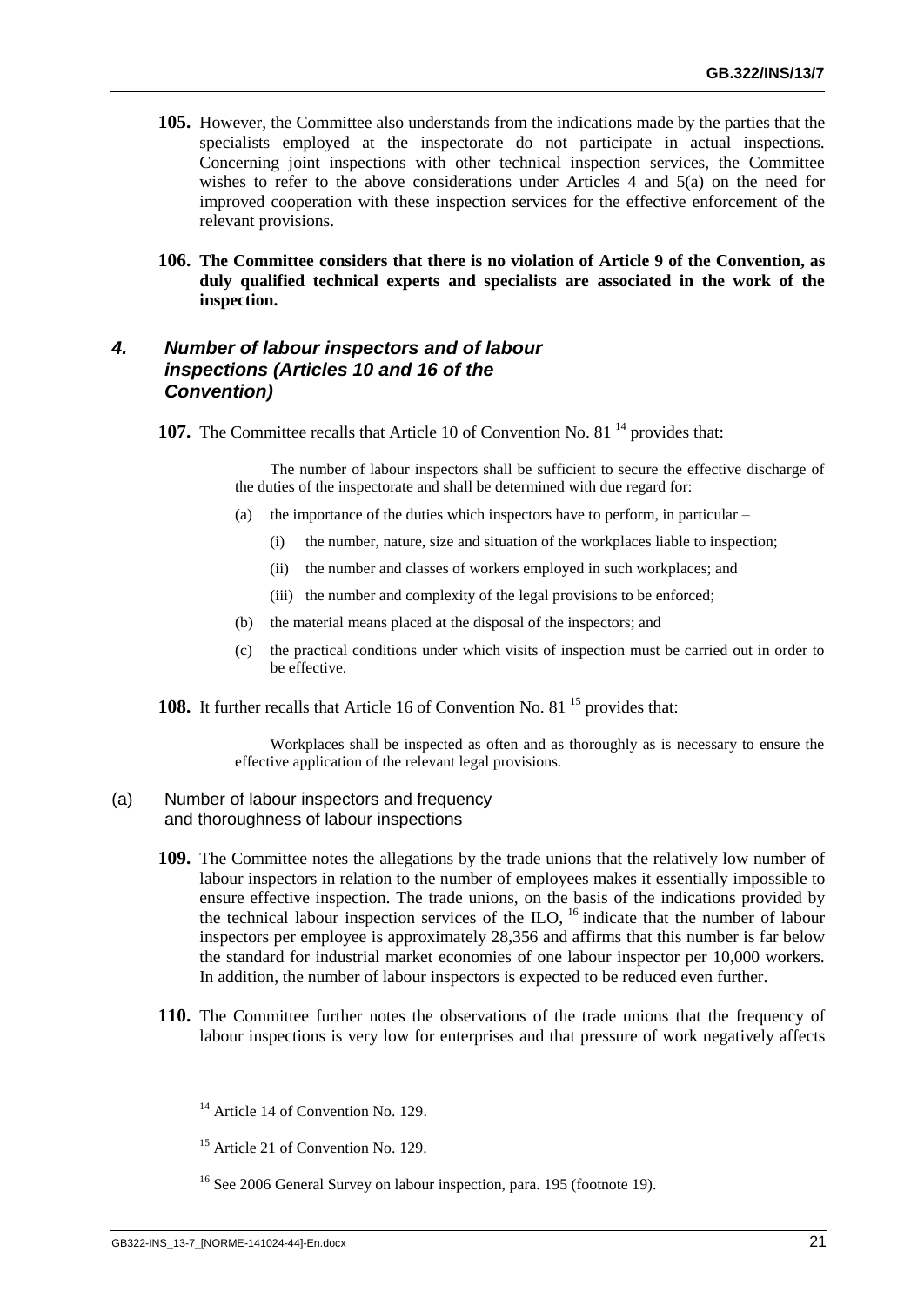the quality of inspections. It notes the concern of the unions at the drop-in inspections due to the reduction in the number of priority sectors from 18 to 14 in 2012, resulting in 2,000 fewer inspections annually. Furthermore, it notes the indication by the complainant organizations that a large number of companies will never receive a visit from the labour inspectorate.

- **111.** The Committee notes that the Government, on the other hand, affirms that there are no fixed standards with regard to the number of labour inspectors and labour inspections and emphasizes, with reference to the 2006 General Survey on labour inspection, <sup>17</sup> that labour inspections need to be sufficient in number to secure the effective discharge of the duties of the labour inspectorate, which can lead to a different calculation in every member State. The Committee notes that the Government provides statistics for the period 2005–13, according to which the number of labour inspectors in this period decreased from 478 to 439. It also notes that during the period 2007–12, the number of employees increased from 6,861,000 to 7,143,000 (while the number of employers liable to inspection fell from 365,700 to 328,600).
- **112.** The Committee further notes the Government's explanations that the labour inspection system functions effectively, and that the particularities of this system allow less intensive inspections to be made in many sectors and more intense inspections in sectors where risks are relatively high, with an obvious impact on the size of the inspectorate. The Committee notes that the Government provides statistics for the period 2005–13, according to which the number of annual labour inspections decreased from 39,610 to 23,321, that is to say almost by half.
- **113.** The Committee wishes to clarify in this regard that the Convention does not contain any requirement for a specific number of labour inspectors. The ratio of one inspector per 10,000 workers for industrial market economies is indicated as guidance and the main consideration to take into account by countries when determining the number of labour inspectors is whether they are sufficient to secure the effective discharge of the duties of the labour inspectorate.
- **114.** In this context, the Committee also wishes to refer to the indications made by the CEACR in its 2006 General Survey on labour inspection <sup>18</sup> that the manner in which Article 16 of Convention No. 81 and Article 21 of Convention No. 129 are applied in practice is the basic test of any labour inspection system. The CEACR adds that the information sent to the ILO, including reports from some industrialized countries, continues to point to difficulties preventing the labour inspectorate from achieving satisfactory coverage of the workplaces liable to inspection.
- **115.** In order to determine whether the number of labour inspectors and labour inspections in the Netherlands is sufficient, the Committee will proceed to consider whether their number is appropriate to achieve the objective set out in Articles 10 and 16 of Convention No. 81.

<sup>&</sup>lt;sup>17</sup> See 2006 General Survey on labour inspection, para. 174.

<sup>&</sup>lt;sup>18</sup> See 2006 General Survey on labour inspection, para. 256.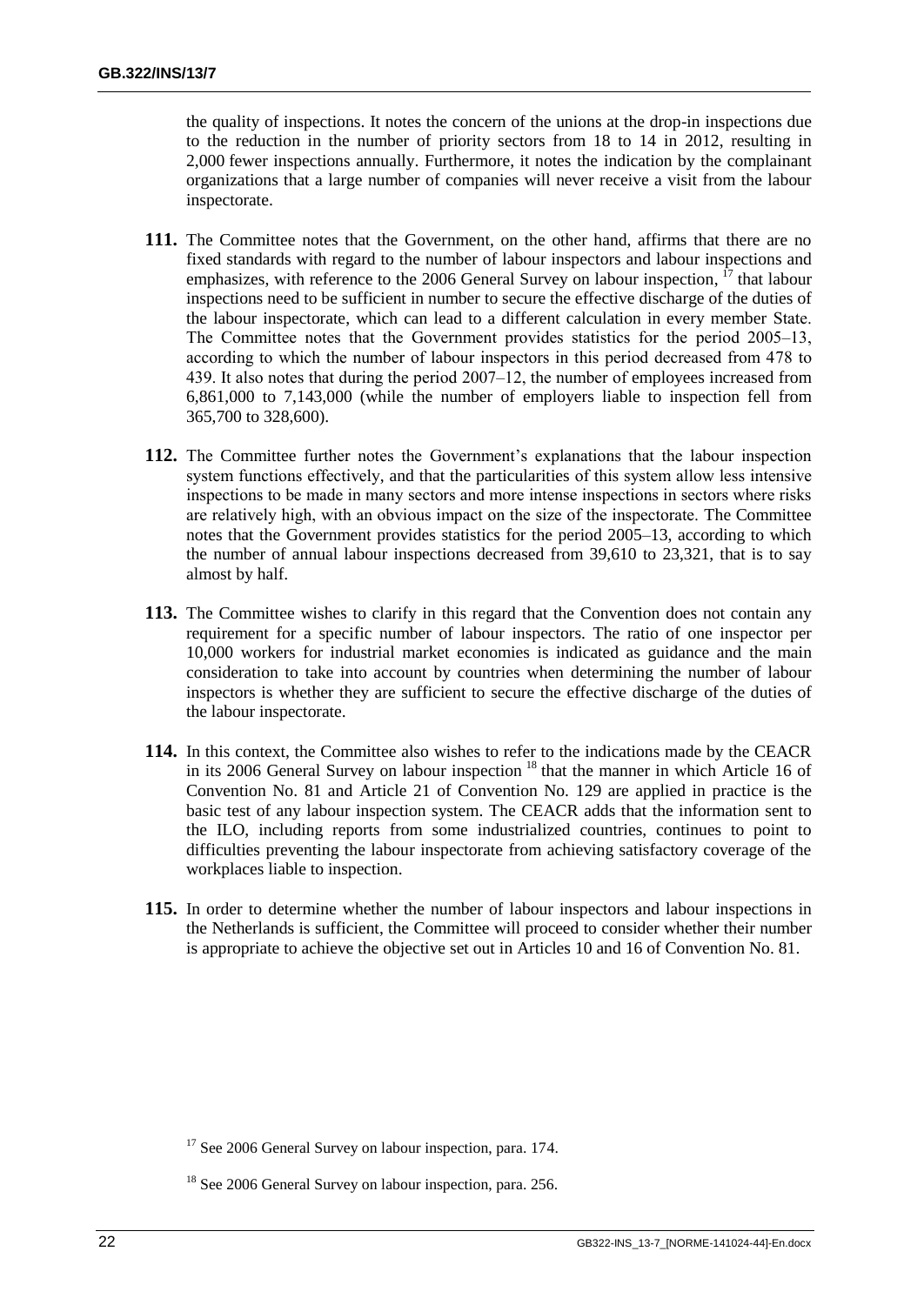- (b) Objective of Articles 10 and 16: The effective discharge of the duties of the inspectorate and the effective application of the relevant legal provisions (compliance with the legal provisions)
	- **116.** The Committee wishes to recall that the objective of Articles 10 and 16, based on a sufficient number of labour inspectors and an adequate frequency and thoroughness of inspections, is to secure the effective discharge of the duties of the inspectorate and the effective application of the relevant legal provisions.
	- **117.** In light of the information provided, the Committee will assess whether the objective of compliance with the legal provisions relating to conditions of work and the protection of workers is achieved in all workplaces subject to inspection. In this regard, the Committee will proceed to assess: (1) the coverage of workplaces by labour inspection; (2) whether the introduction of alternative means of ensuring compliance justifies a reduction in the number of labour inspectors and labour inspections; and (3) the indicators concerning the effective functioning of the Dutch labour system as a whole.

# *(1) Coverage of workplaces by labour inspection*

- **118.** The trade unions allege that the inspectorate only focuses on high-risk companies, leaving the others under-inspected. They also assert that there is no government supervision in small enterprises (with fewer than 20 workers). The limited and still decreasing capacity of the inspectorate is leading to insufficient enforcement, decreasing compliance and the inability of the labour inspectorate to discharge its functions fully. The trade unions argue that because the frequency of inspection is so low for companies, that only 1 per cent of all enterprises indicate "fear of the labour inspectorate" as the reason for complying with legislation on working conditions. Furthermore, it notes that the complainant organizations refer to indications made by workers and trade unionists that the labour inspectorate does not always carry out inspections when requested.
- **119.** The Committee notes the Government's reply that fewer inspections do not lead to a fall in the quality of enforcement or in compliance with laws and regulations, but are rather a consequence of the efficient deployment of inspection capacity. The Government adds that research shows that the Dutch system functions effectively and performs better than average among European countries in the field of OSH. According to the Government, the more actively companies and social partners are encouraged to tackle OSH issues and are engaged in promoting compliance with the legislation, the fewer inspections need to be conducted, which often proves to be an incentive to comply with the regulations. In addition to risk-based monitoring, the Government affirms that the inspectorate also looks at complaints and messages related to working conditions received from trade unions, employers, employee representatives and employees' councils. Complaints and messages concerning serious violations are also investigated. The Committee further notes the Government's indications that substantial sanctions for non-compliance are an indispensable part of the Dutch OSH system. A new law gives the Government the scope to substantially increase penalties and sanctions in the event of non-compliance.
- **120.** The Committee notes that the Government does not contest that labour inspections mainly cover high-risk companies, and that workplaces that fall outside of this category are covered by a much lower level of inspection. It also notes that the Government does not respond to the allegations that there is no government supervision in small enterprises (with fewer than 20 workers). The Committee further notes that the Government is of the view that the labour inspection system functions effectively as a whole despite these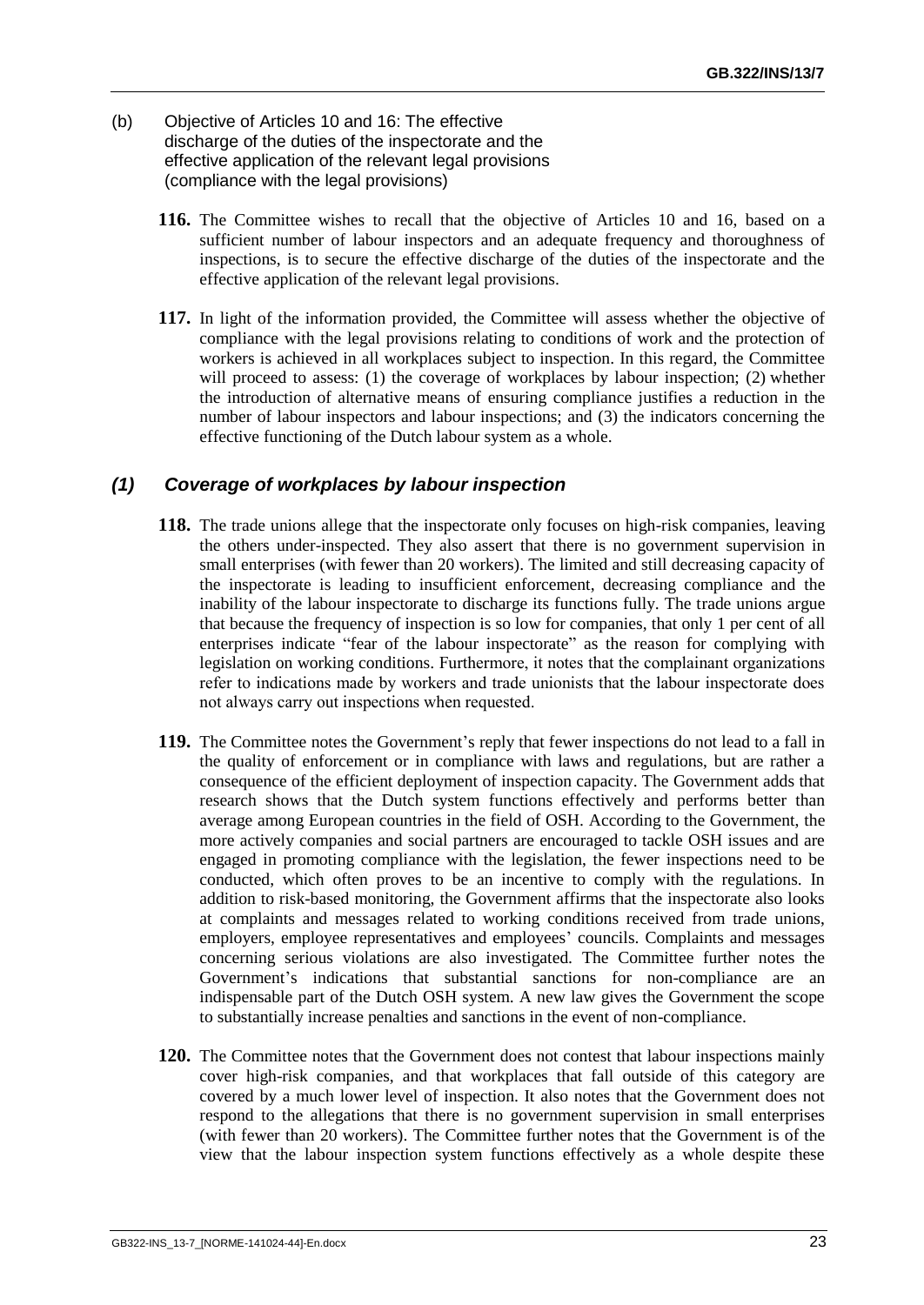reductions and that it suggests that the introduction of alternative means of ensuring compliance justifies a reduction in the number of labour inspectors and labour inspections.

#### *(2) Other mechanisms of ensuring compliance in workplaces not considered to be high-risk*

Brief overview of the Dutch labour inspection system as presented by the Government

> **121.** The Committee notes the Government's indications that it is important to understand the Dutch OSH policy and sector-based approach to supervision, which includes an increased responsibility of the social partners and companies to tackle OSH issues. The Government explains that less government monitoring is needed, because the parties hold each other accountable for agreements and conduct effective horizontal monitoring.

#### *(a) Responsibilities of the Government and the social partners*

- **122.** The Committee notes that the Government indicates that while labour inspections have been limited to sectors with relatively high OSH risks (determined on the basis of a thorough assessments of relevant data), carrying out inspections is and remains the inspectorate's most important intervention option and employers that misuse the trust given by the Government may incur substantial sanctions, which have recently been substantially increased.
- **123.** The Government explains that it has established a framework of rights, duties and goalbased regulations in national legislation. In the so-called *OSH catalogues*, the social partners agree on ways and methods to achieve healthy and safe working conditions in specific branches in order to comply with these goal-based regulations. Following approval by the inspectorate, OSH catalogues form the reference framework for enforcement by the inspectorate.
- *(b) Responsibilities of employers*
	- *– Requirement to draw up risk assessments*
	- **124.** The Committee notes the indications made by the Government that employers are required to draw up a risk assessment identifying the OSH risks in their company and a corresponding action plan, for which they may engage the help of private OSH services, use their own OSH coordinator(s) or enlist (an) OSH officer(s), and which are subsequently evaluated by a certified OSH expert. The Committee also notes from the information contained in the Government's latest article 22 report on the application of Convention No. 155 that the risk assessment and action plan must be approved by workers' representatives. Where there are no workers' representatives, employers must consult workers.
	- **125.** The Committee further notes the indications of the Government that the risk assessments and actions plans drawn up by employers with fewer than 25 employees are exempt from the evaluation requirement in this regard, if they use a recognized instrument for this purpose. According to the Government, risk assessments and the corresponding action plans are subject to evaluation by labour inspectors during inspections, and employers can be sanctioned if they fail to fulfil their requirements in this regard.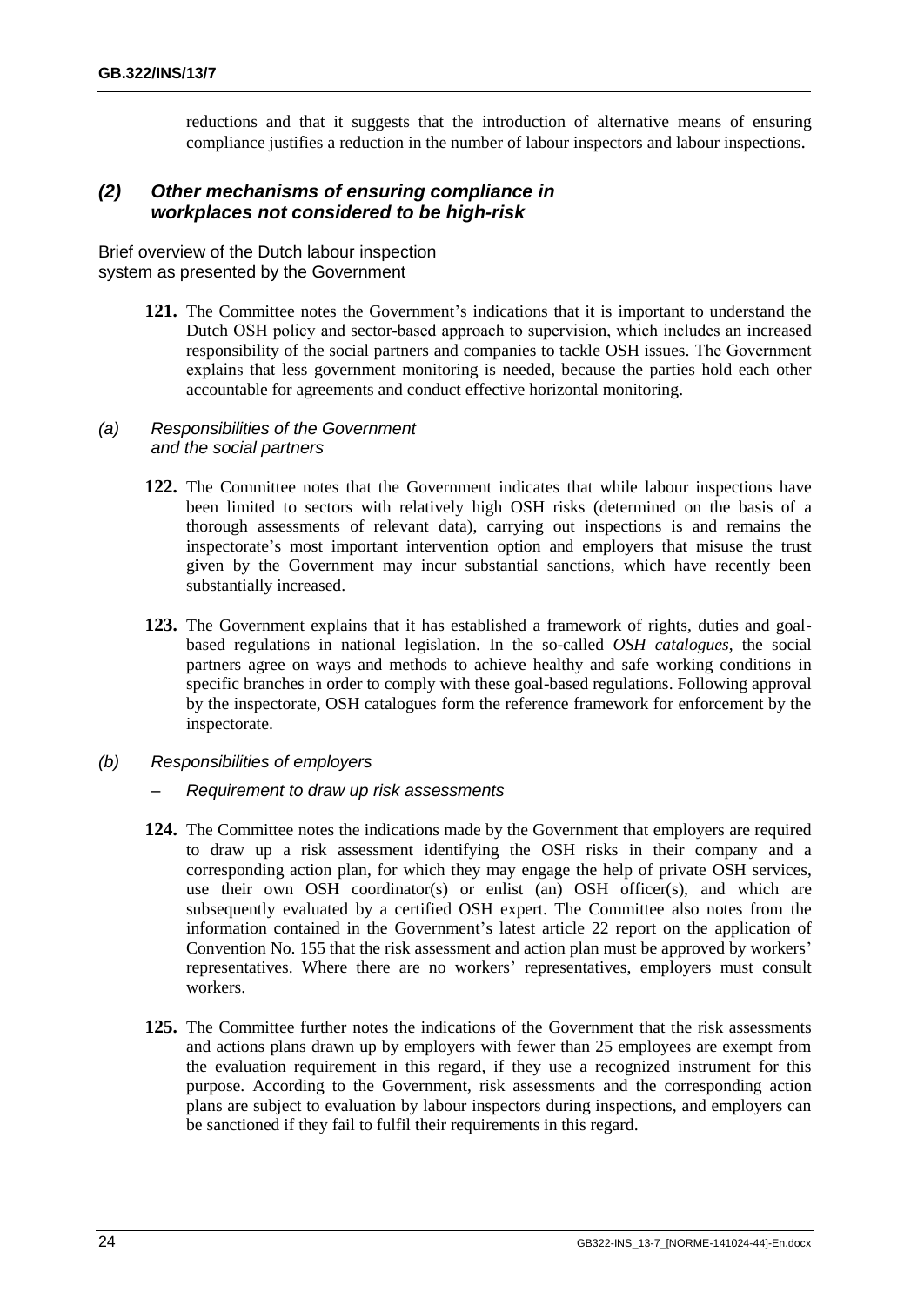- *– Requirement to seek expert OSH assistance*
- **126.** The Committee notes that under the Working Conditions Act, employers must seek support from one or more (internal or external) OSH experts for the prevention of risks and the protection of workers. If the inspectorate discovers that OSH expert assistance within a company is not organized or provided in a correct manner, it may issue the employer with a compliance order.

Comments of the trade unions on the Dutch labour inspection system

- **127.** The Committee notes that the trade unions deplore that the system, in which actors other than the Government can contribute to the development, implementation and even enforcement of policies ("self-inspection", "referral of cases of non-compliance to the courts"), has several problems, including the imbalance of power between the actors. It also asserts that the wording of target requirements is often not sufficiently clear and precise and that the absence of a clear and strict framework of standards hinders effective enforcement.
- **128.** The complainant organizations also refer to a report of the inspectorate published in September 2013, which concludes that since 2006 the focus on prevention within companies is declining. Less than half of Dutch enterprises have a risk assessment system and also less than half have a prevention employee, both of which are obligations under the law. They add that in 2013, 69 per cent of Dutch enterprises had a contract with an OSH service, which is a legal obligation, compared with 98 per cent in 2003. In particular, small enterprises (with fewer than 20 workers) do not use OSH services. Workers in such enterprises have no access to an occupational physician and there is no government supervision.

#### Considerations by the Committee

- **129.** *Preventive nature of the evaluation of risk assessments by OSH experts and services.* The Committee considers that the obligation of employers to carry out risk assessments and seek the assistance of OSH experts for this purpose are to be welcomed as measures to prevent OSH risks. It also considers that the evaluation of risk assessments by OSH services provides employers with the necessary expertise and knowledge to assist them in complying with their legal obligations in this regard. However, the Committee notes the indications of the trade unions that employers do not always comply with their obligations to take these preventive measures. The Committee further notes that there does not seem to be an effective mechanism for ensuring that employers comply with the recommendations resulting from risk assessments or the expert advice provided by internal or external OSH experts to eliminate or minimize risks, other than the horizontal monitoring by the social partners referred to by the Government.
- **130.** *Monitoring of legal obligations by the social partners.* The Committee considers that the Government does not fully explain how horizontal monitoring by the social partners can justify a reduction in the public labour inspection function. In view of the imbalance of powers between employers and workers, doubts would seem to be justified as to the effective enforcement of the rules laid down in OSH catalogues, the recommendations resulting from risk assessments and the advice provided by internal or external experts. Especially in workplaces where trade union representation is low, such as in SMEs, workers are unlikely to be in a sufficiently strong position to take over responsibility from the labour inspectorate for enforcing the legal obligations. While trade unions may contact the labour inspectorate in the event of the failure of employers to comply with their obligations, the indications of the parties are contradictory as to whether the labour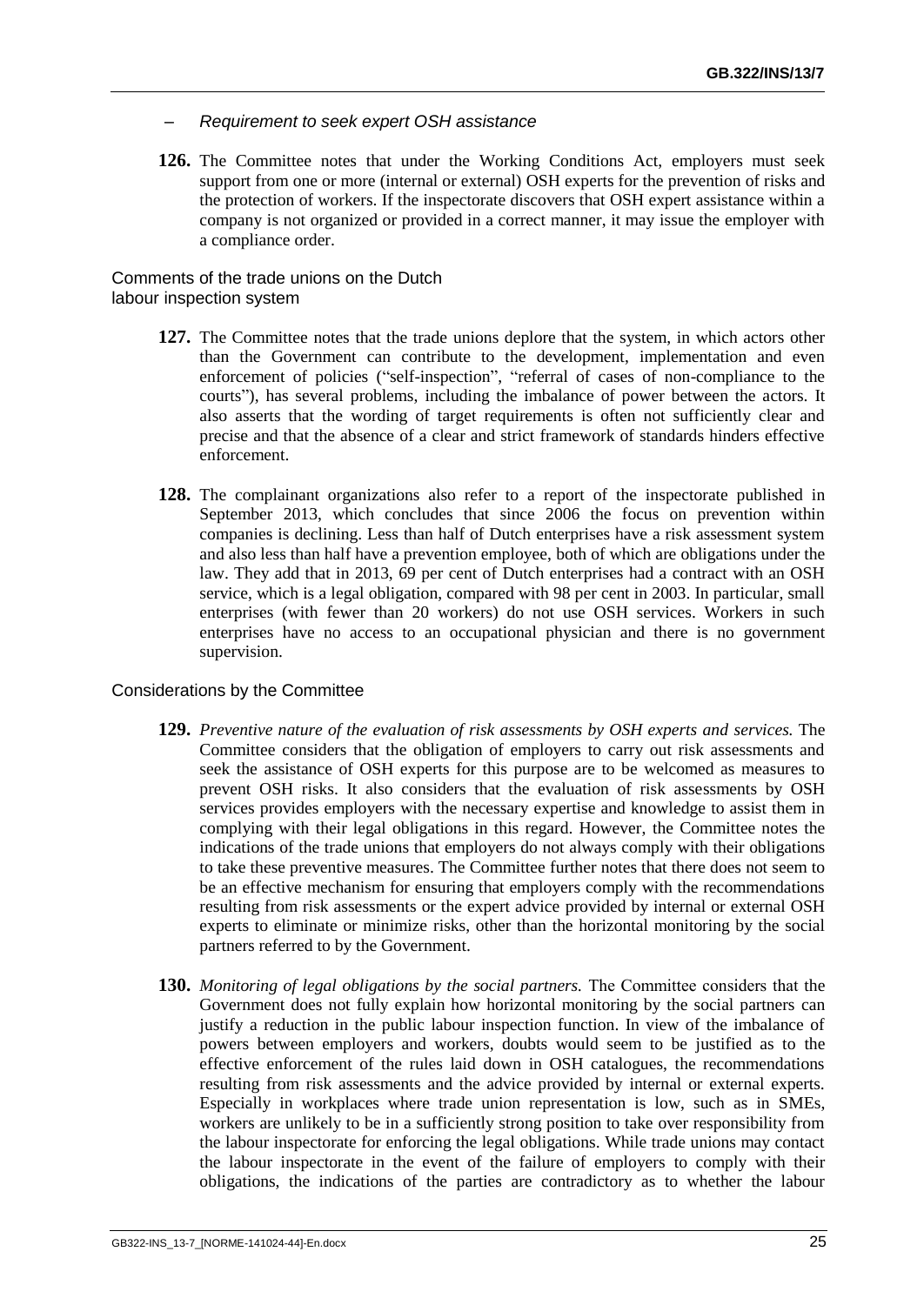inspectorate always reacts and carries out an inspection visit when a complaint is made. In this regard, the Committee also considers, with reference to its comments under Article 15(c), that there is a risk that workers may be discouraged from making complaints to the labour inspectorate, in a situation where the employers concerned could deduce that an inspection has been made as a result of a complaint (as labour inspections mainly focus on workplaces considered to be high-risk).

- **131.** *Enforcement by labour inspectors of employers' obligations to draw up risk assessments and seek expert OSH assistance.* In light of the trade unions' indications that a significant number of employers do not have a risk-assessment system and do not comply with their obligations under the Working Conditions Act to seek expert OSH assistance, the Committee observes that no information was provided on enforcement activities concerning these legal obligations, nor on the penalties imposed for non-compliance in this regard.
- **132.** *Enforcement by labour inspectors of the obligations in OSH catalogues.* Concerning the enforcement by the labour inspectorate of the rules laid down in OSH catalogues during inspection visits, the Committee considers that labour inspectors may face difficulties in effectively enforcing these rules in practice, which are tailor-made to the situation in various sectors and enterprises. In the absence of a clear and strict framework of standards, it appears that labour inspectors see themselves as being confronted with different rules and obligations in OSH catalogues, requiring more time and effort to control such specific rules.
- **133.** *Evaluation by labour inspectors of risk assessments and evaluations drawn up by employers (including with the help of OSH experts).* The Committee further considers that practical problems may arise with regard to the evaluation or enforcement of risk assessments and evaluations and the corresponding action plans by labour inspectors, as they are not involved in their preparation and might therefore lack the expert workplace knowledge necessary for their effective enforcement especially as, according to the Government's indications, there is no coordination between the labour inspectorate and private OSH services.

# *(3) Indicators of compliance*

- 134. In addition to these indications, the Committee will proceed to evaluate whether conclusions can be drawn from certain indicators as to the effective functioning of the labour inspection system as a whole. In this regard, the Committee notes that according to the statistics provided by the Government from 2007 to 2012, the number of industrial accidents (resulting in injury and more than three days absence from work) decreased from 183,100 to 165,400, and the number of cases of occupational diseases increased from 5,973 to 6,451 (according to the statistics provided by the Government in its article 22 report on the application of Convention No. 81, the number of occupational diseases was 9,856 in 2009). The Committee notes from these statistics that cases of occupational diseases appear to be on the rise, particularly when considering the alleged under-reporting of these cases. The Committee notes in this respect the indication by the trade unions that most of the working population is employed in the services sector.
- **135.** The Committee further notes that according to the statistics provided by the Government, the number of fines imposed decreased (from 4,769 in 2005 to 3,793 in 2013), while the total amount of the fines imposed increased (from  $\epsilon$ 20.2 to  $\epsilon$ 45.5 million). The Committee notes that the Government does not provide information on criminal procedures or their outcome. It recalls that during the period 2005–13, the number of labour inspections almost decreased by half (from 39,610 to 23,321). While the Committee considers that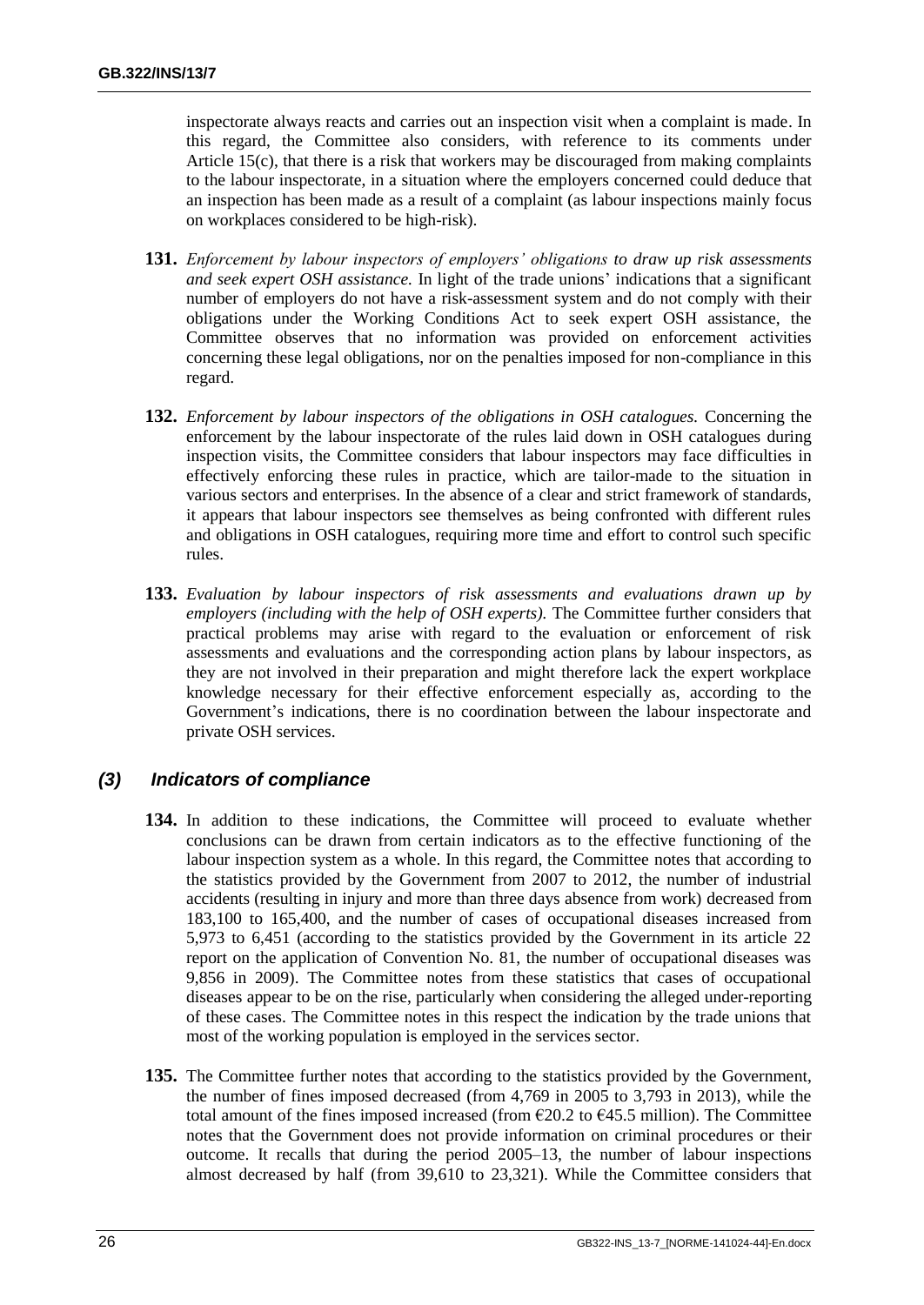these statistics reflect the risk-based approach of the Government, it also considers that an increase in the amount of sanctions for labour law violations cannot offset a dissuasive effect resulting from a sufficient number of labour inspections and a sufficient coverage of all workplaces (irrespective of whether they are considered as high-risk or not).

- **136.** The Committee considers that the statistics provided by the Government do not demonstrate convincingly that alternative forms of compliance justify the restriction of labour inspection to workplaces considered to be high-risk.
- **137. The Committee considers that while the involvement of the social partners and of enterprises in compliance monitoring and assessment, as well as the development of new methods of collaboration and involvement, are to be welcomed and may be effective, they cannot replace the compliance and enforcement functions of the labour inspectorate. The Committee therefore requests the Government, in accordance with Articles 10 and 16 of the Convention, to ensure that the number and frequency of labour inspections is sufficient to ensure the effective discharge of inspection duties and compliance with the respective legal provisions in all workplaces, particularly in enterprises that are not considered to be in high-risk sectors and in small enterprises.**

# <span id="page-30-0"></span>*5. Material means of the labour inspectorate and additional functions entrusted to labour inspectors (Articles 3(2) and 11 of Convention No. 81)*

**138.** The Committee notes that Article 3(2) of the Convention No. 81<sup>19</sup> provides that:

Any further duties which may be entrusted to labour inspectors shall not be such as to interfere with the effective discharge of their primary duties or to prejudice in any way the authority and impartiality which are necessary to inspectors in their relations with employers and workers.

**139.** The Committee also notes that Article  $11(1)(a)$  of the Convention No. 81<sup>20</sup> provides that:

The competent authority shall make the necessary arrangements to furnish labour inspectors with:

- (a) local offices, suitably equipped in accordance with the requirements of the service, and accessible to all persons concerned;
- **140.** The Committee notes the assertion by the trade unions that the disappearance of district and regional offices puts pressure on the contact between inspectors and those inspected and also means that inspectors lack the necessary administrative support and have to spend more time on administration, such as correspondence and drafting reports, instead of inspections.
- **141.** On the other hand, the Committee notes that the Government argues that one of the objectives of Article 11 of the Convention is the accessibility of labour inspectorates. Since the inspectorate nowadays ensures accessibility through the internet, email, telephone and

…

 $19$  Article 6(3) of Convention No. 129.

<sup>&</sup>lt;sup>20</sup> Article 15(1)(a) of Convention No. 129.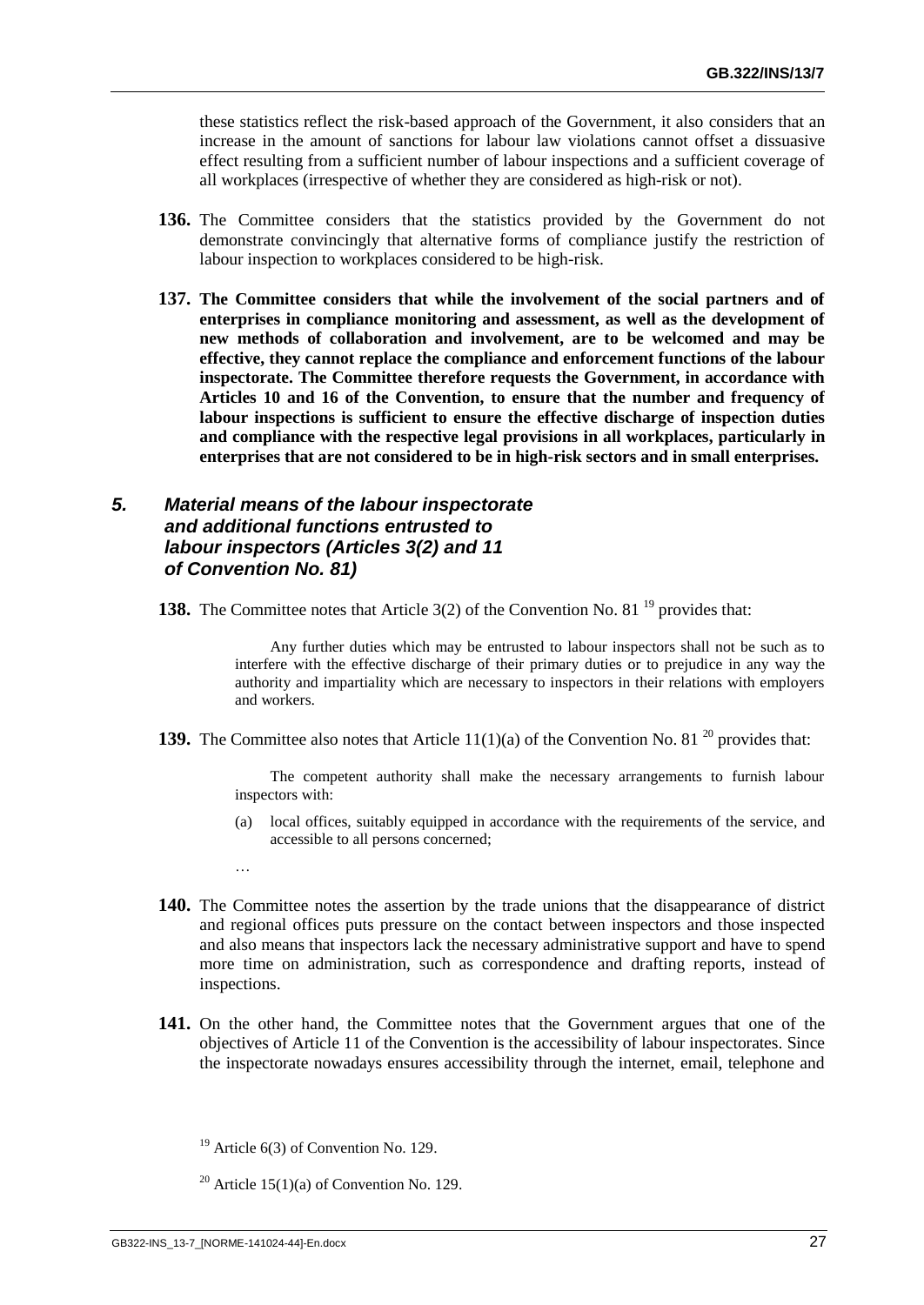post, the disappearance of some district and regional offices and the centralization of the system is not contrary to the Convention.

- **142.** The Committee considers that the closure of district and regional offices alone does not constitute a violation of the Convention, on condition that the material means of the labour inspectorate remain sufficient, that remote areas are still covered by labour inspections and that accessibility to the labour inspectorate is guaranteed.
- **143.** However, the Committee also notes that the Government does not reply to the allegations of the increase in the additional functions of labour inspectors in terms of administrative tasks, resulting from the disappearance of district and regional offices.
- **144.** In this regard, the Committee wishes to refer to the 2006 General Survey on labour inspection, <sup>21</sup> where the CEACR emphasized that it should be recalled that the primary duties of labour inspectors are complex and require time, resources, training and considerable freedom of action and movement, which is why any further duties which may be entrusted to labour inspectors shall not be such as to interfere with the effective discharge of their primary duties.
- **145. The Committee encourages the Government to take steps to ensure that administrative tasks entrusted to labour inspectors do not affect the effective discharge of their primary duties, in accordance with Article 3(2) of the Convention.**

# <span id="page-31-0"></span>*6. Notification to the labour inspectorate of industrial accidents and cases of occupational diseases (Article 14 of Convention No. 81)*

**146.** The Committee recalls that Article 14 of Convention No. 81<sup>22</sup> provides that:

The labour inspectorate shall be notified of industrial accidents and cases of occupational disease in such cases and in such manner as may be prescribed by national laws or regulations.

- 147. The Committee notes that the complainant organizations refer to a recent study, commissioned by the inspectorate, which shows that no more than 30 per cent of all occupational physicians in the Netherlands report occupational diseases, with 49 per cent of them even declaring that they never take any preventive action when reporting an occupational disease to the NCvB.
- **148.** On the other hand, it notes the Government's indications that there is no obligation to report cases of occupational diseases to the inspectorate, but that an expert (an independent occupational physician or OSH service) must report cases involving occupational diseases to the NCvB. Data privacy rules prohibit medical information from being sent to the inspectorate. Every two years, the NCvB publishes a report containing statistical information on the incidence of occupational diseases and their dissemination within sectors and occupations, on the basis of the reported information. The inspectorate has the opportunity to acquire more in-depth information on risk factors related to occupational diseases in specific sectors from the NCvB, for example by asking specific questions or through meetings between the inspectorate and the NCvB. The inspectorate uses the

 $21$  See 2006 General Survey, para. 69.

 $22$  Article 19 of Convention No. 129.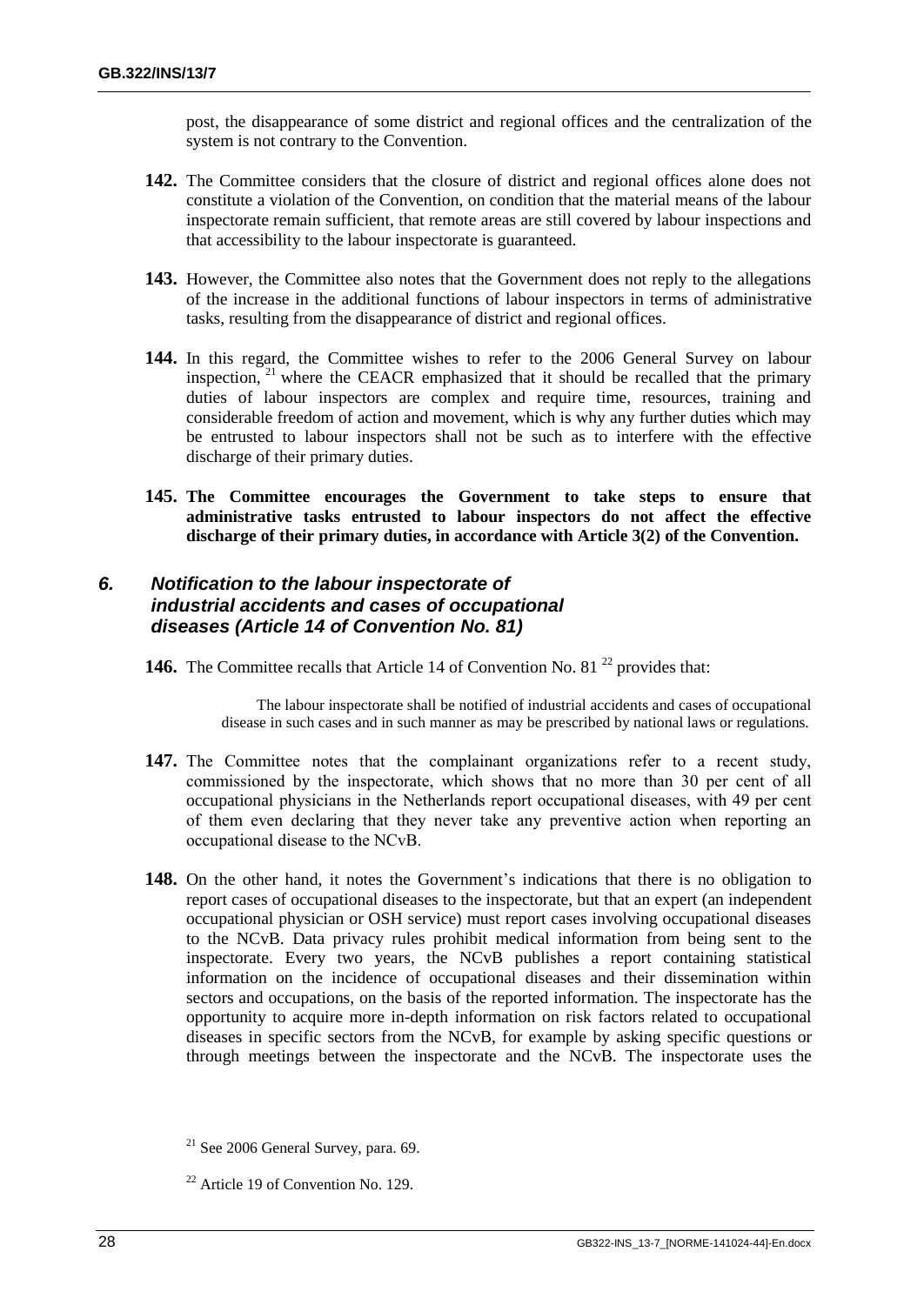information as one of its resources for the performance of risk analyses, in order to prioritize and prepare inspections.

- **149.** The Committee also notes that the Government mentions that it has asked the Social and Economic Council for advice on certain perceived bottlenecks, such as the diagnosis and alleged under-reporting of occupational diseases. In addition, the Inspectorate has started an inquiry among occupational physicians to gather specific information on the reporting of occupational diseases. Once the advice of the Social and Economic Council and the results of the inquiry have been received, the Minister of Social Affairs and Employment will consider the policy implications.
- 150. The Committee wishes to refer to the 2006 General Survey on labour inspection, <sup>23</sup> in which the CEACR emphasizes that it is vital that formal mechanisms be put in place to provide the labour inspection with the data it needs to identify high-risk activities and the most vulnerable categories of workers and to carry out research into the causes of occupational accidents and diseases in establishments and enterprises liable to inspection. The CEACR stated, in paragraph 119 of the same General Survey that while there is flexibility with regard to implementation of this requirement, in order to achieve optimal prevention, it would obviously be desirable to ensure that the dissemination of relevant data is as effective as possible and ensures that the labour inspectorate has access to accurate information on any factor which has compromised workers' safety and health when engaged in their work.
- **151.** The Committee considers that the Dutch system for the reporting of cases of occupational diseases does not appear to enable the inspectorate to carry out its preventive activities in a satisfactory manner. It considers that the anonymized reports of the NCvB published every two years enable the inspectorate to take preventive action with regard to specific sectors, but do not seem to enable it to react rapidly and carry out preventive activities in the specific workplaces concerned. Furthermore, it appears that the information communicated by the NCvB is not complete, as not all cases of occupational diseases appear to be reported to it.
- **152. The Committee requests the Government to examine ways in which the system for the notification of occupational diseases can be improved and appropriate action taken.**

# <span id="page-32-0"></span>*7. Principle of the confidentiality of complaints (Article 15(c) of the Convention)*

- **153.** The Committee recalls that Article  $12(1)(a)$  of Convention No. 81<sup>24</sup> provides that:
	- 1. Labour inspectors provided with proper credentials shall be empowered:
	- (a) to enter freely and without previous notice at any hour of the day or night any workplace liable to inspection;

 $23$  See 2006 General Survey on labour inspection, para. 118.

 $24$  Article 16 of Convention No. 129.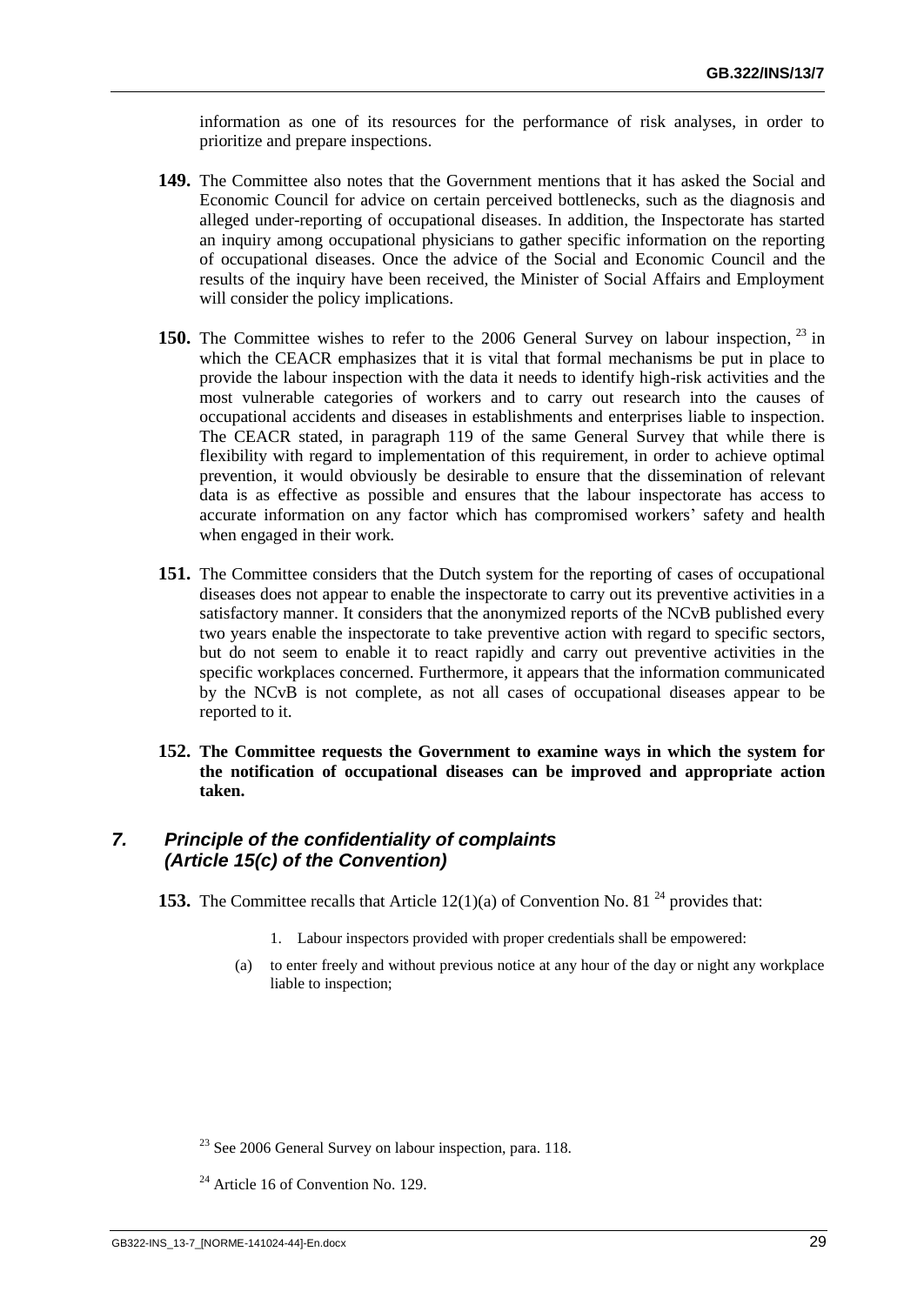- **154.** The Committee recalls that Article 15(c) of Convention No. 81<sup>25</sup> provides that:
	- (c) shall treat as absolutely confidential the source of any complaint bringing to their notice a defect or breach of legal provisions and shall give no intimation to the employer or his representative that a visit of inspection was made in consequence of the receipt of such a complaint.
- **155.** The Committee notes the indication by the trade unions that the labour inspectorate limits itself to previously announced visits with the argument that these are more time-efficient and that if the labour inspector visits a company outside the context of a project or an accident report, the company immediately knows that inspectors are reacting to a complaint from within a company, that is to say from an employee.
- **156.** The Committee notes that the Government has not replied to this allegation. However, it notes the information contained in the Government's latest article 22 report on the application of Convention No. 81 that labour inspectors are prohibited from disclosing the personal details of the complainant. In this regard, the Government emphasizes that the inspectorate never informs the employer that a complaint has been submitted, but recognizes that it is sometimes not possible to conduct an investigation without the employer suspecting that a complaint has been submitted. The inspectorate will accordingly inform the complainant of this risk. Together with the complainant, the inspectorate will determine the best time and method to treat the complaint. The Government clarifies that this may also imply a decision by the complainant to merely register the complaint and not to investigate the complaint.
- **157.** The Committee recalls that the purpose of the prohibition set out in Article 15(c) is to ensure maximum protection of the author of a complaint against any reprisal by the employer. Compliance with this provision of the Convention is only possible if the method of inspection comprises a significant number of routine inspections (Article 16), when a visit initiated by a complaint can be considered by the employer as an ordinary routine visit, and the inspector would be able to investigate the facts of the complaint in full discretion in the context of a broader inspection, with a view to protecting the author of the complaint. The Committee recalls that a certain number of regular inspections are therefore necessary to ensure confidentiality with regard to the complaints made.
- **158.** In this regard, the Committee would like to refer to the indications made by the CEACR in the 2006 General Survey on labour inspection, according to which conducting *unannounced* visits on a regular basis is especially useful as it enables inspectors to observe the confidentiality required by Article 15(c), of Convention No. 81  $\dots$  as regards the purpose of the inspection if it was carried out in response to a complaint *(emphasis added)*. 26
- **159. The Committee considers that unannounced labour inspections should be made to ensure that when inspections are conducted as a result of a complaint, the confidentiality of the complaint can be ensured.**

<sup>&</sup>lt;sup>25</sup> Article 20(c) of Convention No. 129.

 $26$  See 2006 General Survey on labour inspection, para. 263.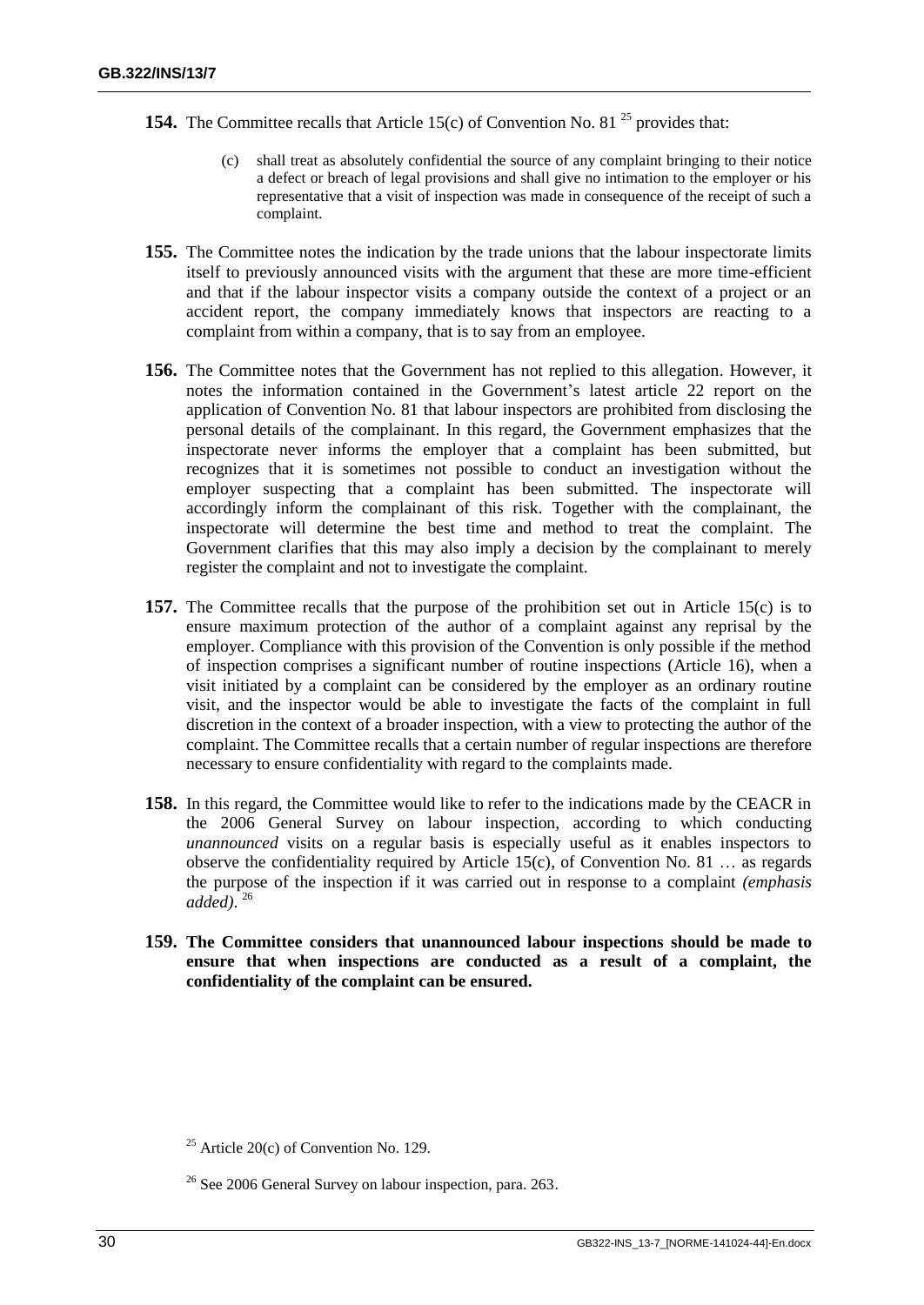#### <span id="page-34-0"></span>**C. Requirements under Convention No. 155**

**160.** The Committee recalls that Article 4 of Convention No. 155 provides that:

1. Each Member shall, in the light of national conditions and practice, and in consultation with the most representative organisations of employers and workers, formulate, implement and periodically review a coherent national policy on occupational safety, occupational health and the working environment.

2. The aim of the policy shall be to prevent accidents and injury to health arising out of, linked with or occurring in the course of work, by minimising, so far as is reasonably practicable, the causes of hazards inherent in the working environment.

**161.** It further recalls that Article 9 of Convention No. 155 provides that:

1. The enforcement of laws and regulations concerning occupational safety and health and the working environment shall be secured by an adequate and appropriate system of inspection.

2. The enforcement system shall provide for adequate penalties for violations of the laws and regulations.

- **162.** The Committee notes that the trade unions indicate that there is neither an adequate system of enforcement nor an adequate and coherent national policy, particularly for occupational diseases, with the labour inspectorate increasingly withdrawing and leaving the promotion of OSH and its enforcement increasingly to individual companies and sectors and to other agencies, such as certifying organizations and insurance companies.
- **163.** On the other hand, the Committee notes the Government's indications that the OSH system, with its obligatory legal measures, the important role played by the social partners and self-regulation, its focused monitoring system and strict enforcement, is based on a coherent national policy, which is presented to Parliament every year and secured by an effective inspection system.

# <span id="page-34-1"></span>*1. Coherence of the national OSH policy*

- **164.** The Committee recalls that under Article 4(1) of Convention No. 155, the most representative organizations of employers and workers shall be involved at all stages of the national policy-making process (the formulation, the implementation and the review). Furthermore, according to Article 7 of Convention No. 155, "the situation regarding occupational safety and health and the working environment shall be reviewed at appropriate intervals, either overall or in respect of particular areas, with a view to identifying major problems, evolving effective methods for dealing with them and priorities of action, and evaluating results".
- **165.** As indicated in the 2009 General Survey on occupational safety and health, regular dialogue between the Government and the social partners is therefore necessary.  $2<sup>7</sup>$  The CEACR noted, in paragraph 56 of the same General Survey, that the requirement of coherence of the national policy implies that it should involve all the relevant parties with responsibilities in regard to the various aspects of OSH. Furthermore, the CEACR emphasized, in paragraph 76 of this General Survey, that the periodic review of the results

 $27$  ILO: Report of the Committee of Experts on the Application of Conventions and Recommendations, Report III (Part 1B), International Labour Conference, 98th Session, Geneva, 2009, para. 49.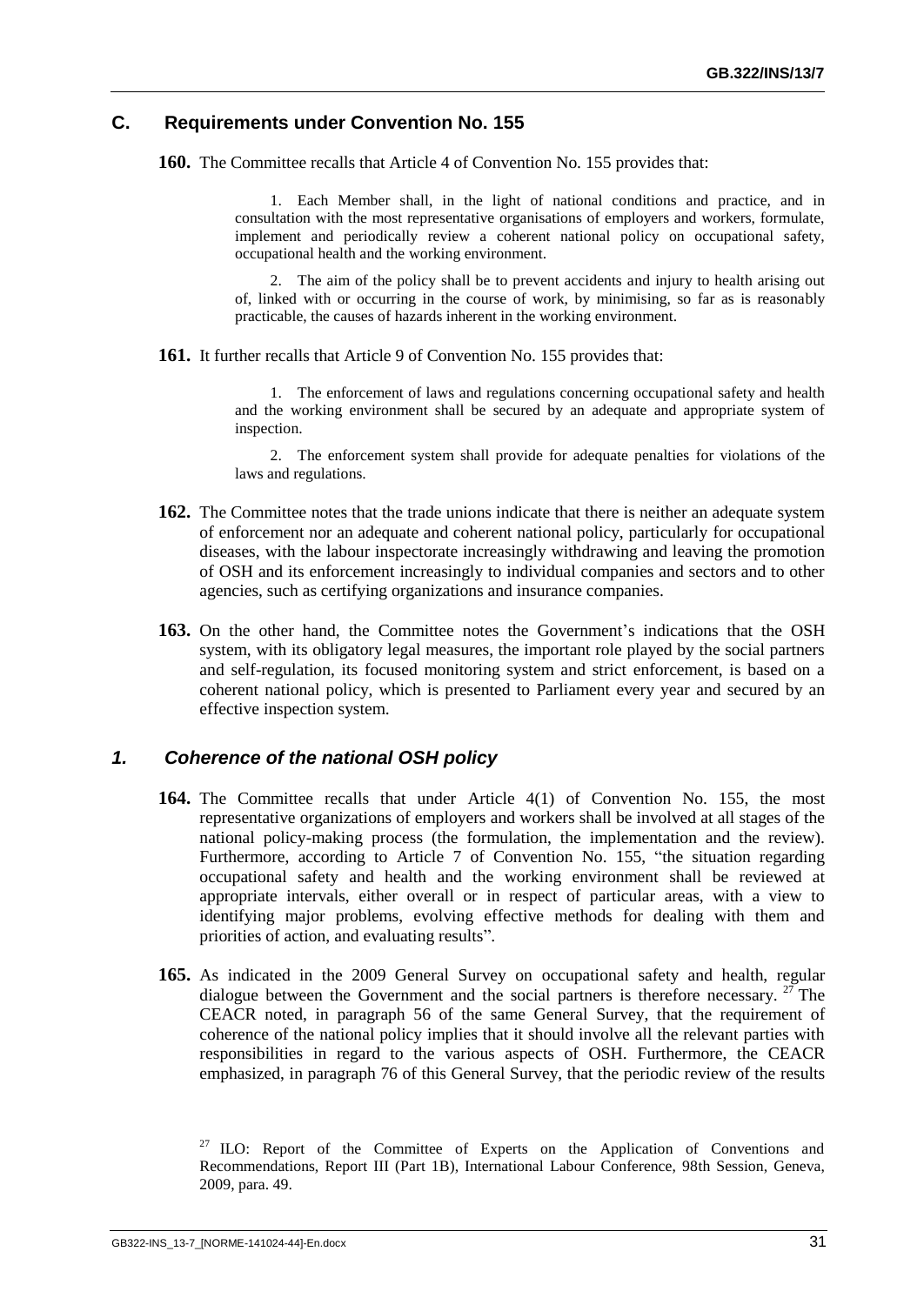of action taken is a critical step in verifying the level of coherence of the OSH system and identifying new and existing areas of concern that need further improvement.

- **166. Noting that cooperation and regular dialogue with the social partners involved in the implementation of OSH is essential at all stages of the policy-making process to ensure the coherence of the national OSH policy, the Committee requests the Government to follow up on the issues raised by the trade unions and employers' organizations in the context of the periodic review of the national OSH policy. In this regard, it requests the Government, in consultation with the social partners, to identify major problems of coherence, methods for dealing with them, and priorities for action, in accordance with Article 7 of Convention No. 155.**
- **167.** Concerning the policy for the prevention of cases of occupational diseases, the Committee wishes to refer to its conclusions concerning Article 14 of Convention No. 81 (paragraphs 146–152).

#### <span id="page-35-0"></span>*2. Adequate and appropriate system of inspection*

- **168.** The Committee refers to the indications in Paragraph 5 of the Occupational Safety and Health Recommendation, 1981 (No. 164), according to which the system of inspection provided for in paragraph 1 of Article 9 of the Convention should be guided by the provisions of the Labour Inspection Convention, 1947, and the Labour Inspection (Agriculture) Convention, 1969, without prejudice to the obligations thereunder of Members which have ratified these instruments.
- **169.** Concerning the existence of an adequate enforcement system, the Committee wishes to refer to its conclusions concerning the respective provisions of Convention No. 81 (paragraphs 75–159).

# <span id="page-35-1"></span>**IV. The Committee's recommendations**

- **170.** *In the light of the above conclusions, the Committee recommends to the Governing Body that it:*
	- *(a) approve the present report;*
	- *(b) invite the Government, in light of the conclusions set out in paragraphs 83, 88, 92, 102, 106, 137, 145, 152, 159, and 166 to take such measures without delay as may be necessary to ensure the effective implementation of the provisions of the Labour Inspection Convention, 1947 (No. 81), the Labour Inspection (Agriculture) Convention, 1969 (No. 129), and the Occupational Safety and Health Convention, 1981 (No. 155);*
	- *(c) entrust the Committee of Experts on the Application of Conventions and Recommendations with following up on the issues raised in the present report in respect of the application of Conventions Nos 81, 129 and 155; and*